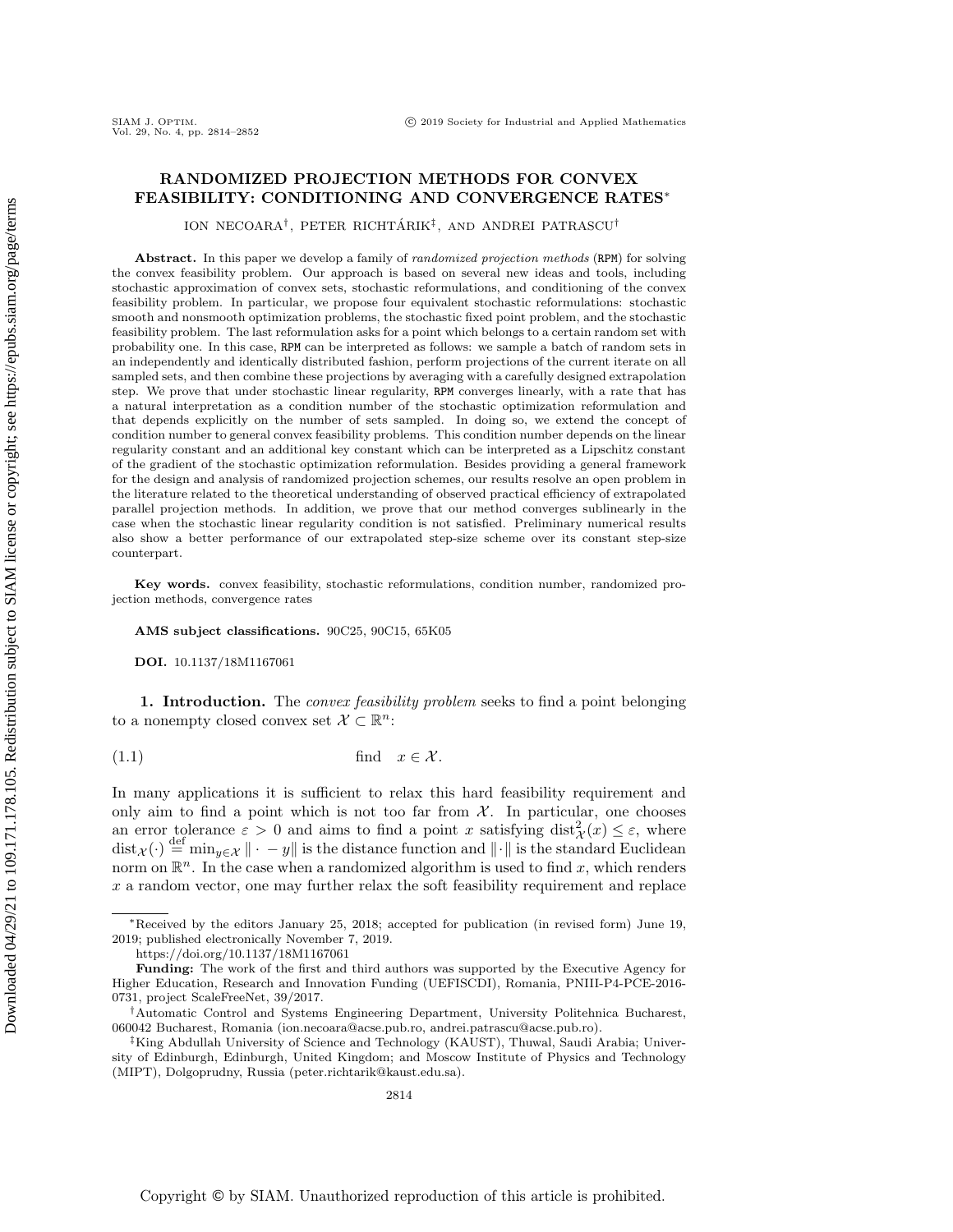it with

(1.2) 
$$
\mathbf{E}\left[\mathrm{dist}_{\mathcal{X}}^{2}(x)\right] \leq \varepsilon,
$$

where  $\mathbf{E}[\cdot]$  denotes the expectation with respect to the randomness of the algorithm. Convex feasibility represents a modeling paradigm for solving many engineering and physics problems: radiation therapy planning [\[17\]](#page-37-0), magnetic resonance imaging [\[28\]](#page-37-1), wavelet denoising [\[11\]](#page-37-2), color imaging [\[29\]](#page-37-3), antenna design [\[14\]](#page-37-4), sensor networks [\[6\]](#page-37-5), data compression [\[20\]](#page-37-6), neural networks [\[30\]](#page-38-0), and machine learning and optimal control [\[26\]](#page-37-7).

1.1. Projection methods. In applications,  $\mathcal X$  is typically represented as the intersection of a large but finite number of simpler (closed convex) sets:

<span id="page-1-0"></span>
$$
\mathcal{X} = \bigcap_{i=1}^{m} \mathcal{X}_i.
$$

A popular class of methods for solving  $(1.1)$  with X represented in the form  $(1.3)$  are projection methods. They are very attractive in applications since they are able to handle problems of huge dimension and with a large number of sets in the intersection. Projection methods were first used for solving systems of linear equalities [\[18\]](#page-37-8) or inequalities [\[21\]](#page-37-9), and then extended to general convex feasibility problems, e.g., in [\[12\]](#page-37-10). The key subroutine of these methods is the Euclidean projection of the current iterate onto one or more of the sets  $\mathcal{X}_i$  selected via a certain rule, e.g., cyclic, greedy, or random. For this approach to make sense, it is assumed that projections onto the individual sets can be computed efficiently (e.g., in closed form or via a fast method). The resulting projections are averaged to form the next iterate. This leads to the iterative process

(1.4) 
$$
x^{k+1} = \frac{1}{|J^k|} \sum_{i \in J^k} \Pi_{\mathcal{X}_i}(x^k),
$$

where  $\emptyset \neq J^k \subseteq [m] \stackrel{\text{def}}{=} \{1,\ldots,m\}$  is the collection of sets active at iteration k, and  $\Pi_{\mathcal{X}_i}$  is the projection operator onto the set  $\mathcal{X}_i$ . Variants performing projection onto a single set  $\mathcal{X}_i$  in each iteration only (i.e.,  $|J^k| = 1$  for all k), and irrespectively of the particular set selection rule employed, are known as alternating projection methods [\[3,](#page-36-0) [4,](#page-37-11) [16,](#page-37-12) [23\]](#page-37-13). On the other hand, variants performing projections onto multiple sets in each iteration are typically referred to as average or parallel projection methods [\[10,](#page-37-14) [9\]](#page-37-15). The convergence properties and even the inherent limitations of projection methods have been intensely analyzed over the last decades, as can be seen in [\[2,](#page-36-1) [1,](#page-36-2) [3,](#page-36-0) [4,](#page-37-11) [10,](#page-37-14) [12,](#page-37-10) [16,](#page-37-12) [23,](#page-37-13) [24\]](#page-37-16) and the references therein.

1.2. Extrapolation. It is well known that the practical performance of parallel projection methods can be enhanced, and often dramatically so, using extrapolation. This refers to the practice of moving further along the line connecting the last iterate and the average of the projections:

(1.5) 
$$
x^{k+1} = x^k + \alpha^k \left( \frac{1}{|J^k|} \sum_{i \in J^k} \Pi_{\mathcal{X}_i}(x^k) - x^k \right),
$$

where  $\alpha^k \geq 1$  is the extrapolation parameter  $(\alpha^k = 1$  means that no extrapolation is employed). There are several heuristic rules for deciding on the amount of extrapolation, some of which work very well in practice [\[5,](#page-37-17) [12,](#page-37-10) [9\]](#page-37-15). A particularly successful rule is to set  $\alpha^k$  according to [\[12\]](#page-37-10)

<span id="page-1-1"></span>(1.6) 
$$
\alpha^{k} = \frac{\sum_{i \in J^{k}} w_{i}^{k} ||x^{k} - \Pi_{\mathcal{X}_{i}}(x^{k})||^{2}}{\left\| \sum_{i \in J^{k}} w_{i}^{k}(x^{k} - \Pi_{\mathcal{X}_{i}}(x^{k})) \right\|^{2}},
$$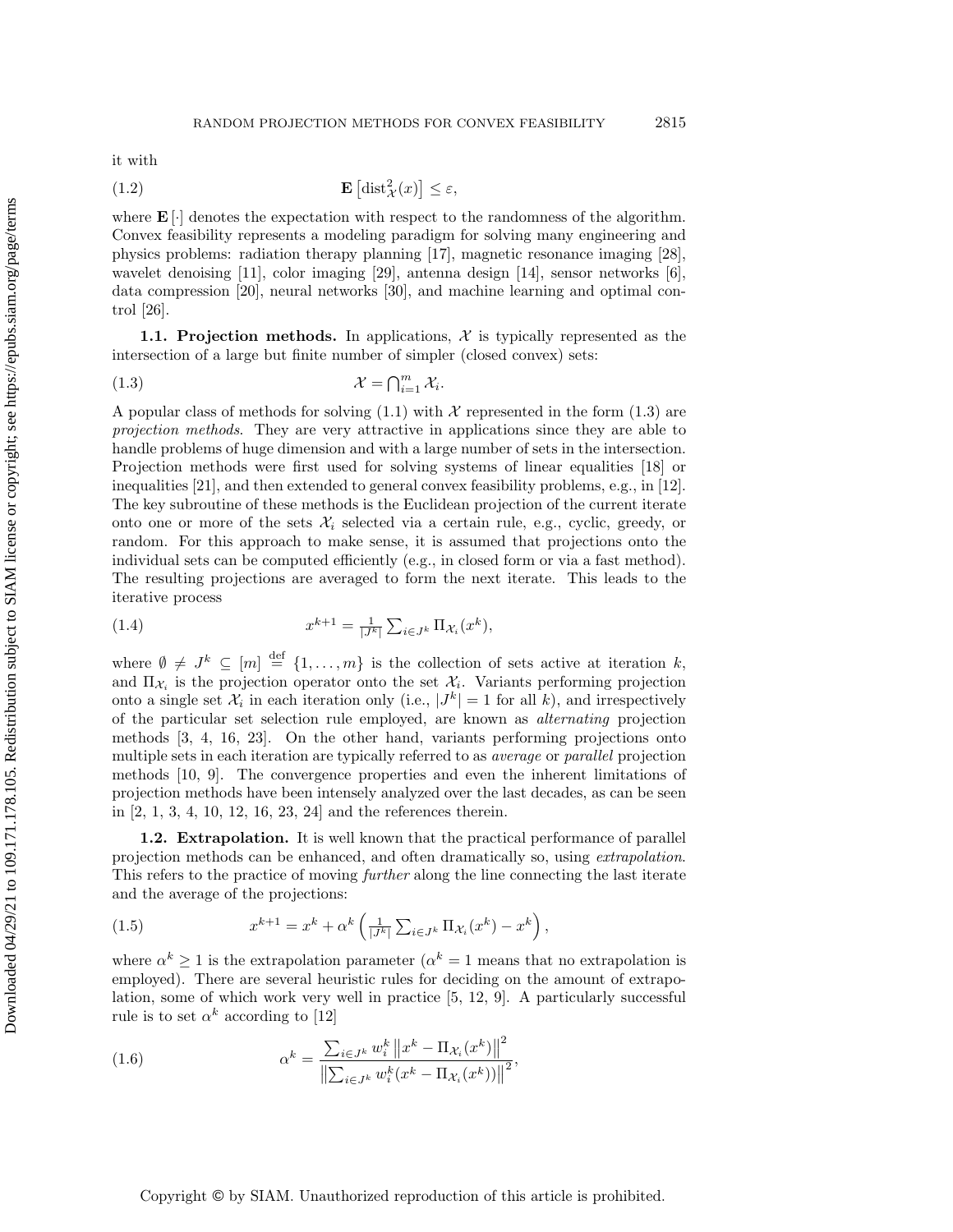where  $\{w_i^k\}_{i\in J^k}$  are nonnegative weights adding up to one (typically one just sets  $w_i^k = 1/|J^k|$  for all i). However, despite more than 80 years of research on projection methods, the empirical success of extrapolation schemes is not supported by theory. That is, to the best of our knowledge, there is no theory explaining why these methods require fewer iterations than their nonextrapolated variants.

1.3. Representation. Convex sets  $\mathcal X$  can be represented in the form of an intersection of simple sets in multiple ways. For instance, given representation [\(1.3\)](#page-1-0), one can define  $\mathcal{X}_{ij} \stackrel{\text{def}}{=} \mathcal{X}_i \cap \mathcal{X}_j$  and write  $\mathcal{X} = \bigcap_{ij} \mathcal{X}_{ij}$ . One does not have to be limited to working with pairs of sets, but may introduce sets of the form  $\mathcal{X}_S \stackrel{\text{def}}{=} \bigcap_{i \in S} \mathcal{X}_i$ , where  $S \subset [m]$ . As long as the sets S cover  $[m]$ , we have  $\mathcal{X} = \bigcap_S \mathcal{X}_S$ . In many situations, such as in the case of linear feasibility (see Example [3.1\)](#page-6-0), one can define an infinite number of reformulations. Assuming that multiple representations are available, which one is the best? The current literature on convex feasibility does not have tools to ask such questions. It is almost entirely devoted to designing projection methods for a fixed representation which is assumed to be given as an input. An exception to this are some recent works on linear feasibility [\[16,](#page-37-12) [33\]](#page-38-1). There are several difficulties with trying to decide among multiple representations. First, it is not possible to decouple the choice of a representation from the choice of a projection method as the latter cannot exist without the former. Indeed, while the choice of a representation will affect the cost of projections, the choice of a projection algorithm will dictate convergence speed, which in turn depends on the representation. The overall complexity of the representation-algorithm pair is given by the number of iterations needed to find x sufficiently close to  $\mathcal X$  multiplied by the average projection cost.

**1.4. Importance.** While  $(1.3)$  appears as a "democratic" intersection of m sets, it is likely the case that some of these sets are more important than others. As an illustration, consider the scenario in which there exists  $T \subset [m]$  such that  $\mathcal{X} =$  $\bigcap_{i\in T} \mathcal{X}_i$ . Clearly, sets  $\mathcal{X}_i$  for  $i \in T$  are more important than sets  $\mathcal{X}_i$  for  $i \notin T$ . This is an extreme scenario: if  $T$  is known, one should simply remove the nonimportant sets from the representation to begin with. However, even if none of the sets can be removed, it is often the case that some sets are more important than others in the sense that one should project on these sets more often. We are not aware of any papers on convex feasibility that investigate the importance of sets.

1.5. Outline. In section [2](#page-3-0) we summarize selected key contributions of this paper. In section [3](#page-6-1) we develop stochastic approximations and reformulations of the convex feasibility problem and analyze some key properties of these reformulations in section 4. Section 5 presents some concrete examples of stochastic approximations for a set, while in section 6 we present our main projection algorithms and their convergence properties. In section 7 we corroborate our theoretical results through numerical experiments.

**1.6.** Notation. For  $x, y \in \mathbb{R}^n$ , the standard inner product is denoted by  $\langle x, y \rangle \stackrel{\text{def}}{=}$ **1.6. Notation.** For  $x, y \in \mathbb{R}^n$ , the standard  $\bar{x}^\top y$ , the standard Euclidean norm by  $||x|| \stackrel{\text{def}}{=} \sqrt{x}$  $x^{\top}x$ , and the 0-"norm" (number of nonzeros of x) by  $||x||_0$ . By  $x_i$  we denote the *i*th component of vector x. For a positive integer m, let  $[m] \stackrel{\text{def}}{=} \{1, 2, ..., m\}$ . By  $e_i$  we denote the *i*th column of the identity matrix  $I_m \in \mathbb{R}^{m \times m}$ . Let Q be a matrix. By  $||Q||_F$ , Rank(Q),  $Q_i^{\top}$ ,  $\sigma_{\min}^+(Q)$ ,  $\lambda_{\min}^+(Q)$ ,  $\sigma_{\max}(Q)$ , and  $\lambda_{\max}(Q)$  we denote its Frobenius norm, rank, *i*th row, the smallest nonzero singular value, the smallest nonzero eigenvalue, the largest singular value, and the largest singular value, respectively. The projection operator onto a closed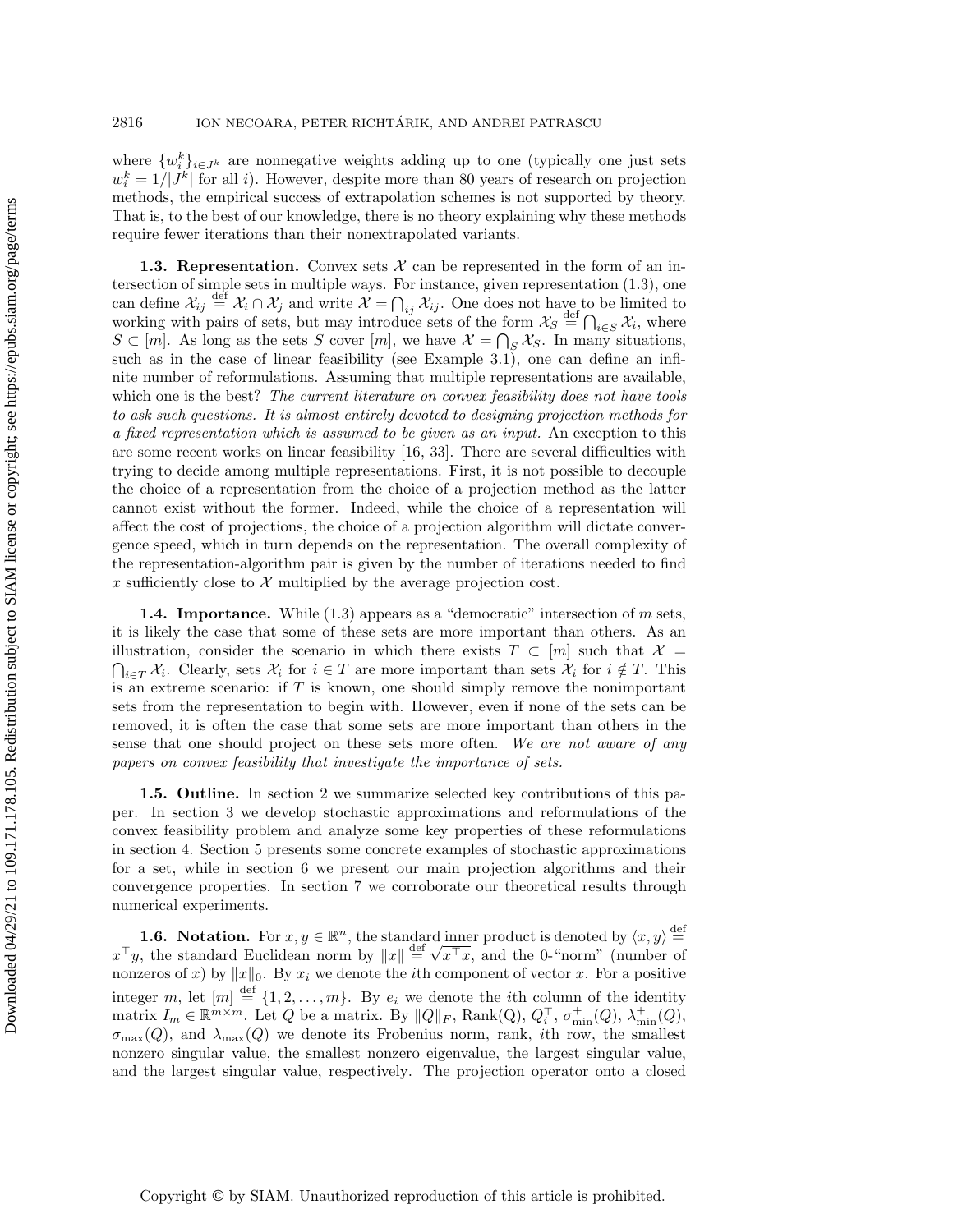convex set  $\mathcal X$  is denoted by  $\Pi_{\mathcal X}(\cdot)$ , the distance of a point x from X is denoted by  $dist_{\mathcal{X}}(x) \stackrel{\text{def}}{=} \min_{z} \{ ||x-z|| : z \in \mathcal{X} \}, \text{ and } \mathbb{I}_{\mathcal{X}} \text{ is the indicator function of } \mathcal{X}.$ 

<span id="page-3-0"></span>2. Contributions. In this section we briefly review our key contributions and results, leaving details to the rest of the paper.

**2.1. General framework.** We develop a unified framework for studying extrapolation, representation, and importance questions for general convex feasibility problems, together with randomized projection methods for solving such problems. We do this via a stochastic representation-algorithm codesign. Given a closed convex set  $\mathcal{X},$ we represent it in the form

<span id="page-3-2"></span>
$$
\mathcal{X} = \bigcap_{S \in \Omega} \mathcal{X}_S,
$$

where  $\mathcal{X}_S$  are closed convex sets indexed by an arbitrary (and possibly countably or uncountably infinite) set  $\Omega$ . For instance,  $\{\mathcal{X}_S: S \in \Omega\}$  can be the collection of all closed convex sets containing  $X$  or a "very large" and "well-behaved" subcollection of such sets. The idea here is to *not commit* to any particular representation of  $\mathcal{X}$ , and to include as many sets as possible. We then extend  $\Omega$  into a probability space  $(\Omega, \mathcal{F}, P)$  which plays several roles at the same time.

- (i) Let a support of **P** be any  $\Omega' \in \mathcal{F}$  for which  $\mathbf{P}(\Omega') = 1$ . If it is the case that  $\mathcal{X} = \bigcap_{S \in \Omega'} \mathcal{X}_S$ , then the probability measure effectively selects the representation of  $\mathcal X$  as an intersection of a *smaller* collection of sets. By adjusting the support, we adjust the representation.
- (ii) By sampling  $S \sim \mathbf{P}$ , we are *choosing* a set  $\mathcal{X}_S$ . In this way we achieve two goals at the same time. First, this defines a random selection rule which we shall use to design a *randomized projection method* (RPM) and an *expected* projection method (EPM), described in section [2.3.](#page-4-0) Second, the choice of probability measure is a natural way to assign *importance* to the sets  $\mathcal{X}_S$ .

The probability space and the sets  $\mathcal{X}_S$  need to satisfy certain regularity properties for our framework to make sense; we leave such technicalities to subsequent sections (see section [3\)](#page-6-1). Note that  $P$  is a *parameter* playing the dual role of controlling the representation of  $\mathcal X$  as an intersection of sets, and defining the (importance) sampling procedure which in turn defines the algorithm.

2.2. Stochastic reformulations. Based on the stochastic representation of a convex set we derive several new equivalent stochastic reformulations of the convex feasibility problem that are governed by an arbitrary discrete/continuous random variable. In particular, our reformulation can be seen as a stochastic smooth/nonsmooth optimization problem, a stochastic fixed point problem, or a stochastic intersection problem (see  $(3.5)$ – $(3.8)$ ). We also prove sufficient conditions for the reformulations to be exact. Moreover, our stochastic reformulations allow us to deal easily and naturally with intersection of families of sets that may even be uncountable. By combining these reformulations with certain regularity assumptions on the individual convex sets we extend the concept of condition number from convex optimization to convex feasibility. More precisely, a key quantity in our main convergence analysis is a *stochastic* variant of linear regularity, which requires the existence of a constant  $\mu > 0$  for which

(2.2) 
$$
\mu \cdot \text{dist}_{\mathcal{X}}^2(x) \leq \mathbf{E} \left[ \text{dist}_{\mathcal{X}_S}^2(x) \right] \quad \forall x \in \mathbb{R}^n.
$$

Another important quantity is defined in terms of a Lipschitz-like constant  $L > 0$ satisfying the following inequality:

.

<span id="page-3-1"></span>(2.3) 
$$
\|\mathbf{E}\left[x - \Pi_{\mathcal{X}_S}(x)\right]\|^2 \le L \cdot \mathbf{E}\left[\|x - \Pi_{\mathcal{X}_S}(x)\|^2\right] \quad \forall x \in \mathbb{R}^n
$$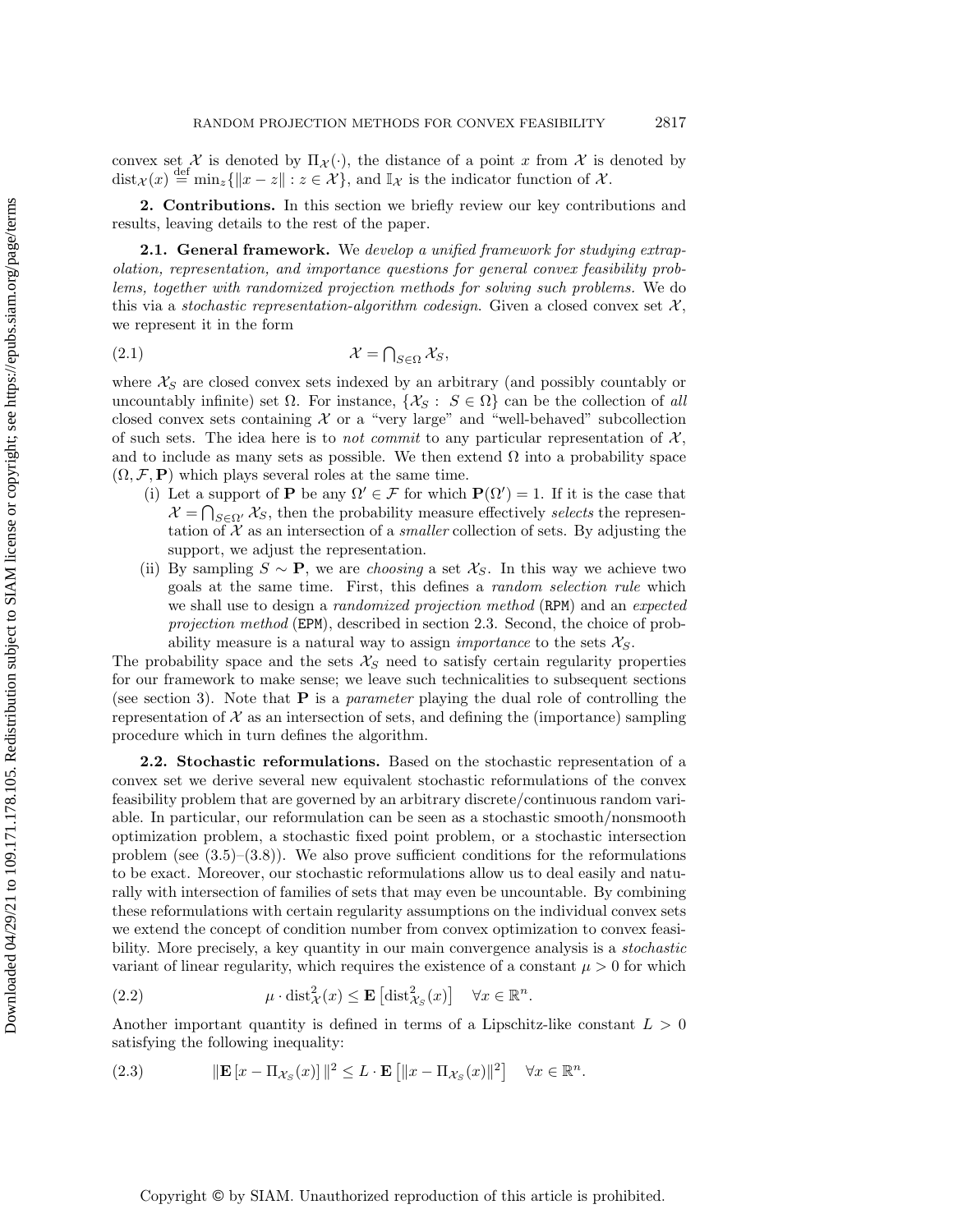TABLE 1

<span id="page-4-1"></span>The key convergence results obtained in this paper for our two new methods: RPM and EPM. Here  $L_N = \frac{1}{N} + (1 - \frac{1}{N})L$ , L is the Lipschitz constant,  $\mu$  is the (stochastic) linear regularity constant, and  $\hat{x}$  is the average of the iterates  $x^0, \ldots, x^{k-1}$ .

|           | RPM with any finite $N \geq 1$<br>(Theorem $6.4$ )                                                                                   | EPM (= RPM with $N = \infty$ )<br>(Theorem $6.6$ )                                                                                       |
|-----------|--------------------------------------------------------------------------------------------------------------------------------------|------------------------------------------------------------------------------------------------------------------------------------------|
| $\mu = 0$ | $\mathbf{E}\left[\mathrm{dist}_{\mathcal{X}_{S}}^{2}(\hat{x}^{k})\right] \leq \frac{L_{N}}{k}\mathrm{dist}_{\mathcal{X}}^{2}(x^{0})$ | $\mathbf{E}\left[\text{dist}_{\mathcal{X}_S}^2(\hat{x}^k)\right] \leq \frac{L}{k} \text{dist}_{\mathcal{X}}^2(x^0)$                      |
| $\mu > 0$ | $\mathbf{E}\left[\text{dist}_{\mathcal{X}}^{2}(x^{k})\right] \leq (1 - \frac{\mu}{L_{N}})^{k} \text{dist}_{\mathcal{X}}^{2}(x^{0})$  | $\mathbf{E}\left[\text{dist}_{\mathcal{X}}^{2}(x^{k})\right] \leq \left(1-\frac{\mu}{L}\right)^{k} \text{dist}_{\mathcal{X}}^{2}(x^{0})$ |

It follows from Jensen's inequality that  $(2.3)$  always holds for  $L = 1$ . It is also the case that  $0 \leq \mu \leq L \leq 1$ . The ratio cond  $= \mu/L$  represents the condition number of the feasibility problem [\(2.1\)](#page-3-2). For more details, see section [4](#page-11-0) (Theorem [4.1\)](#page-12-0). Note that these equivalent reformulations can also facilitate the development of new algorithmic schemes using domain specific insights.

<span id="page-4-0"></span>2.3. Algorithms. We propose two projection algorithms (see section 6). The first is the randomized projection method (RPM):

- 1. draw N independent samples  $S_1^k, \ldots, S_N^k \sim \mathbf{P}$ ,
- 2. update  $x^{k+1} = x^k + \alpha^k \left( \frac{1}{N} \sum_{i=1}^N \Pi_{\mathcal{X}_{S_i^k}} (x^k) x^k \right)$ ,

where  $\Pi_{\mathcal{X}}(\cdot)$  denotes the projection operator onto X, and  $N \geq 1$  is a minibatch/ parallelism parameter. One important distinction between our algorithm and other existing ones is the use of an extrapolated step size  $\alpha_k \sim 2/L_N$ , depending on the conditioning parameter L and minibatch size N through  $L_N = \frac{1}{N} + (1 - \frac{1}{N})L$ , that, in general, is much larger than the constant step size  $\alpha_k \equiv \alpha \in (0, 2)$  usually used in the literature. This extrapolation drastically accelerates the convergence of the method (see numerical results of section 7). Another feature of our algorithm is that it allows us to simultaneously project onto several sets  $(N \geq 1)$ , thus providing flexibility in matching the implementation of the algorithm on the parallel architecture at hand. RPM can be equivalently interpreted as a *minibatch* stochastic gradient descent, a stochastic proximal point method, a stochastic fixed point method, and a stochastic projection method, with extrapolation, applied to the corresponding stochastic reformulations of the convex feasibility problem. Our second method is the expected projection method (EPM):

$$
x^{k+1} = x^k + \alpha^k \left( \mathbf{E} \left[ \Pi_{\mathcal{X}_S} (x^k) \mid x^k \right] - x^k \right).
$$

Here expectation is taken w.r.t. the random variable  $S \sim \mathbf{P}$ . For simplicity of notation, in what follows we omit this dependence. Note that EPM can be obtained as the limit case of RPM by letting  $N \to +\infty$ .

**2.4. Convergence rates.** Based on the conditioning parameters  $\mu$  and  $L$ , as well as asymptotic convergence, we also derive explicit convergence rates for these two algorithms. Our convergence rates depend explicitly on the conditioning parameters and number of computed projections per iteration  $N$  (see Table [1\)](#page-4-1).

2.4.1. Randomized projection method. We prove that the iterates of RPM with constant extrapolation parameter  $0 < \alpha_k \equiv \alpha < \frac{2}{L_N}$  converge linearly to X with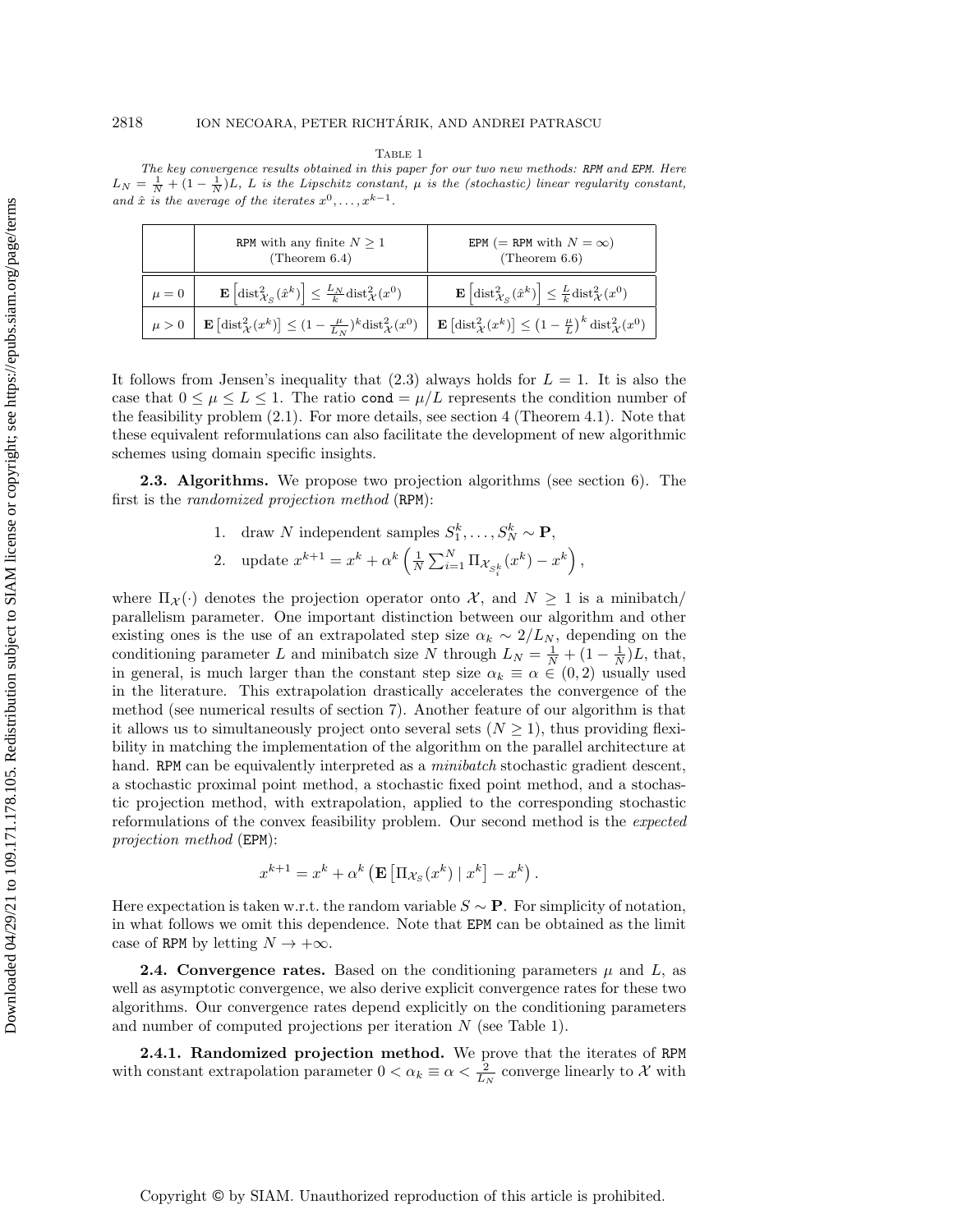iteration complexity (see Theorem [6.4\)](#page-28-0)

<span id="page-5-0"></span>(2.4) 
$$
O\left(\frac{1}{\alpha(2-\alpha L_N)\mu}\log\frac{1}{\varepsilon}\right),\,
$$

where  $L_N = \frac{1}{N} + (1 - \frac{1}{N})L$ , and L is defined in [\(2.3\)](#page-3-1). Note that in the  $L = 1$  case we get  $L_N = 1$  for all N, and hence complexity does not improve with N. However, as long as  $L < 1$  (and it can also be the case that  $L \approx 0$ ),  $L<sub>N</sub>$  decreases in N, which shows that extrapolation indeed works and improves complexity. To the best of our knowledge, this is the first time a parallel projection method  $(N > 1)$  has been shown to have a better rate than its nonparallel variant  $(N = 1)$ , whether extrapolation is used  $(\alpha > 1)$  or not  $(\alpha = 1)$ . Note that for any fixed N, the optimal constant extrapolation parameter is  $\alpha_k \equiv \alpha = \frac{1}{L_N}$ . As long as  $N \geq 2$  and  $L < 1$ , we have  $\alpha > 1$  and hence extrapolation improves complexity. To the best of our knowledge, this is the first time extrapolated projection methods are shown to be better than their nonextrapolated variants. We have identified  $L$  as the key quantity determining whether extrapolation helps  $(L < 1)$  or not  $(L = 1)$ , and how much (the smaller L, the more it helps). Using optimal extrapolation we obtain the rate  $O(\frac{L_N}{\mu} \log \frac{1}{\varepsilon})$  (see Table [1,](#page-4-1) bottom left). Note that  $L_N > \frac{1}{N} = \frac{L_1}{N}$ , which means that minibatching can never reach perfect linear speedup in N. However, as long as  $L = O(\frac{1}{N})$ , we have  $L_N = O(\frac{1}{N})$ , which means almost linear speedup in  $N$ . To the best of our knowledge, convergence rates of projection methods were only previously derived for extrapolation parameters belonging to the interval  $(1, 2)$  and the existing convergence estimates do not show dependence on the number N of sets we project at each iteration (see, e.g.,  $[1, 9, 12,$  $[1, 9, 12,$  $[1, 9, 12,$ [24,](#page-37-16) [27\]](#page-37-18)). However, as discussed before, our convergence analysis allows us to derive convergence estimates for more general extrapolation rules that depend explicitly on N. Note that the optimal step size  $\alpha = 1/L_N$  satisfies  $\lim_{N \to +\infty} 1/L_N = 1/L$ , and the adaptive step size [\(1.6\)](#page-1-1) proposed in [\[12\]](#page-37-10) can be seen as a practical online approximation of our extrapolated step size. Indeed, [\(1.6\)](#page-1-1) is an empirical approximation of the ratio of the two expectations defining  $1/L$  (see Remark 6.5).

2.4.2. Expected projection method. The complexity results for EPM are as one would expect: they are obtained by taking limits for  $N \to +\infty$  in the corresponding complexity results for RPM. Again, the results presented in Table [1](#page-4-1) are for the optimal extrapolation parameter, which in this case is equal to  $\alpha^k = \lim_{N \to +\infty} 1/L_N =$ 1/L. Some of the comments made in the above discussion are summarized in Table [2.](#page-6-2)

2.4.3. Results without linear regularity. Finally, we prove convergence of these two methods for the  $\mu = 0$  case: complexity  $O(\frac{L_N}{\varepsilon})$  for RPM and  $O(\frac{L}{\varepsilon})$  for EPM, both in an ergodic sense. However, in this case it is not possible to show convergence to  $X$ . Instead, we show that the expected squared distance from  $X<sub>S</sub>$  approaches zero.

2.5. Related work. The papers most closely related to our work are [\[23,](#page-37-13) [24,](#page-37-16) [27\]](#page-37-18). Although these papers also consider general convex feasibility problems, they assume a fixed representation for the set  $\mathcal{X}$ , given either in terms of finite intersection of simple convex sets  $[23]$  or in terms of functional constraints  $[24, 27]$  $[24, 27]$ . They also state that choices for the probabilities of sampling sets other than the uniform one may lead to better projection schemes, without any theoretical justification, however. For such fixed representations, [\[23,](#page-37-13) [24,](#page-37-16) [27\]](#page-37-18) analyze only random projection algorithms that require projection onto a single set at each iteration, i.e.,  $N = 1$ . Finally, they do not consider extrapolation  $\alpha_k > 2$  in the convergence analysis, i.e., their convergence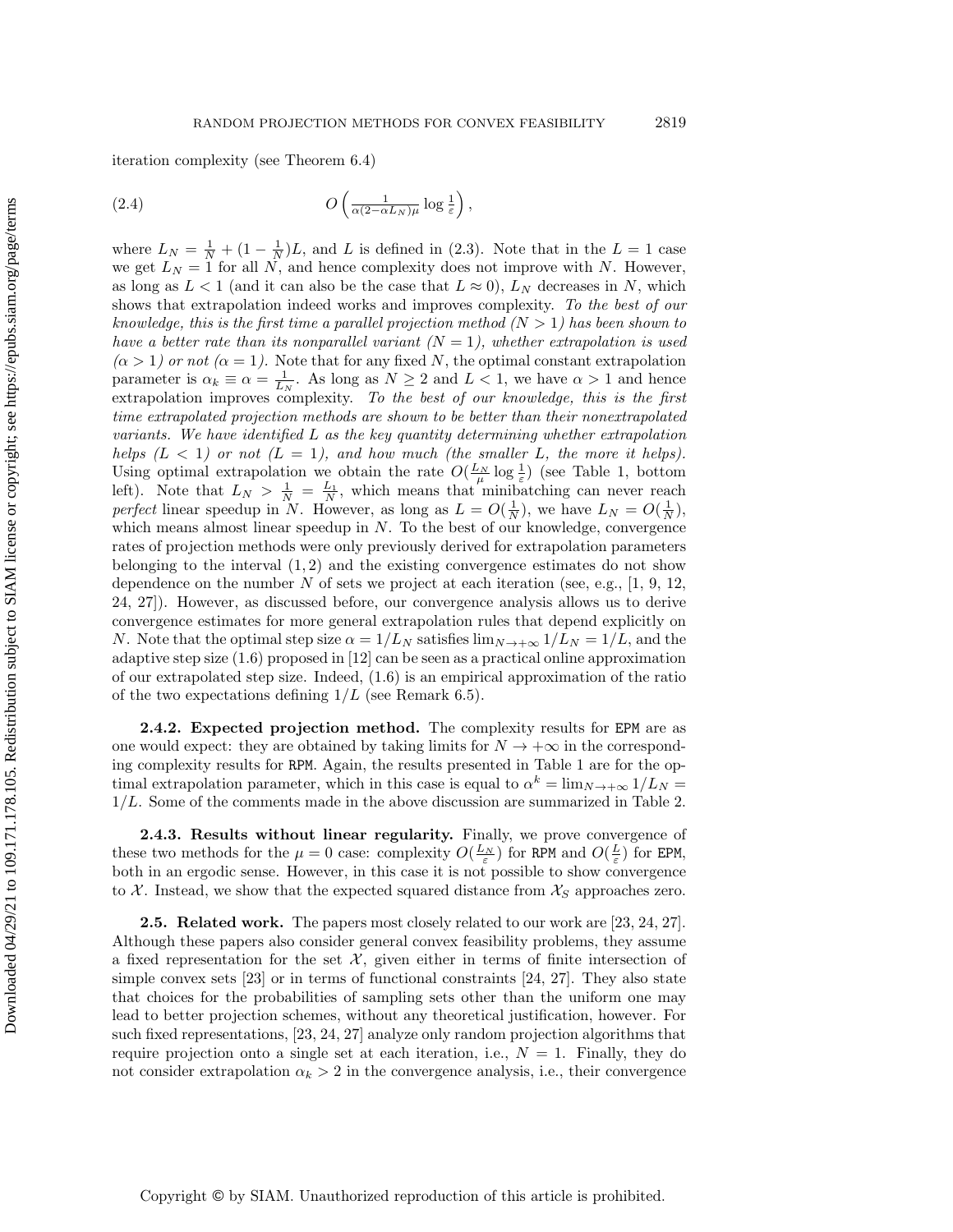#### 2820 ION NECOARA, PETER RICHTÁRIK, AND ANDREI PATRASCU

TABLE 2

<span id="page-6-2"></span>Convergence of RPM  $(N = 1, 2, ...)$  and EPM  $(N = +\infty)$  under stochastic linear regularity  $(\mu > 0)$  and constant extrapolation  $\alpha^k \equiv \alpha$ . In all cases, the iteration complexity is  $O((\alpha(2 \alpha L_N |\mu|^{-1} \log(1/\varepsilon)$ ; see [\(2.4\)](#page-5-0). In this table, the logarithmic factor is suppressed and only the dominant term  $(\alpha(2-\alpha L_N)\mu)^{-1}$  is displayed. Rows correspond to minibatch strategies (varying N), and columns correspond to unfavourable  $(L = 1)$  and favourable  $(L < 1)$  regime for minibatching, under no extrapolation  $(\alpha = 1)$  and optimal extrapolation  $(\alpha = 1/L_N)$ . Observations: if  $L = 1$ , then neither minibatching nor extrapolation help, and the complexity is  $1/\mu$ . If  $L < 1$  and no extrapolation is used, the rate improves at most by a factor of 2 as we move from  $N = 1$  to  $N = +\infty$ . When extrapolation is used, the rate can improve by up to the factor  $1/L$  as we increase the minibatch size. This can be huge: if  $L = 10^{-3}$ , say, this is an improvement by 3 orders of magnitude.

|                                                                       | $L=1$<br>(bad for minibatching)   |                                                     | L < 1<br>(good for minibatching)  |                                                     |
|-----------------------------------------------------------------------|-----------------------------------|-----------------------------------------------------|-----------------------------------|-----------------------------------------------------|
|                                                                       | No<br>extrapolation<br>$\alpha=1$ | Optim.<br>extrapolation<br>$\alpha = \frac{1}{L_N}$ | No<br>extrapolation<br>$\alpha=1$ | Optim.<br>extrapolation<br>$\alpha = \frac{1}{L_N}$ |
| $N=1$<br>$(L_N = 1)$                                                  | $\mu$                             | $\mu$                                               | $\mu$                             | $\mu$                                               |
| $N \in \{1, 2, \dots\}$<br>$(L_N = \frac{1}{N} + (1 - \frac{1}{N})L)$ | $\mu$                             | $\mu$                                               | $(2 - L_N)\mu$                    | $L_N$<br>$\mu$                                      |
| $N = +\infty$<br>$(L_N = L)$                                          | $\mu$                             |                                                     | $(2-L)\mu$                        | $\mu$                                               |

results are derived for a diminishing step size, constant step size  $\alpha \in (0, 2)$ , or an ideal constant step size that depends on the radius of a ball contained in the feasible set  $\mathcal{X}$ . Note that our general convergence results for  $N = 1$  recover the main convergence rates from [\[23,](#page-37-13) [24,](#page-37-16) [27\]](#page-37-18); see section [6.3](#page-31-0) for a detailed comparison.

<span id="page-6-1"></span>3. Stochastic approximations of sets. As we have seen in the introduction, projection methods are intimately tied with the representation of  $\mathcal X$  as an intersection of sets. However, such representations are not unique. Let us illustrate this with an example.

<span id="page-6-0"></span>*Example* 3.1 (linear feasibility). Let  $\mathcal{X} = \{x : Ax = b\} \neq \emptyset$ , where  $A \in \mathbb{R}^{m \times n}$ and  $b \in \mathbb{R}^m$ .

- (i) Trivial. We can trivially represent  $\mathcal X$  as itself (the "intersection" of a single set). This representation is not useful since a projection onto  $\mathcal X$  is (at least) as hard as solving the original problem [\(1.1\)](#page-0-0). Indeed, while [\(1.1\)](#page-0-0) only requires us to find a point in  $\mathcal{X}$ , a projection step will lead to a point in  $\mathcal{X}$  closest to the starting point.
- (ii) *Natural.* The most natural representation of X is to write  $\mathcal{X} = \bigcap_{i \in [m]} \mathcal{X}_i$ , where  $\mathcal{X}_i \stackrel{\text{def}}{=} \{x : A_i^{\top} x = b_i\}$  and  $A_i^{\top}$  is the *i*th row of A. Projection onto the hyperplane  $\mathcal{X}_i$  can be performed in closed form at a cost  $O(n)$ .
- (iii) Blocks. More generally, we can choose sets of rows  $\emptyset \neq S_1, S_2, \ldots, S_t \subseteq [m]$ covering  $[m]$ , define  $\mathcal{X}_{S_i} \stackrel{\text{def}}{=} \bigcap_{j \in S_i} \mathcal{X}_j$  and represent  $\mathcal{X}$  as  $\mathcal{X} = \bigcap_{i \in [t]} \mathcal{X}_{S_i}$ . Projection onto  $\mathcal{X}_{S_i}$  involves forming a  $|S_i| \times |S_i|$  matrix at a cost  $O(n \times |S_i|^2)$ , and solving a linear system involving this matrix, which costs  $O(|S_i|^3)$  if a direct method is used. Note that we recover the natural representation from (ii) as a special case by setting  $t = m$  and  $S_i = \{i\}$  for all i. On the other hand, the trivial representation from (i) arises as a special case by setting  $t = 1$  and  $S_1 = [m]$ .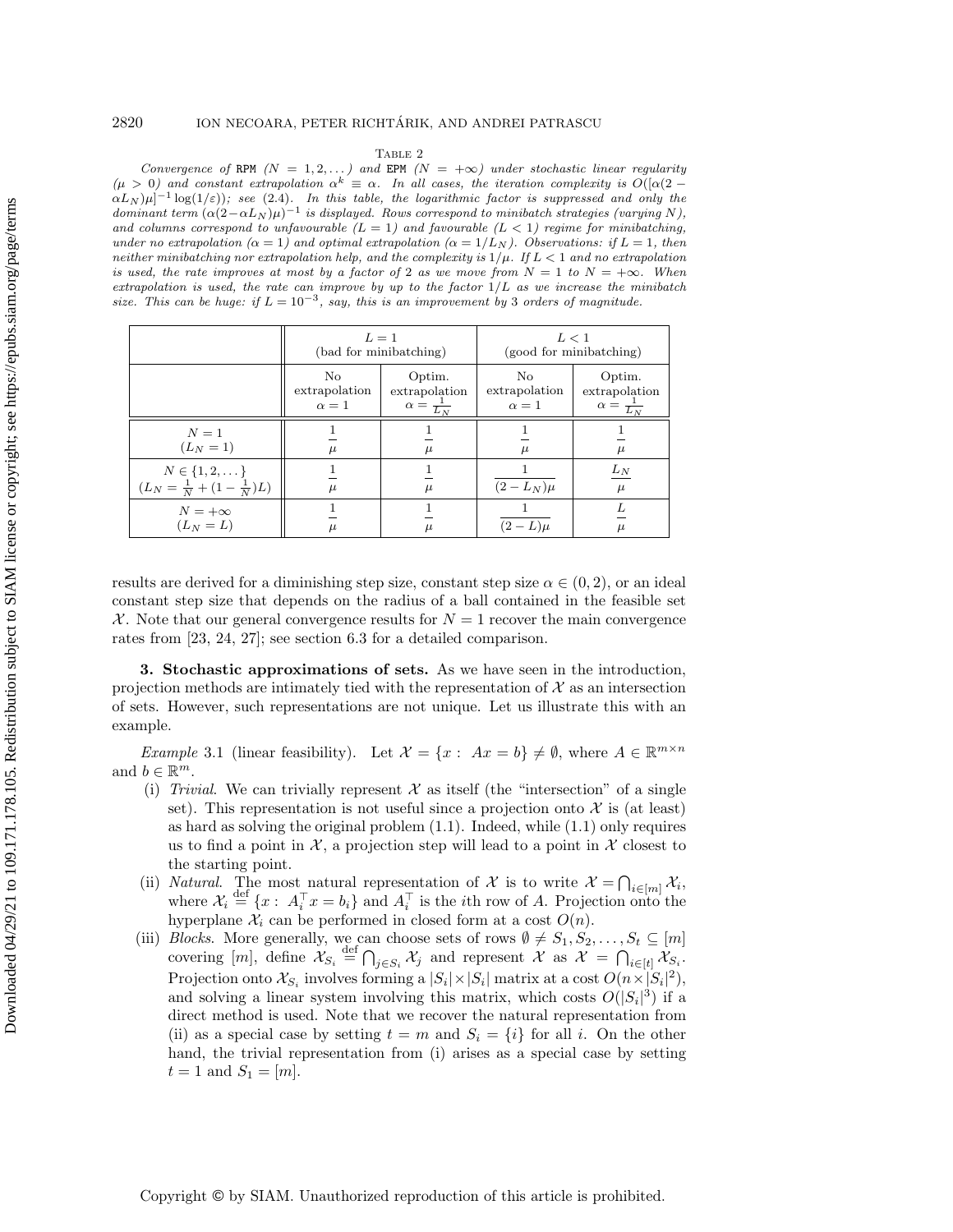(iv) Sketching. Finally, for  $S \in \mathbb{R}^{m \times q}$  define  $\mathcal{X}_S \stackrel{\text{def}}{=} \{x : S^\top A x = S^\top b\}$ , and let  $\Omega \stackrel{\text{def}}{=} \bigcup_{q=1}^{m} \mathbb{R}^{m \times q}$ . Clearly,  $\mathcal{X} \subset \mathcal{X}_S$  for all S and  $\mathcal{X} = \bigcap_{S \in \Omega} \mathcal{X}_S$ . However, there are many different subsets  $\Omega' \subseteq \Omega$  for which  $\mathcal{X} = \bigcap_{S \in \Omega'} \mathcal{X}_S$ . The trivial approximation from (i) corresponds to choosing  $\Omega' = \{I_m\} \in \mathbb{R}^{m \times m}$  (the  $m \times m$  identity matrix). The natural representation from (ii) corresponds to choosing  $\Omega' = \{e_1, e_2, \ldots, e_m\} \subset \mathbb{R}^{m \times 1}$ , where  $e_i$  is the *i*th unit basis vector in  $\mathbb{R}^m$ . The block representation from (iii) corresponds to choosing  $\Omega' = \{I_{:S_i}: i \in [t]\} \in \mathbb{R}^{m \times |S_i|}$ , where  $I_{:S_i}$  is the column submatrix of  $I_m$ corresponding to columns belonging to  $S_i$ .

Given a multitude of possible representations to choose from, how do we choose? Clearly, the answer depends on the combined effect of the projection cost and the number of iterations needed for the method to converge. While one only needs a single step of a projection method to solve the problem using the trivial representation, the cost of such a step will typically be prohibitive. On the other hand, while projecting onto  $\mathcal{X}_i$  is cheap, many iterations will be needed for a projection method to converge. As we have seen, these two examples correspond to the extreme choices  $\Omega' = I_m$ and  $\Omega' = \{e_1, e_2, \ldots, e_m\}$ , respectively. However, we can choose any other  $\Omega' \subset \Omega$ for which  $\mathcal{X} = \bigcap_{S \in \Omega'} \mathcal{X}_S$ . Which one is the best? This is a very difficult question, further complicated by the fact that it is not possible to fully decouple the choice of the representation from the choice of the projection algorithm as these two choices are intimately intertwined.

3.1. Stochastic representation. In this work we construct a systematic approach to asking such representation questions. In particular, we fix some ground set  $\Omega$  and with each  $S \in \Omega$  associate a closed convex set  $\mathcal{X}_S$  containing X. The way that this can be done depends on the *input* representation and structure of  $\mathcal{X}$ ; the case of linear feasibility is illustrated in Example [3.1.](#page-6-0) Other examples are given in section 5. Since  $\mathcal{X} \subset \mathcal{X}_S$  for all  $S \in \Omega$ , we have a first relaxation

<span id="page-7-0"></span>(3.1) 
$$
\mathcal{X} \subseteq \mathcal{X}' \stackrel{\text{def}}{=} \bigcap_{S \in \Omega} \mathcal{X}_S.
$$

While we will have particular interest in situations when  $\mathcal{X} = \mathcal{X}'$ , let us postpone this requirement until later. Since we study projection methods which need to identify a set or sets  $\mathcal{X}_S$  to project on in each iteration, we need to have a way of selecting  $S \in \Omega$ . If  $\Omega$  is finite or countable, there are many selection rules that can in principle be used (e.g., cyclic, greedy, random). However, since we wish to allow for  $\Omega$  to be infinite and even uncountable, in this paper we shall focus on *random selection rules*, which in turn lead to stochastic projection methods. In particular, we define a probability measure **P** on  $\Omega$  and consider a further relaxation of the set  $\mathcal{X}'$ , which we refer to as the probabilistic intersection:

<span id="page-7-1"></span>(3.2) 
$$
\mathcal{X}'' \stackrel{\text{def}}{=} \bigcap_{S \sim \mathbf{P}} \mathcal{X}_S \stackrel{\text{def}}{=} \{x : \mathbf{P}(x \in \mathcal{X}_S) = 1\}.
$$

Clearly, from  $(3.1)$  and  $(3.2)$  we have the inclusions

<span id="page-7-2"></span>
$$
(3.3) \t\t \mathcal{X} \subseteq \mathcal{X}' \subseteq \mathcal{X}''.
$$

If  $\mathcal{X} = \mathcal{X}''$  (a condition we call exactness), we can think of  $\mathcal{X}''$  as a new representation of X in the form of an intersection of sets  $\mathcal{X}_S$  over  $S \in \Omega$  having measure (probability) 1. In this way we have arrived at a parametric family of representations of X depending on the choice of the ground set  $\Omega$  and on the choice of the probability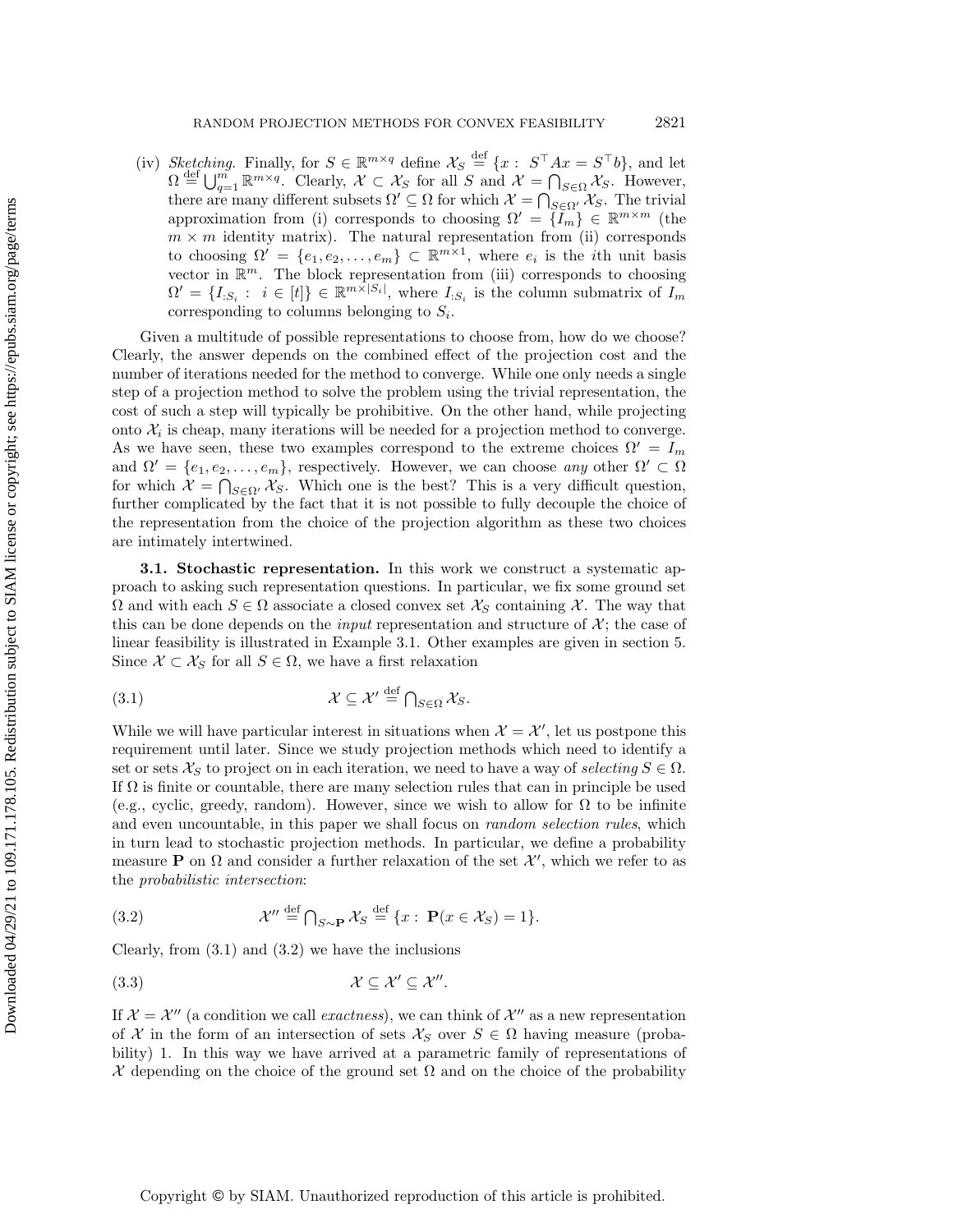measure **P**. The support of **P** can be interpreted as  $\Omega'$ . Hence, by choosing the probability measure  $P$ , we are also choosing the representation of  $\mathcal{X}$ . Under exactness (we shall propose a sufficient condition for exactness in Lemma [3.5\)](#page-10-0), we have managed to re-represent X in the form of the probabilistic intersection  $\mathcal{X}''$  (see [\(3.2\)](#page-7-1)), and can study the following natural stochastic projection method (and its extensions that include multiple projections and step sizes/relaxation parameters): sample  $S_k \sim \mathbf{P}$ and set  $x^{k+1} = \prod_{\mathcal{X}_{S_k}} (x^k)$ . Now, we are ready to introduce the concept of a *stochastic* approximation of  $\mathcal{X}$ .

<span id="page-8-6"></span>DEFINITION 3.2. Let  $(\Omega, \mathcal{F}, \mathbf{P})$  be a probability space and consider a random setvalued mapping from  $\Omega$  to  $2^{\mathbb{R}^n}$  which maps  $S \in \Omega$  to  $X_S \subseteq \mathbb{R}^n$ . If (i)  $X_S$  is a closed and convex subset of  $\mathbb{R}^n$  for all  $S \in \Omega$ , (ii)  $\mathcal{X} \subseteq \mathcal{X}_S$  for all  $S \in \Omega$ , and (iii)  $S \mapsto \text{dist}_{\mathcal{X}_S}^2(x)$  is measurable for all  $x \in \mathbb{R}^n$ , then we say that this mapping is a stochastic approximation of X. If, moreover, the expectation operator satisfies  $\mathbf{E}[\text{dist}_{X_{\mathcal{S}}}^2(x)] = 0 \Leftrightarrow x \in \mathcal{X}$ , then we say that the stochastic approximation is exact.

3.2. Stochastic reformulations. From our definition it follows that either the set  $X$  is represented as an exact countable/uncountable intersection of the stochastic approximation sets  $\mathcal{X}_S$ , that is,  $\mathcal{X} = \bigcap_{S \in \Omega} \mathcal{X}_S$ , or approximated by this intersection, that is,  $X \subseteq \bigcap_{S \in \Omega} X_S (= X')$ . Thus, we consider the following convex feasibility problem, which may be a relaxation of the potentially difficult original problem [\(1.1\)](#page-0-0):

(3.4) find 
$$
x \in \mathcal{X}' \stackrel{\text{def}}{=} \bigcap_{S \in \Omega} \mathcal{X}_S
$$
.

We propose below four stochastic reformulations of the convex feasibility problem [\(3.4\)](#page-8-2).

1. Stochastic fixed point problem.

<span id="page-8-2"></span><span id="page-8-0"></span>(3.5) Find a fixed point of the expectation operator  $\Pi(x) \stackrel{\text{def}}{=} \mathbf{E} [\Pi_{\mathcal{X}_S}(x)]$ .

2. Stochastic nonsmooth optimization problem.

<span id="page-8-4"></span>(3.6) Minimize 
$$
f(x) \stackrel{\text{def}}{=} \mathbf{E} [\mathbb{I}_{\mathcal{X}_S}(x)]
$$
 subject to  $x \in \mathbb{R}^n$ .

3. Stochastic smooth optimization problem.

<span id="page-8-3"></span>(3.7) Minimize 
$$
F(x) \stackrel{\text{def}}{=} \frac{1}{2} \mathbf{E} [||x - \Pi_{\mathcal{X}_S}(x)||^2]
$$
 subject to  $x \in \mathbb{R}^n$ .

4. Stochastic feasibility problem.

(3.8) Find 
$$
x \in \mathcal{X}'' \stackrel{\text{def}}{=} \{x \in \mathbb{R}^n : \mathbf{P}(x \in \mathcal{X}_S) = 1\}.
$$

<span id="page-8-1"></span> $\overline{a}$ 

Thus, our reformulation can be seen as a stochastic smooth/nonsmooth optimization problem, a stochastic fixed point problem, or a stochastic feasibility problem. Note that the stochastic smooth optimization formulation [\(3.7\)](#page-8-3) has also been considered in [\[23,](#page-37-13) [27\]](#page-37-18) for solving the convex feasibility problem [\(3.4\)](#page-8-2). However, the other three stochastic reformulations from above seem to be new. These four reformulations allow for researchers from various communities to leverage their domain-specific insights for the development of new algorithms. The equivalence of the above stochastic reformulations is captured by the following theorem.

<span id="page-8-5"></span>THEOREM 3.3 (equivalence of reformulations). The stochastic reformulations  $(3.5)-(3.8)$  $(3.5)-(3.8)$  $(3.5)-(3.8)$  of the convex feasibility problem  $(3.4)$  are equivalent. That is, the set of fixed points of  $x \mapsto \mathbf{E}[\Pi_{\mathcal{X}_S}(x)]$  is equal to the set of minimizers of the objective functions f or F, and to the set  $\mathcal{X}''$ .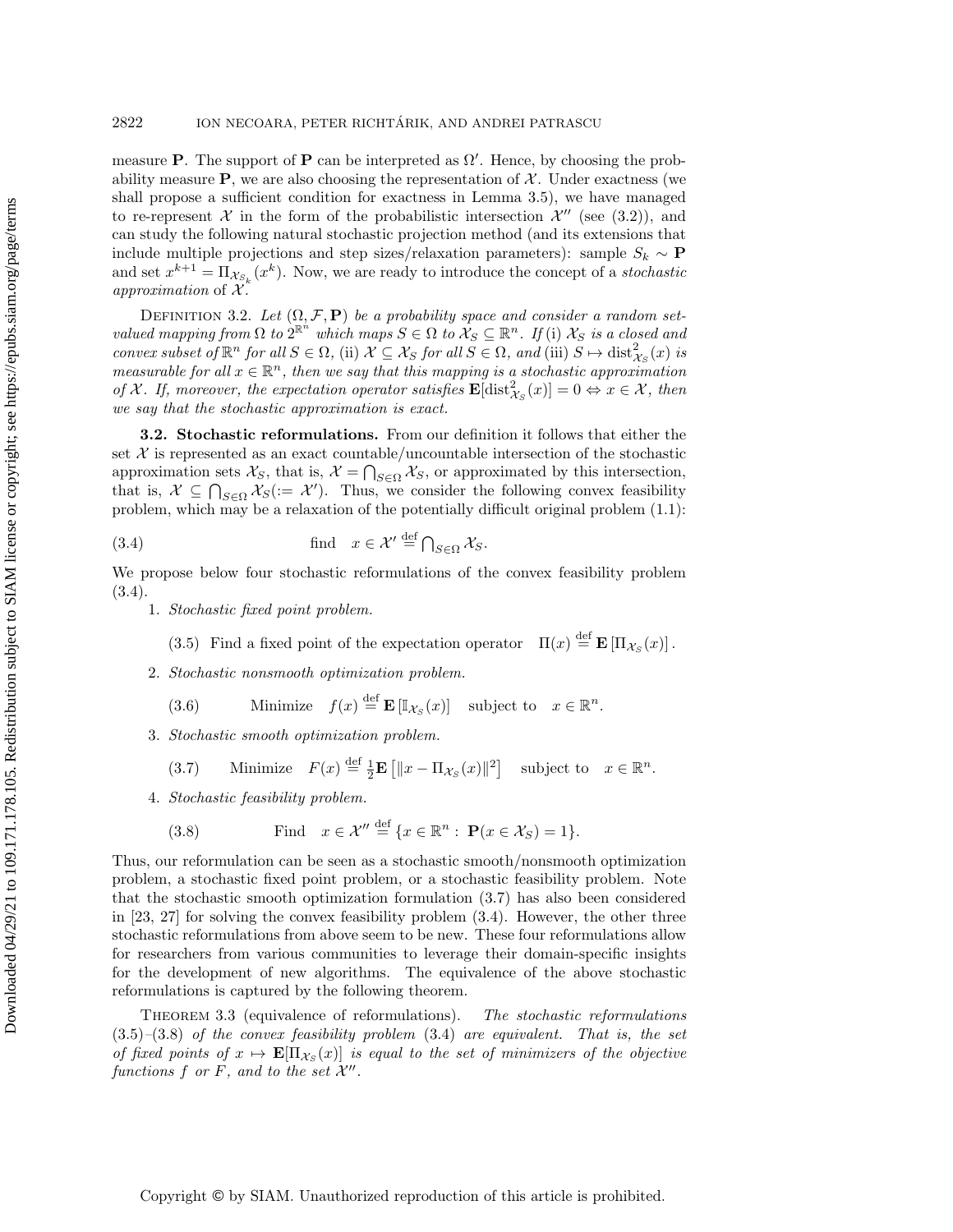*Proof.* An elementary property of the Lebesgue integral is that if  $\phi \geq 0$ , then  $\mathbf{E}[\phi] = 0$  if and only if  $\phi = 0$  almost surely (a.s.). Using this classical result, we can prove the following equivalences.

 $(3.6)$ ⇔ $(3.8)$  The P-measurable function  $\mathbb{I}_{\mathcal{X}_S}(x)$  is nonnegative and thus the set of minimizers in [\(3.6\)](#page-8-4) are those x for which  $\mathbf{E}[\mathbb{I}_{\mathcal{X}_S}(x)] = 0$ , which is equivalent to  $\mathbb{I}_{\mathcal{X}_S}(x) = 0$  a.s., that is,  $x \in \mathcal{X}_S$  a.s., or equivalent to  $\mathbf{P}(x \in \mathcal{X}_S) = 1$ .

 $(3.7) \Leftrightarrow (3.8)$  $(3.7) \Leftrightarrow (3.8)$  $(3.7) \Leftrightarrow (3.8)$  The function  $F_S(x) = \frac{1}{2} ||x - \Pi_{\mathcal{X}_S}(x)||^2$  is nonnegative and thus the set of minimizers in [\(3.7\)](#page-8-3) are those x for which  $\mathbf{E}[\Vert x - \Pi_{\mathcal{X}_{\mathcal{S}}}(x)\Vert^2] = 0$ , which is equivalent to  $||x - \Pi_{\mathcal{X}_S}(x)|| = 0$  a.s., or equivalently  $x = \Pi_{\mathcal{X}_S}(x)$  a.s., or equivalently  $x \in \mathcal{X}_S$ a.s., or equivalent to  $P(x \in \mathcal{X}_S) = 1$ .

 $(3.7) \Rightarrow (3.5)$  $(3.7) \Rightarrow (3.5)$  $(3.7) \Rightarrow (3.5)$  Since  $\|\mathbf{E}[x - \Pi_{\mathcal{X}_S}(x)]\|^2 \leq \mathbf{E}[\|x - \Pi_{\mathcal{X}_S}(x)\|^2]$ , it follows that the set of minimizers of [\(3.7\)](#page-8-3) is included in the set of fixed points of the average projection operator  $\Pi(x) = \mathbf{E}[\Pi_{\mathcal{X}_S}(x)]$  from [\(3.5\)](#page-8-0). It remains to prove the other inclusion (3.5) $\Rightarrow$ [\(3.7\)](#page-8-3). Let x be a fixed point of the average projection operator, that is,  $x = \mathbf{E}[\Pi_{\mathcal{X}_S}(x)].$ Then, for any  $z \in \bigcap_{S \in \Omega} \mathcal{X}_S$ , it follows that  $z \in \mathcal{X}_S$  for all S and from the optimality condition for the projection onto  $\mathcal{X}_S$  we have  $\langle x - \Pi_{\mathcal{X}_S}(x), \Pi_{\mathcal{X}_S}(x) - z \rangle \geq 0$ . This leads to

$$
0 = \langle \mathbf{E} \left[ x - \Pi_{\mathcal{X}_S}(x) \right], x - z \rangle = \mathbf{E} \left[ \langle x - \Pi_{\mathcal{X}_S}(x), x - \Pi_{\mathcal{X}_S}(x) + \Pi_{\mathcal{X}_S}(x) - z \rangle \right]
$$
  
=  $\mathbf{E} \left[ \|x - \Pi_{\mathcal{X}_S}(x)\|^2 \right] + \mathbf{E} \left[ \langle x - \Pi_{\mathcal{X}_S}(x), \Pi_{\mathcal{X}_S}(x) - z \rangle \right] \ge 0$ 

for all  $z \in \bigcap_{S \in \Omega} \mathcal{X}_S$ . Thus, the sum of the two nonnegative terms is zero, implying that each term is zero, that is,  $\mathbf{E}[\|x - \Pi_{\mathcal{X}_{\mathcal{S}}}(x)\|^2] = 0$  and therefore the set of fixed points of [\(3.5\)](#page-8-0) are included into the set of minimizers of [\(3.7\)](#page-8-3).  $\Box$ 

Discussion. There is an interesting connection between reformulations [\(3.6\)](#page-8-4) and  $(3.7)$ . Indeed, for any nonempty closed convex set  $\mathcal{X}_S$ , the convex function

(3.9) 
$$
F_S(x) = \frac{1}{2} ||x - \Pi_{\mathcal{X}_S}(x)||^2 = \min_{z \in \mathbb{R}^n} \mathbb{I}_{\mathcal{X}_S}(z) + \frac{1}{2} ||z - x||^2
$$

is known as the Moreau approximation of the nonsmooth indicator function  $\mathbb{I}_{\mathcal{X}_S}$ . Thus,  $F_S$  has Lipschitz continuous gradient with constant  $L_{F_S} = 1$  [\[23\]](#page-37-13). This implies that the function F has Lipschitz continuous gradient with constant  $L_F = 1$ . For the convex feasibility problem [\(3.4\)](#page-8-2), with  $\Omega$  finite, the following basic alternating projection algorithm has been extensively studied in the literature [\[1,](#page-36-2) [3,](#page-36-0) [23,](#page-37-13) [15\]](#page-37-19):

B-AP: choose 
$$
S_k
$$
 cyclic/random and update  $x^{k+1} = x^k - \alpha(x^k - \Pi_{\mathcal{X}_{S_k}}(x^k))$ 

with the constant step size  $\alpha \in (0, 2)$ . First, based on our new reformulations  $(3.5)$ – [\(3.8\)](#page-8-1), B-AP can be interpreted as stochastic gradient descent, a stochastic proximal point method, a stochastic fixed point method, or a stochastic projection method. For example, when solving the stochastic fixed point problem [\(3.5\)](#page-8-0), we use the stochastic projection map  $x \mapsto \Pi_{\mathcal{X}_S}(x)$  for a sample  $S \sim \mathbf{P}$  followed by a relaxation step  $(1 - \alpha)x + \alpha \Pi_{\mathcal{X}_S}(x)$ , which leads to a random variant of B-AP. Second, since  $f_S = \mathbb{I}_{\mathcal{X}_S}$  is nonsmooth, we apply a stochastic proximal point method to [\(3.6\)](#page-8-4), i.e.,  $\Pi_{\mathcal{X}_S}(x) = \arg \min_z \mathbb{I}_{\mathcal{X}_S}(z) + \frac{1}{2} \|z - x\|^2$ , followed by the previous relaxation step, thus obtaining again B-AP. Third, when solving the smooth stochastic optimization prob-lem [\(3.7\)](#page-8-3),  $\min_x F(x) = \min_x \mathbf{E}[F_S(x)]$ , we do not have access to the gradient of F,  $\nabla F(x) = \mathbf{E}[\nabla F_S(x)] = \mathbf{E}[x - \Pi_{\mathcal{X}_S}(x)]$ , and thus we repeatedly sample  $S \sim \mathbf{P}$  and use an unbiased gradient sample  $\nabla F_S(x) = x - \Pi_{\mathcal{X}_S}(x)$  in the stochastic gradient method with step size  $\alpha \in (0, 2)$ , leading again to B-AP. Fourth, when solving the stochastic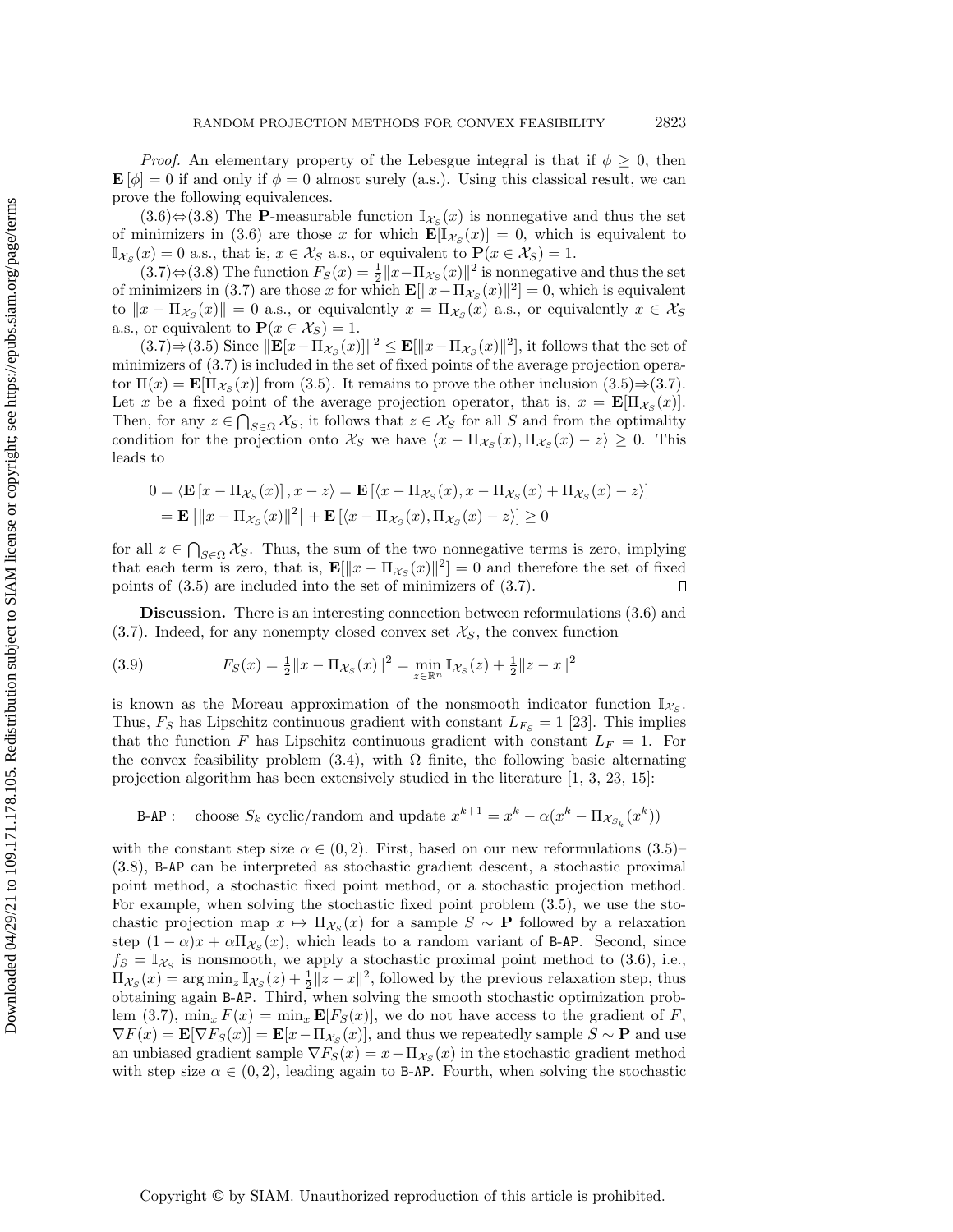feasibility problem [\(3.8\)](#page-8-1), which can be written equivalently as find  $x \in \bigcap_{S \sim \mathbf{P}} \mathcal{X}_S$ , we typically do not have explicit access to full stochastic intersection. Then, we sample  $S \sim \mathbf{P}$  and perform a projection onto  $\mathcal{X}_S$  followed by a relaxation step, leading to B-AP. However, in section [6](#page-23-0) we propose a general algorithmic framework RPM for solving the four equivalent problems, which uses a minibatch of sampled sets instead of a single one and larger step size (extrapolation) than  $\alpha \in (0, 2)$ , leading, in general, to a faster scheme than B-AP.

3.3. Exactness. As Theorem [3.3](#page-8-5) shows, the four equivalent stochastic reformu-lations are relaxations of the convex feasibility problem [\(3.4\)](#page-8-2), that is,  $\mathcal{X}' \subseteq \mathcal{X}''$ . Thus, for any family of stochastic approximation sets over a probability space  $(\Omega, \mathcal{F}, \mathbf{P})$ , denoted hereafter by  $(\mathcal{X}_S)_{S \sim \mathbf{P}}$ , we have the inclusions [\(3.3\)](#page-7-2):  $\mathcal{X} \subseteq \mathcal{X}' \subseteq \mathcal{X}''$ . Therefore, it is natural to investigate when these inclusions hold with equality. Note that when the original set X has the representation [\(3.4\)](#page-8-2), i.e.,  $\mathcal{X} = \bigcap_{S \in \Omega} \mathcal{X}_S$ , with  $\Omega$  finite or countable, and the probability of choosing any  $S \in \Omega$  is strictly positive, i.e.,  $p_S > 0$ for all  $S \in \Omega$ , then we have exactness, i.e.,  $\mathcal{X} = \mathcal{X}' = \mathcal{X}''$ . Moreover, if  $\mathcal{X} = \mathcal{X}''$ , then the stochastic reformulations  $(3.5), (3.6), (3.7),$  $(3.5), (3.6), (3.7),$  $(3.5), (3.6), (3.7),$  $(3.5), (3.6), (3.7),$  $(3.5), (3.6), (3.7),$  $(3.5), (3.6), (3.7),$  and  $(3.8)$  are exact (i.e., equivalent to the convex feasibility problems  $(1.1)$  and  $(3.4)$ ). However, this need not be the case, not without additional assumptions. To see this, consider  $\mathcal{X} = \bigcap_{i=1}^m \mathcal{X}_i$ ,  $\Omega = [m]$ , S = i, and the probabilities  $p_1 = 1$  and  $p_2 = \cdots = p_m = 0$ . Then,  $(\mathcal{X}_i)_{i \sim \mathbf{P}}$  with the probability distribution **P** defined before constitutes a stochastic approximation of  $\mathcal{X}$ as defined in Definition [3.2.](#page-8-6) However,  $\mathcal{X}'' = \mathcal{X}_1$ , which is not necessarily equal to  $\mathcal{X}$ . Therefore, no solution of the stochastic reformulations can guarantee bounds on the infeasibility of the original problem [\(1.1\)](#page-0-0) without some additional assumptions. In view of the above discussion, we need to enforce a regularity assumption, which we call exactness.

Assumption 3.4 (exactness). Stochastic reformulations [\(3.5\)](#page-8-0), [\(3.6\)](#page-8-4), [\(3.7\)](#page-8-3), and [\(3.8\)](#page-8-1) of the convex feasibility problems [\(1.1\)](#page-0-0) and [\(3.4\)](#page-8-2) are exact. That is,  $\mathcal{X} =$  $\mathcal{X}'=\mathcal{X}''$ .

In the next lemma we give a sufficient condition for exactness.

<span id="page-10-0"></span>LEMMA 3.5. Exactness holds, i.e.,  $\mathcal{X} = \mathcal{X}' = \mathcal{X}''$ , provided that there exists  $\mu > 0$ such that the following inequality (we call it the "stochastic linear regularity property") holds:

<span id="page-10-1"></span>(3.10) 
$$
\mu \cdot \text{dist}_{\mathcal{X}}^2(x) \leq \mathbf{E} \left[ \text{dist}_{\mathcal{X}_S}^2(x) \right] \quad \forall x \in \mathbb{R}^n.
$$

*Proof.* The set  $\mathcal{X}''$  of optimal points of the stochastic smooth optimization prob-lem [\(3.7\)](#page-8-3) satisfies  $F(x) = 0$  for all  $x \in \mathcal{X}''$ . Moreover,  $F(x) = \mathbf{E}\left[\|x - \Pi_{\mathcal{X}_S}(x)\|^2\right] =$ **E**  $\left[ \text{dist}_{\mathcal{X}_{\mathcal{S}}}^2(x) \right]$  holds. Therefore, for any  $x \in \mathcal{X}''$  we have **E**  $\left[ \text{dist}_{\mathcal{X}_{\mathcal{S}}}^2(x) \right] = 0$ . From [\(3.10\)](#page-10-1) we conclude that  $dist^2_{\mathcal{X}}(x) = 0$ , which means that  $x \in \mathcal{X}$ . Combined with [\(3.3\)](#page-7-2), this implies that  $\mathcal{X} = \mathcal{X}''$  holds.

<span id="page-10-2"></span>Since  $dist_{\mathcal{X}_{\mathcal{S}}}(x) \leq dist_{\mathcal{X}}(x)$  it follows immediately from [\(3.10\)](#page-10-1) that  $\mu \leq 1$ . The feasibility problem is ill-conditioned when  $\mu$  is very small. Moreover, linear regularity is related to Slater's condition, as can be seen from Example [3.6](#page-10-2) below (see also the discussion from [\[2\]](#page-36-1)). Linear regularity has been used frequently in the convex feasibility literature for proving linear convergence of projection methods [\[7,](#page-37-20) [2,](#page-36-1) [13,](#page-37-21) [23\]](#page-37-13) or for dealing with uncountable intersection of convex sets [\[26,](#page-37-7) [27\]](#page-37-18). Notice that linear regularity can be a conservative condition for exactness and it does not hold for any collection of convex sets as the following example shows.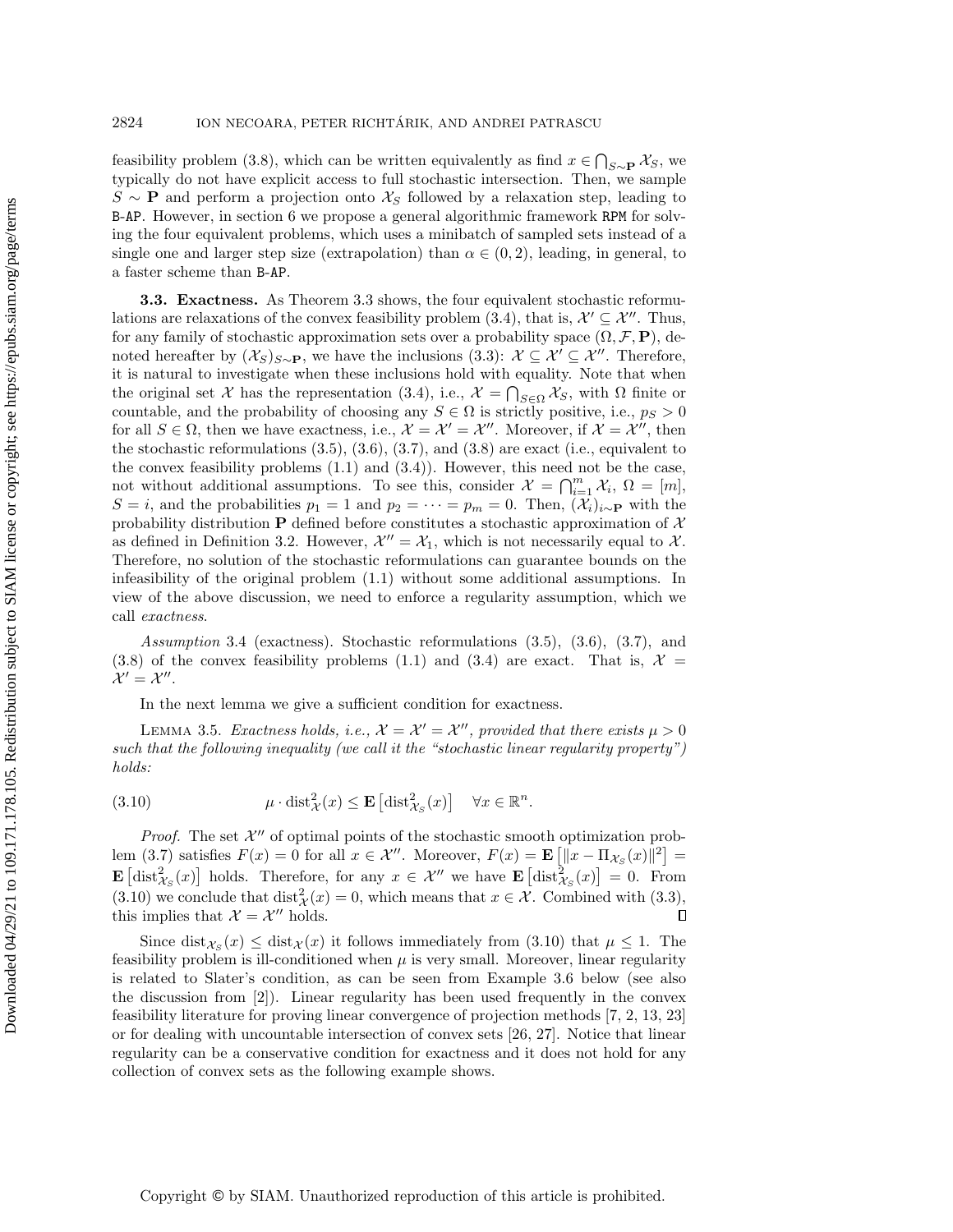*Example* 3.6. Let  $\mathcal{X}_1 = \{x : |x_1|^p \le x_2\}$  with  $p > 1$ , and  $\mathcal{X}_2 = \{x : x_2 = 0\}.$ These two sets are convex and  $\mathcal{X} = \mathcal{X}_1 \cap \mathcal{X}_2 = \{0\}$ . Then, for any  $x \in \mathcal{X}_1$  satisfying  $|x_1|^p = x_2$ , we have  $\text{dist}_{\mathcal{X}}^2(x) = x_1^2 + x_2^2$  and  $\text{dist}_{\mathcal{X}_1}^2(x) + \text{dist}_{\mathcal{X}_2}^2(x) = x_2^2$ . Clearly there is no  $\mu > 0$  such that  $\mu(x_1^2 + x_2^2) \le x_2^2$  for all  $|x_1|^p = x_2$ ,  $x_1 \ge 0$ , since by replacing  $x_2$  we obtain

$$
\mu(x_1^2 + x_1^{2p}) \le x_1^{2p} \Rightarrow \mu\left(\frac{1}{x_1^{2p-2}} + 1\right) \le 1,
$$

and we can take  $x_1$  close to 0.

In the next section we derive some key properties of the stochastic reformulations  $(3.5)$ – $(3.8)$ .

<span id="page-11-0"></span>4. Properties of  $F$  and  $\Pi$ . In convex optimization, the condition number of the problem, usually defined in terms of the Lipschitz and strong convexity constants, plays a key role in the development of first-order algorithms and in their convergence analysis [\[25\]](#page-37-22). In what follows, we combine the previous stochastic reformulations with certain regularity assumptions on the individual sets so that we extend the concept of condition number from convex optimization to convex feasibility. The conditioning parameters will play an important role in the development of a new projection method and in its convergence analysis.

4.1. Properties of objective function  $\vec{F}$ . First, we concentrate on the reformulation of the feasibility problems  $(1.1)$  and  $(3.4)$  as the smooth stochastic optimization problem  $(3.7)$ . Clearly, the objective function F of  $(3.7)$  is not strongly convex. However, the linear regularity condition [\(3.10\)](#page-10-1) defined in terms of the sets  $\mathcal{X}_S$ and  $\mathcal X$  is equivalent to the quadratic functional growth condition on  $F$  introduced in [\[22\]](#page-37-23), which was introduced as a relaxation of the strong convexity condition. Indeed, under exactness, we have  $\mathcal{X} = \mathcal{X}'' = \arg \min_x F(x)$ , the optimal value  $F^* = 0$ , and  $F(x) = \mathbf{E} \left[ \|x - \Pi_{\mathcal{X}_S}(x)\|^2 \right].$  Then, condition [\(3.10\)](#page-10-1) can be rewritten equivalently as

<span id="page-11-1"></span>(4.1) 
$$
F(x) - F^* \ge \frac{\mu}{2} \|x - \Pi_{\mathcal{X}}(x)\|^2 \quad \forall x \in \mathbb{R}^n,
$$

which coincides with the definition of quadratic functional growth for  $F$  defined in [\[22\]](#page-37-23). Note that for proving linear convergence of first-order methods for smooth convex optimization we usually require strong convexity of the objective function, an assumption which does not hold for many applications, including problem [\(3.7\)](#page-8-3). In [\[22\]](#page-37-23) it was proved that several first-order methods can achieve linear convergence on nonstrongly convex optimization problems involving an objective function F with a Lipschitz continuous gradient and satisfying the relaxed strong convexity condition [\(4.1\)](#page-11-1). This paper extends these results to the stochastic framework (see section 6), i.e., we prove in Theorem 6.3 that a stochastic projection scheme for [\(3.4\)](#page-8-2) (or equivalently a minibatch stochastic gradient descent for [\(3.7\)](#page-8-3)) also achieves linear convergence under similar settings. In conclusion,  $\mu$  from [\(3.10\)](#page-10-1) plays the role of a relaxation of strong convexity constant for the objective function F. It remains to also identify an appropriate Lipschitz constant for the gradient of  $F$ . Clearly,  $F$  has Lipschitz continuous gradient with global constant  $L_F = 1$ . However, below we introduce a smaller Lipschitz constant for  $\nabla F$ . Indeed, let  $L \geq 0$  be the smallest constant satisfying

<span id="page-11-2"></span>(4.2) 
$$
\|\mathbf{E}\left[x-\Pi_{\mathcal{X}_S}(x)\right]\|^2 \leq L \cdot \mathbf{E}\left[\left\|x-\Pi_{\mathcal{X}_S}(x)\right\|^2\right] \quad \forall x \in \mathbb{R}^n.
$$

By Jensen's inequality,  $L \leq L_F = 1$ . However, for specific sets and probability distributions  $P$ , it is possible for L to be strictly smaller than 1; see the examples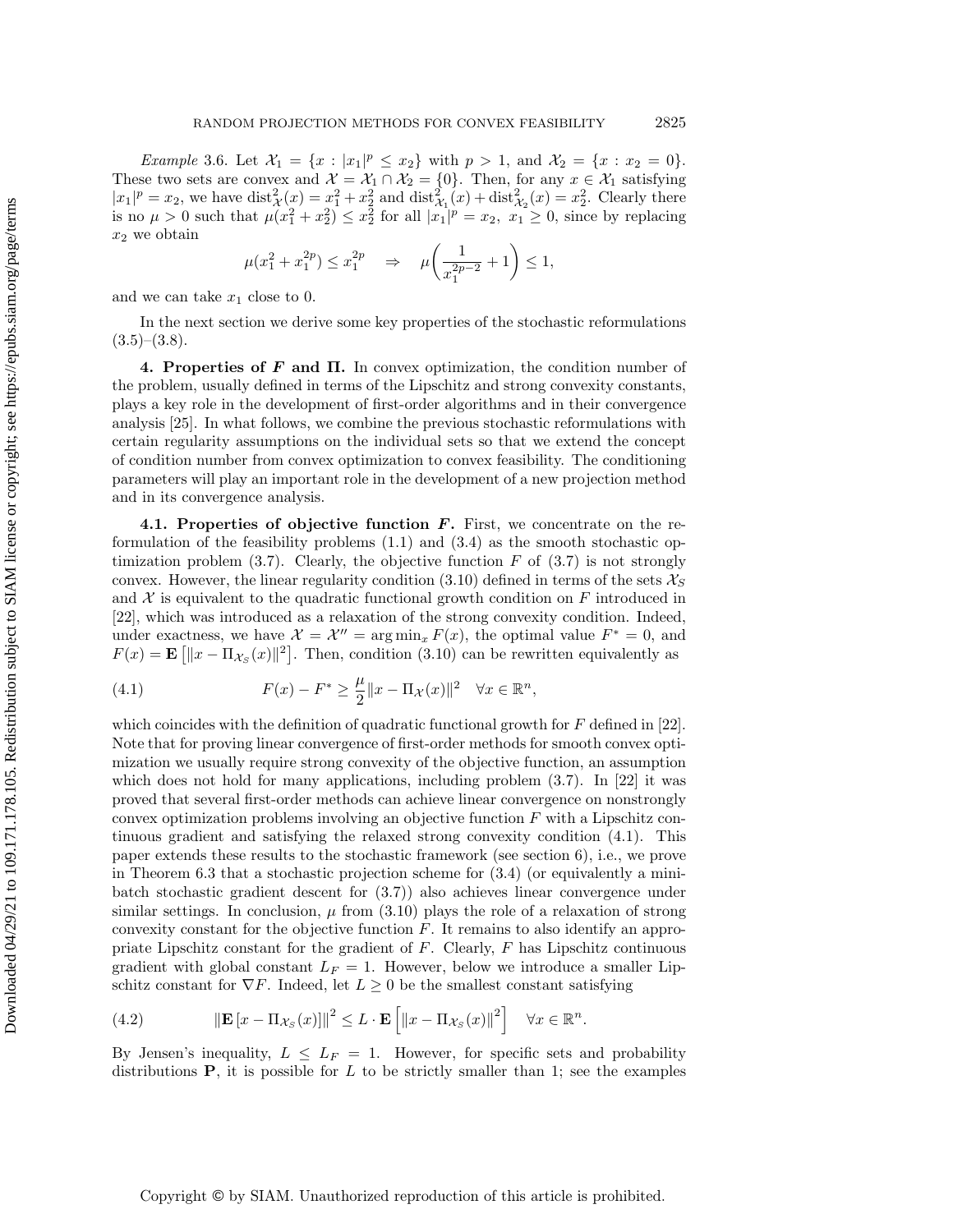below. The next theorem clearly shows that the linear regularity inequality [\(3.10\)](#page-10-1) and the smooth regularity inequality [\(4.2\)](#page-11-2) on the sets  $(\mathcal{X}_S)_{S\sim P}$  play a similar role to the strong convexity and Lipschitz gradient conditions for an objective function, respectively.

<span id="page-12-0"></span>Theorem 4.1. Let the linear regularity condition [\(3.10\)](#page-10-1) and the smooth condition [\(4.2\)](#page-11-2) hold. Then, the following primal bounds are valid for the smooth objective function F with  $0 < \mu \leq L \leq 1$ :

<span id="page-12-1"></span>(4.3) 
$$
\frac{\mu}{2} \|x - \Pi_{\mathcal{X}}(x)\|^2 \le F(x) - F^* \le \frac{L}{2} \|x - \Pi_{\mathcal{X}}(x)\|^2 \quad \forall x \in \mathbb{R}^n.
$$

Similarly, the following dual bounds  $\frac{1}{2L} \|\nabla F(x)\|^2 \leq F(x) - F^* \leq \frac{1}{2\mu} \|\nabla F(x)\|^2$  hold for all  $x \in \mathbb{R}^n$ .

*Proof.* Under the linear regularity condition  $(3.10)$  we have  $(4.1)$ , which represents the left-hand side inequality in  $(4.3)$ . For proving the right-hand side in  $(4.3)$  we use a property of the projection [\[24\]](#page-37-16):

<span id="page-12-2"></span>(4.4) 
$$
||x - \Pi_{\mathcal{X}_S}(x)||^2 \le ||x - z||^2 - ||\Pi_{\mathcal{X}_S}(x) - z||^2 \quad \forall z \in \mathcal{X}_S.
$$

Then, using that  $\Pi_{\mathcal{X}}(x) \in \mathcal{X}_S$  we have

$$
\mathbf{E} [||x - \Pi_{\mathcal{X}_S}(x)||^2]
$$
\n
$$
= ||x - \Pi_{\mathcal{X}}(x)||^2 + \mathbf{E} [||\Pi_{\mathcal{X}}(x) - \Pi_{\mathcal{X}_S}(x)||^2] + 2\langle x - \Pi_{\mathcal{X}}(x), \mathbf{E} [\Pi_{\mathcal{X}}(x) - \Pi_{\mathcal{X}_S}(x)] \rangle
$$
\n
$$
\leq 2||x - \Pi_{\mathcal{X}}(x)||^2 - \mathbf{E} [||x - \Pi_{\mathcal{X}_S}(x)||^2] + 2\langle x - \Pi_{\mathcal{X}}(x), \mathbf{E} [\Pi_{\mathcal{X}}(x) - \Pi_{\mathcal{X}_S}(x)] \rangle
$$
\n
$$
= -\mathbf{E} [||x - \Pi_{\mathcal{X}_S}(x)||^2] + 2\langle x - \Pi_{\mathcal{X}}(x), \mathbf{E} [x - \Pi_{\mathcal{X}_S}(x)] \rangle,
$$

In conclusion, we get

<span id="page-12-3"></span>(4.5) 
$$
\mathbf{E}\left[\|x-\Pi_{\mathcal{X}_S}(x)\|^2\right] \leq \langle x-\Pi_{\mathcal{X}}(x),\mathbf{E}\left[x-\Pi_{\mathcal{X}_S}(x)\right]\rangle.
$$

Furthermore, using the Cauchy–Schwartz inequality and [\(4.2\)](#page-11-2) in [\(4.5\)](#page-12-3) we get

$$
\mathbf{E}\left[\|x - \Pi_{\mathcal{X}_S}(x)\|^2\right] \le \|x - \Pi_{\mathcal{X}}(x)\| \|\mathbf{E}\left[x - \Pi_{\mathcal{X}_S}(x)\right]\| \le \|x - \Pi_{\mathcal{X}}(x)\| \sqrt{L\mathbf{E}\left[\|x - \Pi_{\mathcal{X}_S}(x)\|^2\right]},
$$

which leads to  $F(x) - F^* \leq \frac{L}{2} ||x - \Pi_{\mathcal{X}}(x)||^2$ , that is, the right-hand side inequality in [\(4.3\)](#page-12-1) holds. This proves the first statement of the theorem, i.e., [\(4.3\)](#page-12-1). For proving the second statement, i.e., the dual bounds, we first notice that since the Jensen-type inequality [\(4.2\)](#page-11-2) always holds for some  $L \leq 1$  and using the expression of F and that  $F^* = 0$ , we can easily find the left-hand side inequality for the dual bounds:

<span id="page-12-4"></span>(4.6) 
$$
\frac{1}{2} \|\nabla F(x)\|^2 \le L(F(x) - F^*) \quad \forall x \in \mathbb{R}^n.
$$

Then, combining [\(3.10\)](#page-10-1) and [\(4.5\)](#page-12-3) and using the Cauchy–Schwartz inequality, we get

$$
\mathbf{E}\left[\|x - \Pi_{\mathcal{X}_S}(x)\|^2\right] \le \|x - \Pi_{\mathcal{X}}(x)\| \|\mathbf{E}\left[x - \Pi_{\mathcal{X}_S}(x)\right]\| \le \sqrt{\mu^{-1}\mathbf{E}\left[\|x - \Pi_{\mathcal{X}_S}(x)\|^2\right]}\|\mathbf{E}\left[x - \Pi_{\mathcal{X}_S}(x)\right]\|,
$$

which leads to  $\mu(F(x) - F^*) \leq \frac{1}{2} \|\nabla F(x)\|^2$ . Combining the previous inequality with [\(4.6\)](#page-12-4) we obtain the second statement of the theorem, i.e., the dual bounds.  $\Box$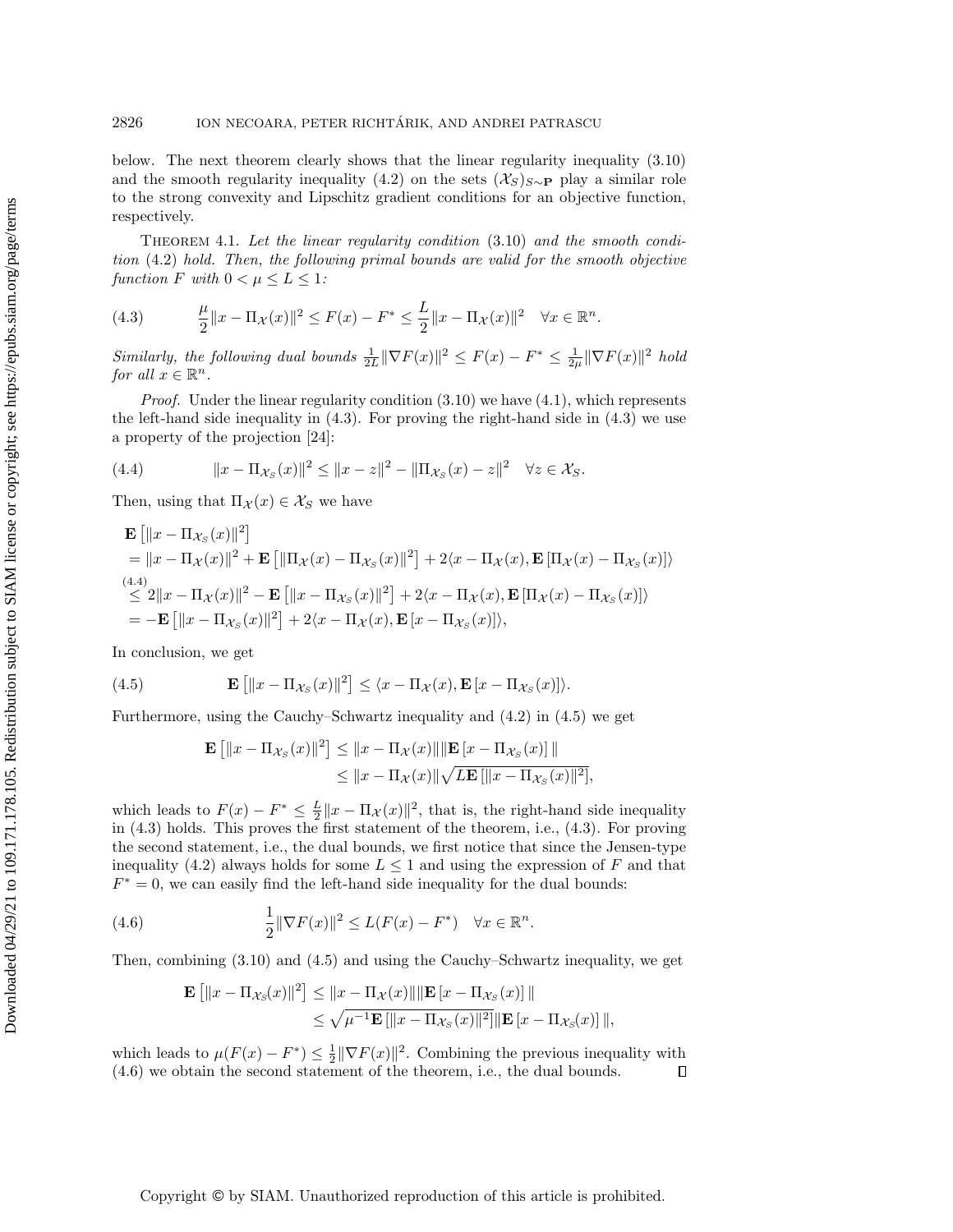Theorem [4.1](#page-12-0) states that F is strongly convex with constant  $\mu$  and has Lipschitz continuous gradient with constant L when restricted along any segment  $[x, \Pi_{\mathcal{X}}(x)].$ Indeed, since  $\nabla F(\Pi_{\mathcal{X}}(x)) = 0$ , from [\(4.3\)](#page-12-1) we obtain for all  $x \in \mathbb{R}^n$  that

$$
\frac{\mu}{2}||x - \Pi_{\mathcal{X}}(x)||^2 + \langle \nabla F(\Pi_{\mathcal{X}}(x)), x - \Pi_{\mathcal{X}}(x) \rangle + F^*
$$
  

$$
\leq F(x) \leq \frac{L}{2}||x - \Pi_{\mathcal{X}}(x)||^2 + \langle \nabla F(\Pi_{\mathcal{X}}(x)), x - \Pi_{\mathcal{X}}(x) \rangle + F^*,
$$

which are exactly the strong convexity condition on  $F$  and the Lipschitz continuity condition on  $\nabla F$ , respectively, along any segment  $[x,\Pi_{\mathcal{X}}(x)]$ ; see [\[22,](#page-37-23) [25\]](#page-37-22) for more details. It follows that  $0 \leq \mu \leq L \leq 1$  and the ratio cond  $= \mu/L$  represents the condition number of the stochastic optimization problem [\(3.7\)](#page-8-3), or of the convex feasibility problem  $(3.4)$ . To the best of our knowledge, Theorem [4](#page-12-0).1 is the first result extending the concept of condition number from convex optimization to the convex feasibility problem [\(3.4\)](#page-8-2). Next, we provide some nontrivial examples for which our new Lipschitz constant L satisfies  $L < L_F = 1$  (the global Lipschitz constant of the gradient  $\nabla F$ ).

**Linear equalities.** Let us consider finding a solution of a linear system  $\mathcal{X} =$  ${x : Ax = b}$ , where  $A \in \mathbb{R}^{m \times n}$ . For this set we can easily construct stochastic approximation sets  $\mathcal{X}_S = \{x : S^T A x = S^T b\}$  taking any matrix  $S \in \mathbb{R}^{m \times q}$  (for any S we have  $\mathcal{X} \subseteq \mathcal{X}_S$ . Then, we get the following characterization for L.

<span id="page-13-0"></span>THEOREM 4.2. Let us consider the linear system  $\mathcal{X} = \{x : Ax = b\}$ , where  $A \in \mathbb{R}^{m \times n}$ . Further, take stochastic approximation sets  $\mathcal{X}_S = \{x : S^T A x = S^T b\},$ where  $S \in \Omega = \mathbb{R}^{m \times q}$ , and a probability distribution **P** on  $\Omega$ . Then, [\(4.2\)](#page-11-2) holds with

$$
L = \lambda_{\max}(A^T \mathbf{E} \left[ S(S^T A A^T S)^{\dagger} S^T \right] A) \le 1.
$$

*Proof.* Clearly, for x satisfying  $Ax = b$  the inequality [\(4.2\)](#page-11-2) holds for any  $L \leq 1$ . It remains to prove for x satisfying  $Ax - b \neq 0$ . However, since  $\mathcal{X}_S = \{x : S^T A x =$  $S<sup>T</sup>b$ , the projection of x onto  $\mathcal{X}_S$  can be computed explicitly via the pseudoinverse:  $\Pi_{\mathcal{X}_S}(x) = x - A^T S (S^T A A^T S)^{\dagger} S^T (A x - b)$  and the relation we need to prove becomes

$$
\left\| \mathbf{E} \left[ A^T S (S^T A A^T S)^{\dagger} S^T (A x - b) \right] \right\|^2 \leq L \mathbf{E} \left[ \| A^T S (S^T A A^T S)^{\dagger} S^T (A x - b) \|^2 \right].
$$

Using the standard properties of the pseudoinverse, that is,  $Q^{\dagger}QQ^{\dagger} = Q^{\dagger}$  for any matrix  $Q$ , the previous relation is equivalent to

$$
\left\|A^T \mathbf{E}\left[S(S^T A A^T S)^{\dagger} S^T\right] (Ax - b)\right\|^2 \le L(Ax - b)^T \mathbf{E}\left[S(S^T A A^T S)^{\dagger} S^T\right] (Ax - b).
$$

For simplicity, let us write  $E = \mathbf{E} \left[ S(S^T A A^T S)^{-1} S^T \right]$ . Then E is a positive semidefinite matrix and thus there exists  $E^{1/2}$ . Clearly, for  $Ax - b \in Null(E)$  the previous inequality holds for any  $L$ . Therefore,  $L$  is defined as

$$
L = \max_{x:Ax-b\notin \text{Null}(E)} \frac{\|A^T E(Ax-b)\|^2}{(Ax-b)^T E(Ax-b)} = \max_{x:Ax-b\notin \text{Null}(E^{1/2})} \frac{\|A^T E^{1/2} E^{1/2} (Ax-b)\|^2}{\|E^{1/2} (Ax-b)\|^2}
$$

$$
= \max_{z\neq 0} \frac{\|A^T E^{1/2} z\|^2}{\|z\|^2} = \sigma_{\text{max}}^2 (A^T E^{1/2}) = \lambda_{\text{max}} (A^T E A).
$$

We get  $L = \lambda_{\text{max}}(A^T \mathbf{E} [S(S^T A A^T S)^{\dagger} S^T] A)$ . Since function  $W \mapsto \lambda_{\text{max}}(W)$  is convex over the space of positive semidefinite matrices, using Jensen's inequality we get

$$
\lambda_{\max}(A^T \mathbf{E} \left[ S(S^T A A^T S)^{\dagger} S^T \right] A) \leq \mathbf{E} \left[ \lambda_{\max}(A^T S (S^T A A^T S)^{\dagger} S^T A) \right].
$$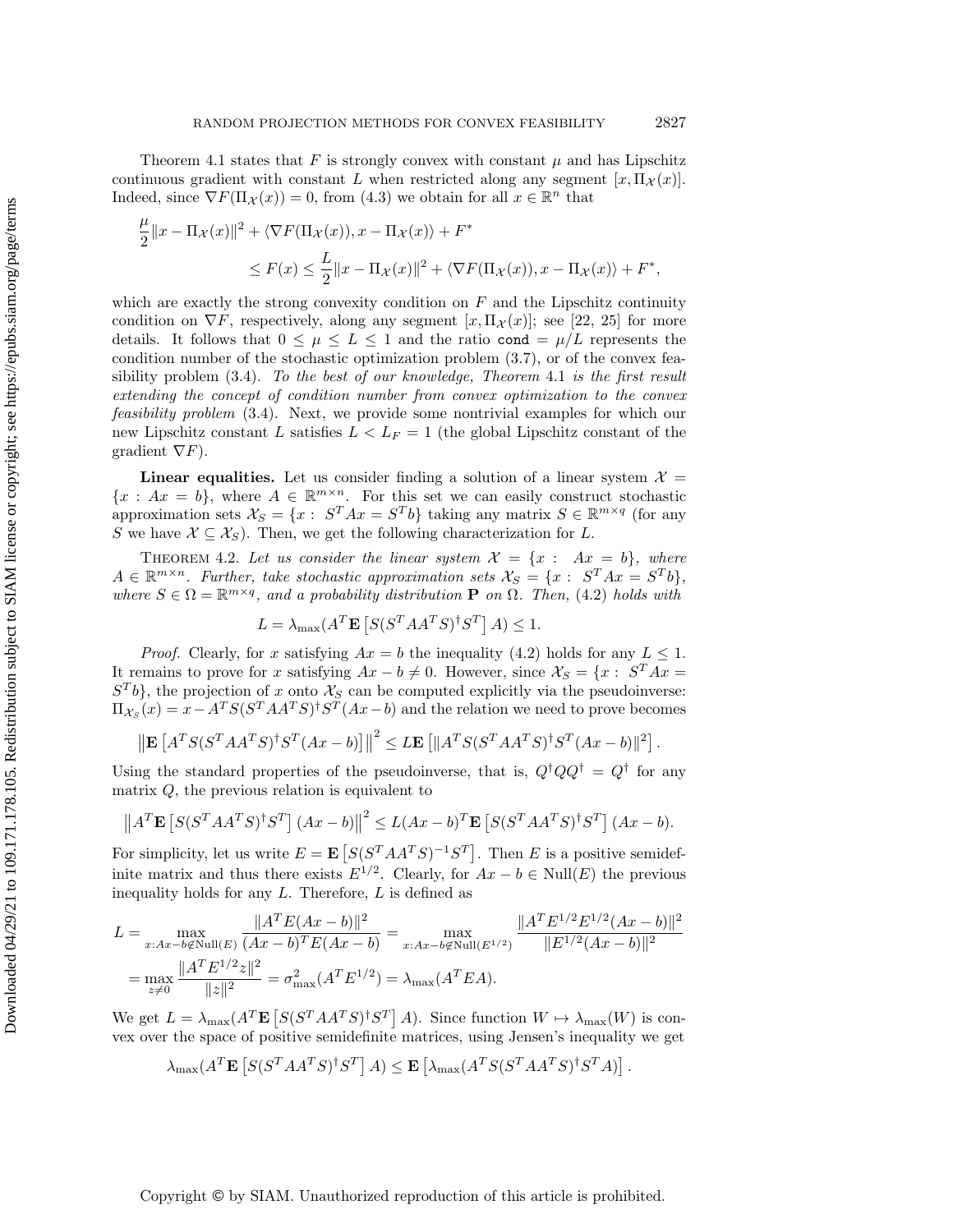Furthermore, the matrix  $P_S = A^T S (S^T A A^T S)^{\dagger} S^T A$  is idempotent, that is,  $P_S^2 = P_S$ . Therefore, all the eigenvalues of  $P_S$  are either 0 or 1. Then, we obtain

$$
L = \lambda_{\max}(A^T \mathbf{E}\left[S(S^T A A^T S)^{\dagger} S^T\right] A) \le \mathbf{E}\left[\lambda_{\max}(A^T S(S^T A A^T S)^{\dagger} S^T A)\right] \le 1,
$$

which proves the statement of the theorem.

Based on the previous theorem we can prove that for particular choices of the probability distribution **P** we have  $L < 1$ ; see, e.g., the next corollary.

<span id="page-14-0"></span>COROLLARY 4.3. Let us consider the linear system  $\mathcal{X} = \{x : Ax = b\}$ , where  $A \in \mathbb{R}^{m \times n}$  has  $\text{rank}(A) \geq 2$  and  $D = \text{diag}(\|A_1\|^{-2}, \ldots, \|A_m\|^{-2})$ . Further, let us consider  $\Omega = \{e_1, \ldots, e_m\}$ , the standard basis of  $\mathbb{R}^m$ , and the corresponding stochastic approximation sets  $\mathcal{X}_{e_i} = \{x : A_i^T x = b_i\}$  for all  $i \in [m]$ . Then, for two choices of the probability distribution **P** on  $\Omega$ , inequality [\(4.2\)](#page-11-2) holds with

<span id="page-14-1"></span>(4.7) 
$$
1 > L = \begin{cases} \frac{\lambda_{\max}(A^T A)}{\|A\|_F^2} & \text{if } \mathbf{P}(S = e_i) = \frac{\|A_i\|^2}{\|A\|_F^2}, \\ \frac{\lambda_{\max}(A^T D A)}{m} & \text{if } \mathbf{P}(S = e_i) = \frac{1}{m}. \end{cases}
$$

*Proof.* In this case we have  $S(S^T A A^T S)^{\dagger} S^T = e_i (e_i^T A A^T e_i)^{\dagger} e_i^T = ||A_i||^{-2} e_i e_i^T$ . Then, from Theorem [4.2](#page-13-0) we get for the probability  $P(S = e_i) = ||A_i||^2 / ||A||_F^2$ ,

$$
L = \lambda_{\max} \left( A^T \mathbf{E} \left[ \frac{1}{\|A_i\|^2} e_i e_i^T \right] A \right) = \lambda_{\max} \left( A^T \sum_{i=1}^m \frac{\|A_i\|^2}{\|A\|_F^2} \frac{1}{\|A_i\|^2} e_i e_i^T A \right)
$$

$$
= \lambda_{\max} \left( \frac{A A^T}{\|A\|_F^2} \right).
$$

In the last equality we used that the maximum eigenvalues of  $A<sup>T</sup>A$  and  $AA<sup>T</sup>$  coincide. Moreover, the trace of the matrix  $\frac{AA^T}{\|A\|_F^2}$  is equal to 1 and thus

$$
\sum_{i=1}^{m} \lambda_i \left( \frac{A A^T}{\|A\|_F^2} \right) = \text{Trace}\left( \frac{A A^T}{\|A\|_F^2} \right) = 1.
$$

Therefore, if  $\text{rank}(A) \geq 2$ , then  $L = \lambda_{\text{max}} \left( \frac{A A^T}{||A||_F^2} \right) < 1$ .

Similarly, from Theorem [4.2](#page-13-0) we obtain for the uniform probability  $P(S = e_i) = \frac{1}{m}$ ,

$$
L = \lambda_{\max} \left( A^T \sum_{i=1}^m \frac{1}{m} \frac{1}{\|A_i\|^2} e_i e_i^T A \right) = \lambda_{\max} \left( \frac{A^T D A}{m} \right) = \lambda_{\max} \left( \frac{A A^T D}{m} \right),
$$

where we used that the sets of nonzero eigenvalues of the matrices  $UV$  and  $VU$  are the same for any two matrices  $U$  and  $V$  of appropriate dimensions; in particular,  $U = A^T D$  and  $V = A$ . Moreover, the trace of the matrix  $\frac{A A^T D}{m}$  is equal to 1 and thus

$$
\sum_{i=1}^{m} \lambda_i \left( \frac{A A^T D}{m} \right) = \text{Trace} \left( \frac{A A^T D}{m} \right) = 1.
$$

If  $\text{rank}(A) \geq 2$ , then  $L = \lambda_{\text{max}}(\frac{AA^T D}{m}) < 1$  also for the uniform probability distribution.

## Copyright © by SIAM. Unauthorized reproduction of this article is prohibited.

 $\Box$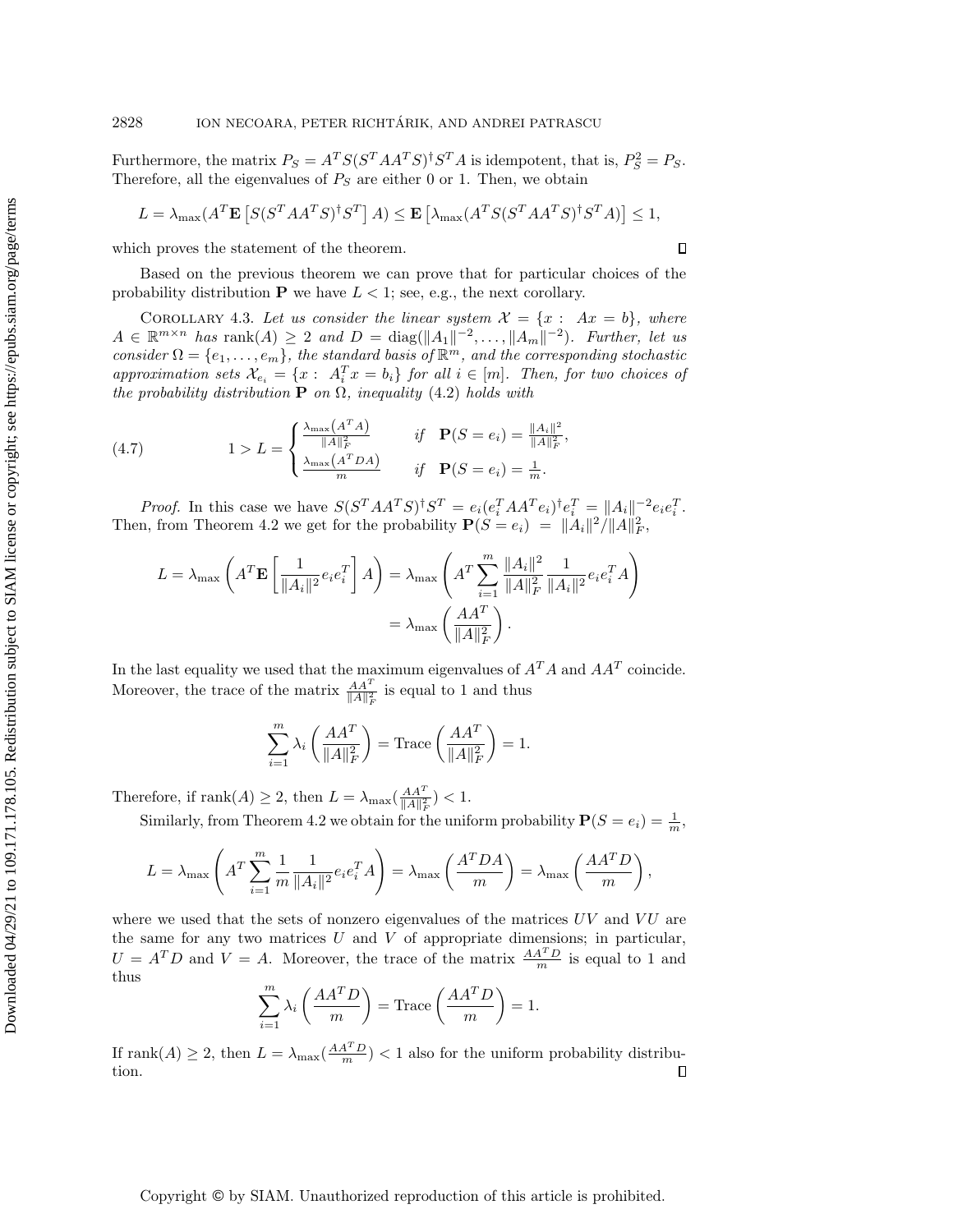Linear inequalities. For systems of linear inequalities we can obtain similar statements. For example, we can consider finding a feasible point for a system of linear inequalities  $\mathcal{X} = \{x : Ax \leq b\}$ , where  $A \in \mathbb{R}^{m \times n}$ . For this set we can easily construct stochastic approximation sets  $\mathcal{X}_S = \{x : S^T A x \leq S^T b\}$ , where S is a vector with nonnegative entries, i.e.,  $S \in \mathbb{R}^m_+$ . Clearly, if the vector S has nonnegative entries, we have  $X \subseteq \mathcal{X}_S$ . Moreover,  $\mathcal{X}_S = \mathbb{R}^n$  provided that  $S^T A = 0$  (when  $A^T S = 0$  we use the convention  $A^T S / \|A^T S\|^2 = 0$ . Then, we have the following characterization for L.

THEOREM 4.4. Let us consider finding a solution of a system of linear inequalities  $\mathcal{X} = \{x : Ax \leq b\},\$  where  $A \in \mathbb{R}^{m \times n}$ . Further, let us consider the stochastic approximation sets  $\mathcal{X}_S = \{x : S^T A x \leq S^T b\}$ , where  $S \in \Omega = \mathbb{R}^m_+$ , and a probability distribution **P** on  $\Omega$ . Then, [\(4.2\)](#page-11-2) holds with

$$
L = \lambda_{\max} \left( A^T \mathbf{E} \left[ S(S^T A A^T S)^{-1} S^T \right] A \right) \le 1.
$$

*Proof.* Clearly, for x satisfying  $Ax \leq b$  the inequality [\(4.2\)](#page-11-2) holds for any  $L \leq 1$ . It remains to prove for x satisfying  $Ax \nleq b$ . However, since  $\mathcal{X}_S = \{x : S^T A x \leq S^T b\}$ , the projection of x onto  $\mathcal{X}_S$  can be computed explicitly as

$$
\Pi_{\mathcal{X}_S}(x) = x - \frac{\Pi_+(S^T(Ax - b))}{\|A^TS\|^2}A^TS,
$$

where  $\Pi_{+}(v) = \max(0, v)$ , and the relation we need to prove becomes

$$
\|\mathbf{E}\left[A^TS(S^TAA^TS)^{-1}\Pi_+(S^T(Ax-b))\right]\|^2 \leq L\mathbf{E}\left[\|A^TS(S^TAA^TS)^{-1}\Pi_+(S^T(Ax-b))\|^2\right]
$$

or equivalently

$$
||AT \mathbf{E} [S(ST AAT S)-1 \Pi+ (ST (Ax - b))]]||2\leq L \mathbf{E} [\Pi+ (ST (Ax - b))(ST AAT S)-1 \Pi+ (ST (Ax - b))].
$$

Further, if we define the event  $\mathcal{I}(x) = \{ S \in \Omega : S^T(Ax - b) > 0 \}$ , and  $E(x) =$  $\int_{\mathcal{I}(x)} S(S^T A A^T S)^{-1} S^T d\mathbf{P}$  and  $E = \int_{\Omega} S(S^T A A^T S)^{-1} S^T d\mathbf{P}$ , then the previous relation can be written as follows:

$$
||ATE(x)(Ax - b)||2 \le L(Ax - b)TE(x)(Ax - b).
$$

Note that both matrices  $E(x)$  and E are positive semidefinite and  $E(x) \preceq E$  for all x such that  $Ax \nleq b$ . It follows that L is an upper bound on the following function:

$$
\mathcal{R}(x) = \frac{\|A^T E(x)(Ax - b)\|^2}{(Ax - b)^T E(x)(Ax - b)} \le L \quad \forall x : Ax \not\le b.
$$

However, it is easy to find an upper bound for this function  $\mathcal{R}(x)$  for each fixed x, namely,  $\mathcal{R}(x) \leq \lambda_{\max}(A^T E(x)A)$  for all  $x : Ax \nleq b$ . Since  $E(x) \preceq E$ , we have  $A<sup>T</sup>E(x)A \preceq A<sup>T</sup>EA$  and consequently  $\lambda_{\max}(A<sup>T</sup>E(x)A) \leq \lambda_{\max}(A<sup>T</sup>EA)$ . Moreover, there exists x such that  $\mathcal{I}(x) = \Omega$ . Thus, we have

$$
L = \lambda_{\max}(A^T E A) = \lambda_{\max}(A^T \mathbf{E}[S(S^T A A^T S)^{-1} S^T] A).
$$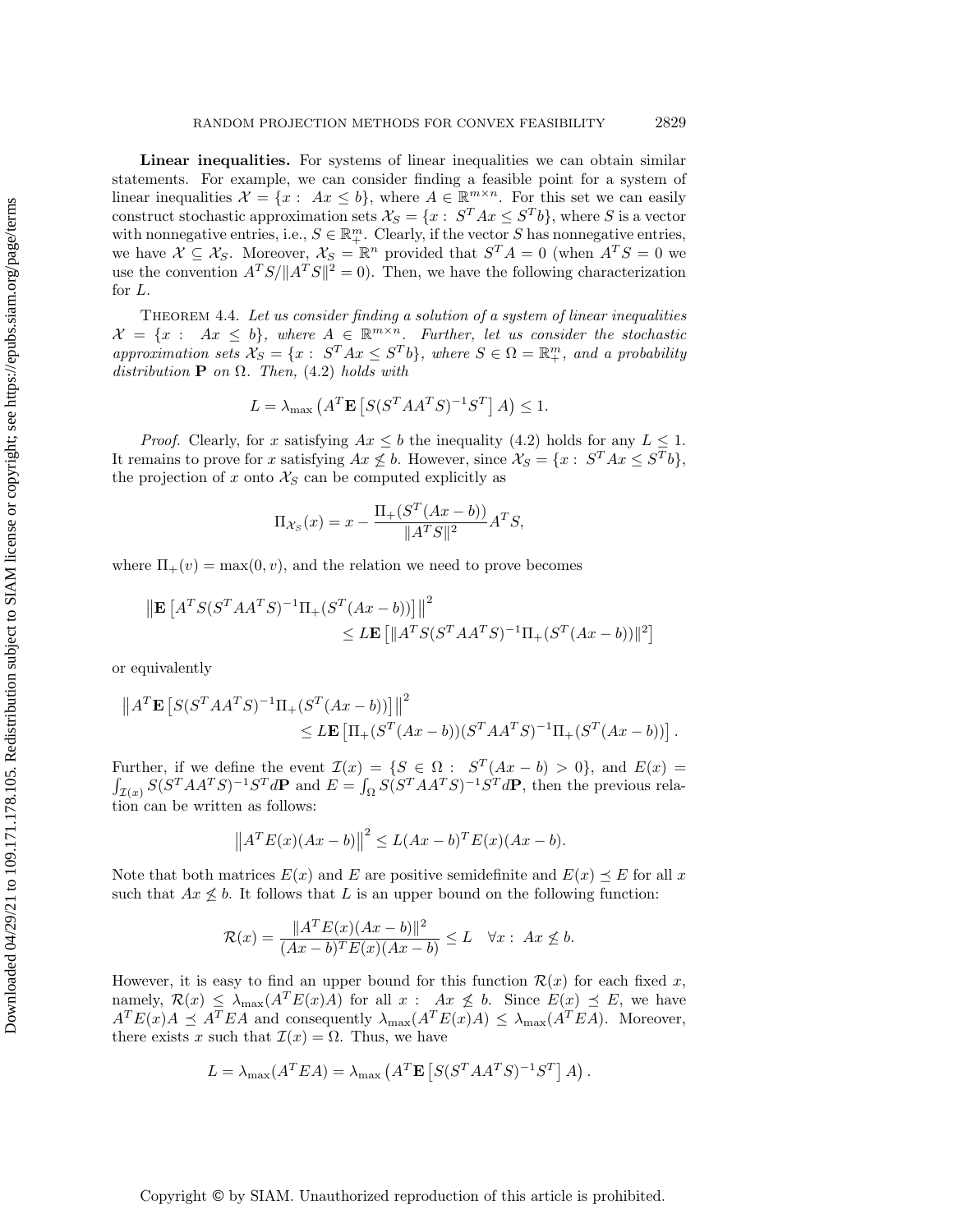### 2830 ION NECOARA, PETER RICHTÁRIK, AND ANDREI PATRASCU

Using now Jensen's inequality for the convex function  $\lambda_{\max}(\cdot)$ , we have

$$
\lambda_{\max}\left(A^T \mathbf{E}\left[S(S^T A A^T S)^{-1} S^T\right] A\right) \leq \mathbf{E}\left[\lambda_{\max}\left(A^T S(S^T A A^T S)^{-1} S^T A\right)\right].
$$

Furthermore, the matrix  $P_S = A^T S (S^T A A^T S)^{-1} S^T A$  satisfies  $P_S^2 = P_S$ , so that all the eigenvalues of  $P_S$  are either 0 or 1. Then, we get

$$
L = \lambda_{\max} \left( A^T \mathbf{E} \left[ S(S^T A A^T S)^{-1} S^T \right] A \right) \le \mathbf{E} \left[ \lambda_{\max} \left( A^T S(S^T A A^T S)^{-1} S^T A \right) \right] \le 1,
$$

which proves the statement of the theorem.

 $\Box$ 

From the previous theorem it follows that for particular choices of the probability **P** we have  $L < 1$ ; see, e.g., the next corollary, whose proof is similar to that of Corollary [4.3.](#page-14-0)

COROLLARY 4.5. Let us consider the system of linear inequalities

$$
\mathcal{X} = \{x : Ax \le b\},\
$$

where  $A \in \mathbb{R}^{m \times n}$  has  $\text{rank}(A) \geq 2$  and  $D = \text{diag}(\|A_1\|^{-2}, \ldots, \|A_m\|^{-2})$ . Further, let us consider  $\Omega = \{e_1, \ldots, e_m\}$ , the standard basis of  $\mathbb{R}^m$ , and the corresponding stochastic approximation sets  $\mathcal{X}_{e_i} = \{x : A_i^T x \leq b_i\}$  for all  $i \in [m]$ . Then, for two choices of the probability distribution **P** on  $\Omega$ , [\(4.2\)](#page-11-2) holds with

<span id="page-16-1"></span>(4.8) 
$$
1 > L = \begin{cases} \frac{\lambda_{\max}(A^T A)}{\|A\|_F^2} & \text{if } \mathbf{P}(S = e_i) = \frac{\|A_i\|^2}{\|A\|_F^2}, \\ \frac{\lambda_{\max}(A^T D A)}{m} & \text{if } \mathbf{P}(S = e_i) = \frac{1}{m}. \end{cases}
$$

The reader may find other examples of convex feasibility problems with  $L < 1$ ; we believe that this paper opens a window of opportunity for theoretical research and applications related to convex feasibility.

**4.2. Properties of operator**  $\Pi = \mathbf{E} [\Pi_{\mathcal{X}_S}]$ **.** It is well known that the projection operator is firmly nonexpansive [\[24\]](#page-37-16):

$$
\langle \Pi_{\mathcal{X}_S}(x) - \Pi_{\mathcal{X}_S}(y), x - y \rangle \geq ||\Pi_{\mathcal{X}_S}(x) - \Pi_{\mathcal{X}_S}(y)||^2 \quad \forall x, y \in \mathbb{R}^n.
$$

Then, the average projection operator  $\Pi(x) = \mathbf{E} [\Pi_{\mathcal{X}_S}(x)]$  is also firmly nonexpansive:

$$
\langle \mathbf{E} \left[ \Pi_{\mathcal{X}_S}(x) \right] - \mathbf{E} \left[ \Pi_{\mathcal{X}_S}(y) \right], x - y \rangle \ge \mathbf{E} \left[ \| \Pi_{\mathcal{X}_S}(x) - \Pi_{\mathcal{X}_S}(y) \|^2 \right] \\
\ge \|\mathbf{E} \left[ \Pi_{\mathcal{X}_S}(x) \right] - \mathbf{E} \left[ \Pi_{\mathcal{X}_S}(y) \right] \|^2 \quad \forall x, y \in \mathbb{R}^n.
$$

Similar to Theorem [4.1,](#page-12-0) we can also derive contraction inequalities for the average projection operator Π.

<span id="page-16-0"></span>THEOREM 4.6. Under the linear regularity condition  $(3.10)$  and the smooth con-dition [\(4.2\)](#page-11-2) the following bounds hold for the average projection operator  $\Pi(x)$  =  $\mathbf{E}[\Pi_{\mathcal{X}_S}(x)]$  with fixed point  $x^* = \Pi_{\mathcal{X}}(x)$ :

$$
(4.9) \quad (1 - L) \|x - x^*\|^2 \le \langle \Pi(x) - \Pi(x^*), x - x^* \rangle \le (1 - \mu) \|x - x^*\|^2 \quad \forall x \in \mathbb{R}^n.
$$

Proof. In order to prove the right-hand side inequality, we choose in the nonexpansive inequality of the operator  $\Pi$  the fixed point  $y = \Pi_{\mathcal{X}}(x)$ , which leads to

$$
\langle \mathbf{E} \left[ \Pi_{\mathcal{X}_S}(x) \right] - \Pi_{\mathcal{X}}(x), x - \Pi_{\mathcal{X}}(x) \rangle \ge \mathbf{E} \left[ \| \Pi_{\mathcal{X}_S}(x) - \Pi_{\mathcal{X}}(x) \|^2 \right]
$$
  
=  $\mathbf{E} \left[ \| \Pi_{\mathcal{X}_S}(x) - x \|^2 \right] - \|x - \Pi_{\mathcal{X}}(x) \|^2 + 2 \langle \mathbf{E} \left[ \Pi_{\mathcal{X}_S}(x) \right] - \Pi_{\mathcal{X}}(x), x - \Pi_{\mathcal{X}}(x) \rangle$ ,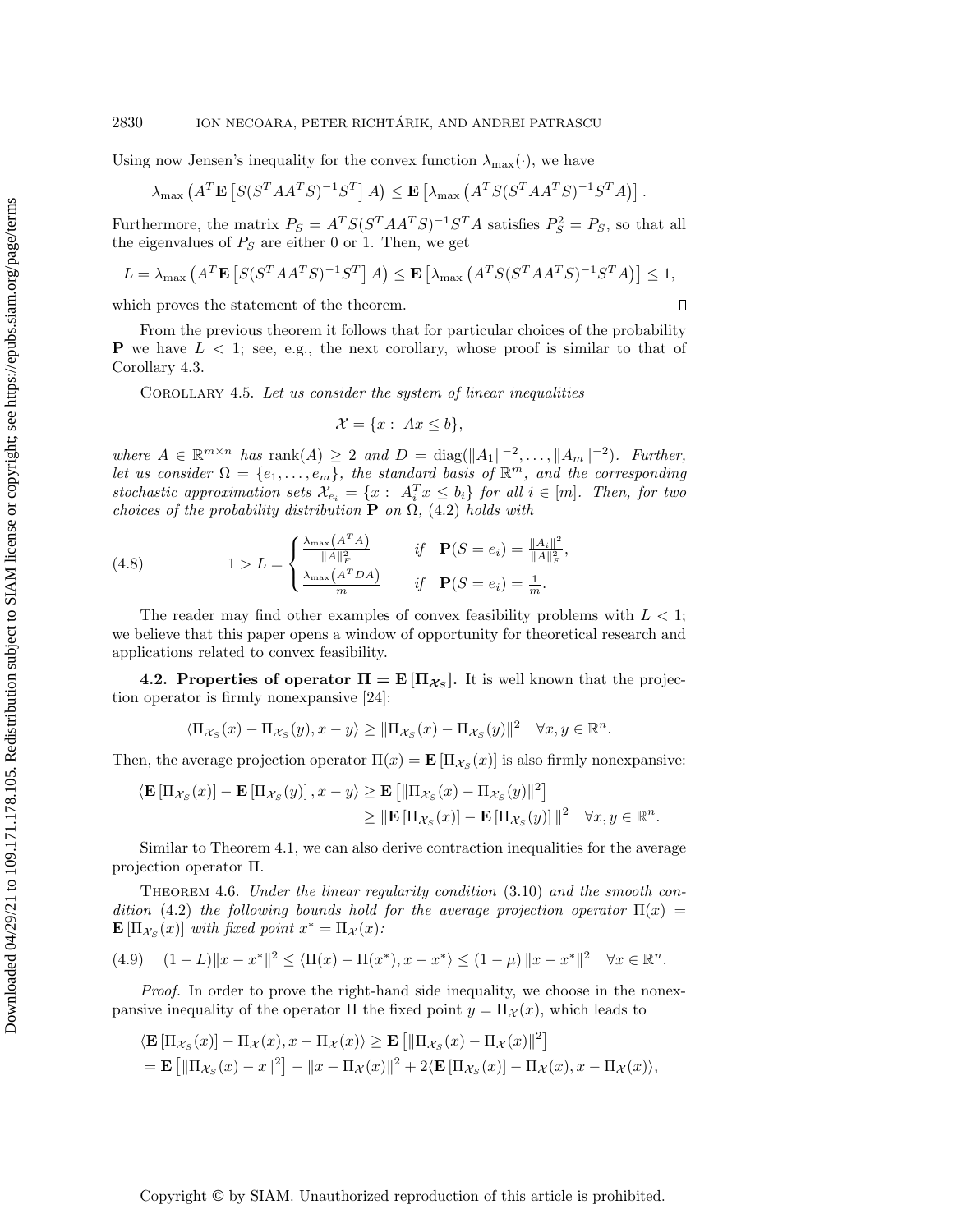which combined with [\(3.10\)](#page-10-1) leads to

$$
\langle \mathbf{E} \left[ \Pi_{\mathcal{X}_S}(x) \right] - \Pi_{\mathcal{X}}(x), x - \Pi_{\mathcal{X}}(x) \rangle \leq \|x - \Pi_{\mathcal{X}}(x)\|^2 - \mathbf{E} \left[ \|\Pi_{\mathcal{X}_S}(x) - x\|^2 \right] \leq (1 - \mu) \|x - \Pi_{\mathcal{X}}(x)\|^2.
$$

For the left-hand side inequality we proceed as follows:

$$
\langle \mathbf{E} [\Pi_{\mathcal{X}_S}(x)] - \Pi_{\mathcal{X}}(x), x - \Pi_{\mathcal{X}}(x) \rangle = \|x - \Pi_{\mathcal{X}}(x)\|^2 + \langle \mathbf{E} [\Pi_{\mathcal{X}_S}(x)] - x, x - \Pi_{\mathcal{X}}(x) \rangle
$$
  
\n
$$
\geq \|x - \Pi_{\mathcal{X}}(x)\|^2 - \|x - \Pi_{\mathcal{X}}(x)\| \|\mathbf{E} [\Pi_{\mathcal{X}_S}(x)] - x\|
$$
  
\n
$$
\geq \|x - \Pi_{\mathcal{X}}(x)\|^2 - \|x - \Pi_{\mathcal{X}}(x)\| \sqrt{L\mathbf{E} [\|\Pi_{\mathcal{X}_S}(x) - x\|^2]}
$$
  
\n
$$
= \|x - \Pi_{\mathcal{X}}(x)\|^2 - \|x - \Pi_{\mathcal{X}}(x)\| \sqrt{2L(F(x) - F^*)}
$$
  
\n
$$
\stackrel{(4.3)}{\geq} \|x - \Pi_{\mathcal{X}}(x)\|^2 - \|x - \Pi_{\mathcal{X}}(x)\| L_{\mathcal{Y}} \sqrt{\|x - \Pi_{\mathcal{X}}(x)\|^2} = (1 - L) \|x - \Pi_{\mathcal{X}}(x)\|^2,
$$

where in the first inequality we used the Cauchy–Schwartz inequality, in the second inequality we used [\(4.2\)](#page-11-2), and in the third inequality we used [\(4.3\)](#page-12-1).  $\Box$ 

Thus, from an operator theory perspective Theorem [4.6](#page-16-0) shows that the average projection operator  $\Pi$  is a contraction with contraction constant  $1 - \mu < 1$  when restricted along any segment  $[x,\Pi_{\mathcal{X}}(x)].$ 

5. Examples of stochastic approximations. In this section we provide concrete examples of stochastic approximations of sets, considering both scenarios: finite intersection and infinite intersection.

**5.1. Examples:** Finite intersection. We consider the set  $\mathcal{X}$  represented as the intersection of a finite family of convex sets:

$$
\mathcal{X} = \bigcap_{i=1}^m \mathcal{X}_i,
$$

where  $\mathcal{X}_i$  are nonempty closed convex sets. We also assume that  $\mathcal{X} \neq \emptyset$ . In sev-eral papers, such as [\[23,](#page-37-13) [24,](#page-37-16) [3,](#page-36-0) [2\]](#page-36-1), a linear regularity property for  $\mathcal{X} = \bigcap_{i=1}^m \mathcal{X}_i$  was introduced stating that there exists  $\mu_{\text{max}} > 0$  such that

<span id="page-17-0"></span>(5.1) 
$$
\mu_{\max} \cdot \text{dist}_{\mathcal{X}}^2(x) \leq \max_{i \in [m]} \text{dist}_{\mathcal{X}_i}^2(x) \quad \forall x \in \mathbb{R}^n.
$$

Based on this condition, a linear convergence rate, depending on the constant  $\mu_{\text{max}}$ , has been derived for the basic alternating projection algorithm B-AP with constant step size  $\alpha \in (0, 2)$ ; see [\[23,](#page-37-13) [24,](#page-37-16) [3,](#page-36-0) [2\]](#page-36-1). Note that our definition of linear regularity [\(3.10\)](#page-10-1) extends the one given in [\(5.1\)](#page-17-0) for finite intersection to the more general convex feasibility problem [\(3.4\)](#page-8-2). More precisely, in order to show linear convergence for our general algorithmic framework introduced in this paper, we require the linear regularity property [\(3.10\)](#page-10-1) for the set  $\mathcal{X} = \bigcap_{S \in \Omega} \mathcal{X}_S$ . For a uniform probability over the set  $\Omega = [m] \stackrel{\text{def}}{=} \{1, 2, \ldots, m\}$  we have

$$
\mu_{\max} \cdot \text{dist}_{\mathcal{X}}^2(x) \le \max_{i \in [m]} \text{dist}_{\mathcal{X}_i}^2(x) \le \sum_{i=1}^m \text{dist}_{\mathcal{X}_i}^2(x) = m \cdot \mathbf{E} \left[ \text{dist}_{\mathcal{X}_S}^2(x) \right].
$$

This shows that our constant  $\mu$  satisfies  $\mu \leq \mu_{\text{max}}/m$ . Further, we analyze [\(3.10\)](#page-10-1) and estimate the constant  $\mu$  for several representative cases of stochastic approximation sets for  $\mathcal{X}$ .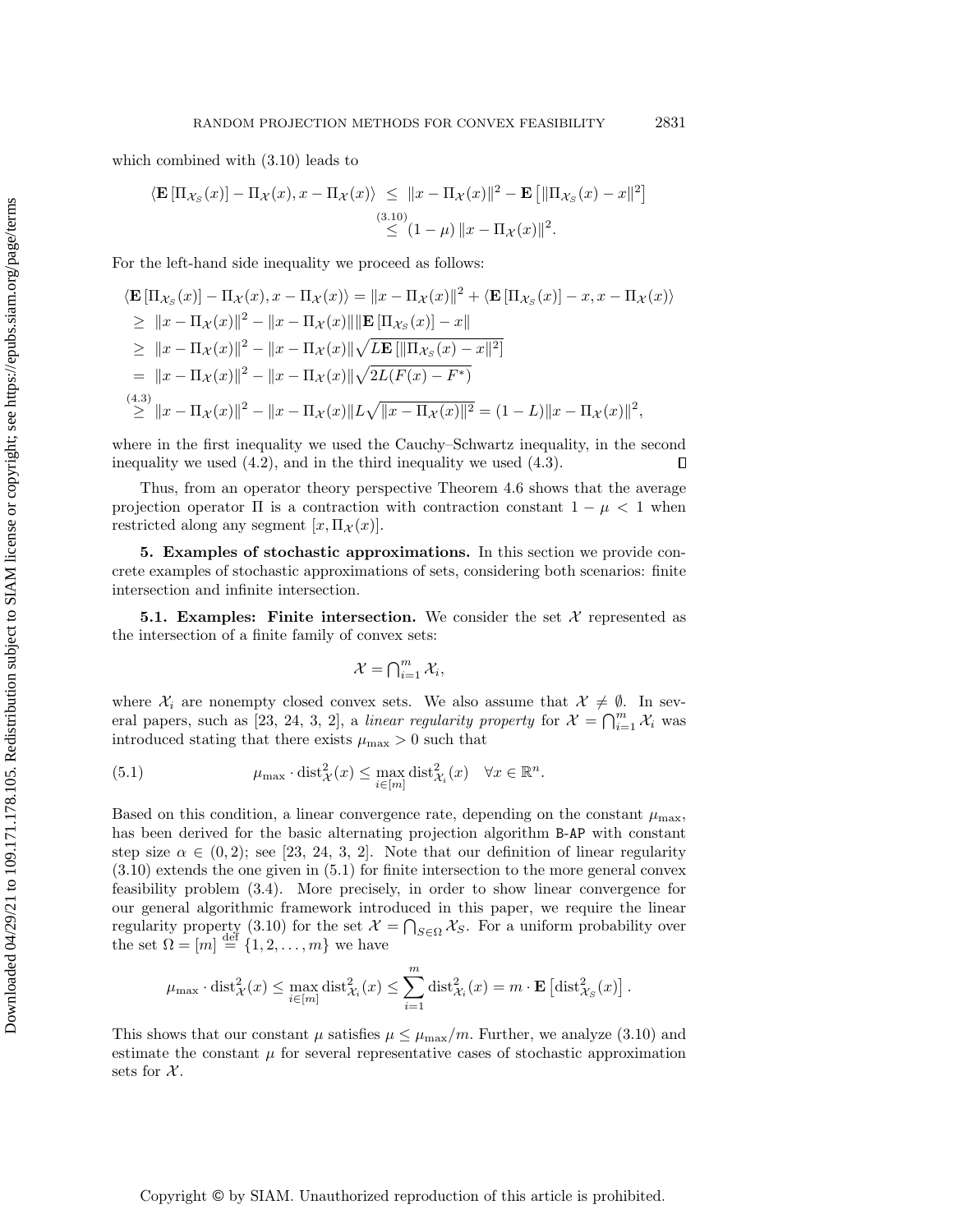<span id="page-18-0"></span>**5.1.1. Standard.** Let  $\mathcal{X}_S = \mathcal{X}_i$  for all  $i \in \Omega = [m]$ , endowed with some probability  $p_i \geq 0$ . Since  $\bigcap_{i=1}^m \mathcal{X}_i = \mathcal{X} \subseteq \mathcal{X}_S$ , we get a stochastic approximation of  $\mathcal{X}$  as in Definition [3.2](#page-8-6) and the optimal set is

$$
\mathcal{X}'' = \left\{ x : \sum_{i=1}^m p_i \mathbb{I}_{\mathcal{X}_S}(x) = 0 \right\} = \bigcap_{i:\; p_i > 0} \mathcal{X}_i.
$$

Hence, a sufficient condition for exactness, i.e.,  $\mathcal{X} = \mathcal{X}''$ , is to require  $p_i > 0$  for all  $i \in [m]$ . Moreover, under this condition and [\(5.1\)](#page-17-0), the linear regularity [\(3.10\)](#page-10-1) holds with  $\mu = \mu_{\max} p_{\min}$ , where  $p_{\min} = \min_{i \in [m]} p_i$ . Indeed, it follows from

$$
p_{\min} \max_{i \in [m]} \text{dist}_{\mathcal{X}_i}^2(x) \le \sum_{i=1}^m p_{\min} \text{ dist}_{\mathcal{X}_i}^2(x) \le \sum_{i=1}^m p_i \text{dist}_{\mathcal{X}_i}^2(x) = \mathbf{E} \left[ \text{dist}_{\mathcal{X}_S}^2(x) \right].
$$

**5.1.2. Subsets.** With each nonempty subset  $S \subseteq [m]$  we associate a probability  $p_S \geq 0$  such that  $\sum_{S \subseteq [m]} p_S = 1$ . We then define  $\mathcal{X}_S = \bigcap_{i \in S} \mathcal{X}_i$  with probability  $p_S$ . Since  $X \subseteq X_S$ , we get a stochastic approximation. Moreover,

$$
\mathcal{X}'' = \left\{ x : \sum_{S} p_S \mathbb{I}_{\mathcal{X}_S}(x) = 0 \right\} = \bigcap_{S: \ p_S > 0} \mathcal{X}_S.
$$

A sufficient condition for the last set to be equal to  $\mathcal{X}$ , i.e., exactness, is  $[m] =$  $\bigcup_{S:\; p_S>0} S$ . In words, this condition requires us to assign positive probabilities to some collection of subsets covering  $[m]$ . If we only assign positive probabilities to singletons, we recover the standard case. Moreover, under this condition and [\(5.1\)](#page-17-0) it follows that linear regularity [\(3.10\)](#page-10-1) holds with  $\mu = \mu_{\text{max}} p_{\text{min}}$ , where  $p_{\text{min}} = \min_{S: p_S > 0} p_S$ . This is due to the fact that  $\max_{i \in [m]} \text{dist}_{\mathcal{X}_i}^2(x) \leq \sum_{i=1}^m \text{dist}_{\mathcal{X}_i}^2(x)$ , that  $\text{dist}_{\mathcal{X}_i}^2(x) \leq$  $\text{dist}_{\bigcap_{j\in S}X_j}^2(x) = \text{dist}_{X_S}^2(x)$  for all  $i \in S$ , and assuming a collection of subsets S covering [m].

**5.1.3. Convex combination.** Let  $||x||_0$  denote the 0-norm of vector x (its number of nonzeros). Fix  $r \in [m]$ , and let us consider a countable subset  $\Omega_r$  defined as

$$
\Omega_r \subseteq \left\{ S \in \mathbb{R}^m : \sum_{i=1}^m S_i = 1, \ S \ge 0, \ \|S\|_0 \le r \right\}.
$$

Let us consider a discrete probability distribution **P** on  $\Omega_r$ . We then choose  $S \sim \mathbf{P}$ and define the stochastic approximation set as

$$
\mathcal{X}_S = \sum_{i=1}^m S_i \mathcal{X}_i \stackrel{\text{def}}{=} \left\{ \sum_{i=1}^m S_i x_i : x_i \in \mathcal{X}_i \right\}.
$$

This is clearly a stochastic approximation, that is,  $\mathcal{X} \subseteq \mathcal{X}_S$ , since  $\sum_{i=1}^m S_i = 1$  and  $S \geq 0$  (for any  $x \in \mathcal{X}$  it follows that  $x \in \mathcal{X}_i$  for all  $i \in [m]$  and thus  $x = \sum_i S_i x \in \mathcal{X}_S$ ). For  $r = 1$  we recover the standard example from section [5.1.1.](#page-18-0) If, additionally, we assume that  $\Omega_r$  contains the basic vectors, i.e.,  $\{e_1, \ldots, e_m\} \subseteq \Omega_r$ , and  $\mathcal{X}_S$  is defined as above, then exactness holds when  $p_i = P(S = e_i) > 0$  for all  $i \in [m]$ . Indeed, if  $x \in \mathcal{X}''$ , then

$$
0 = \mathbf{E}\left[\mathbb{I}_{\mathcal{X}_S}(x)\right] = \sum_{S \in \Omega} p_S \mathbb{I}_{\mathcal{X}_S}(x) \ge \sum_{S \in \{e_1, \dots, e_m\}} p_S \mathbb{I}_{\mathcal{X}_S}(x),
$$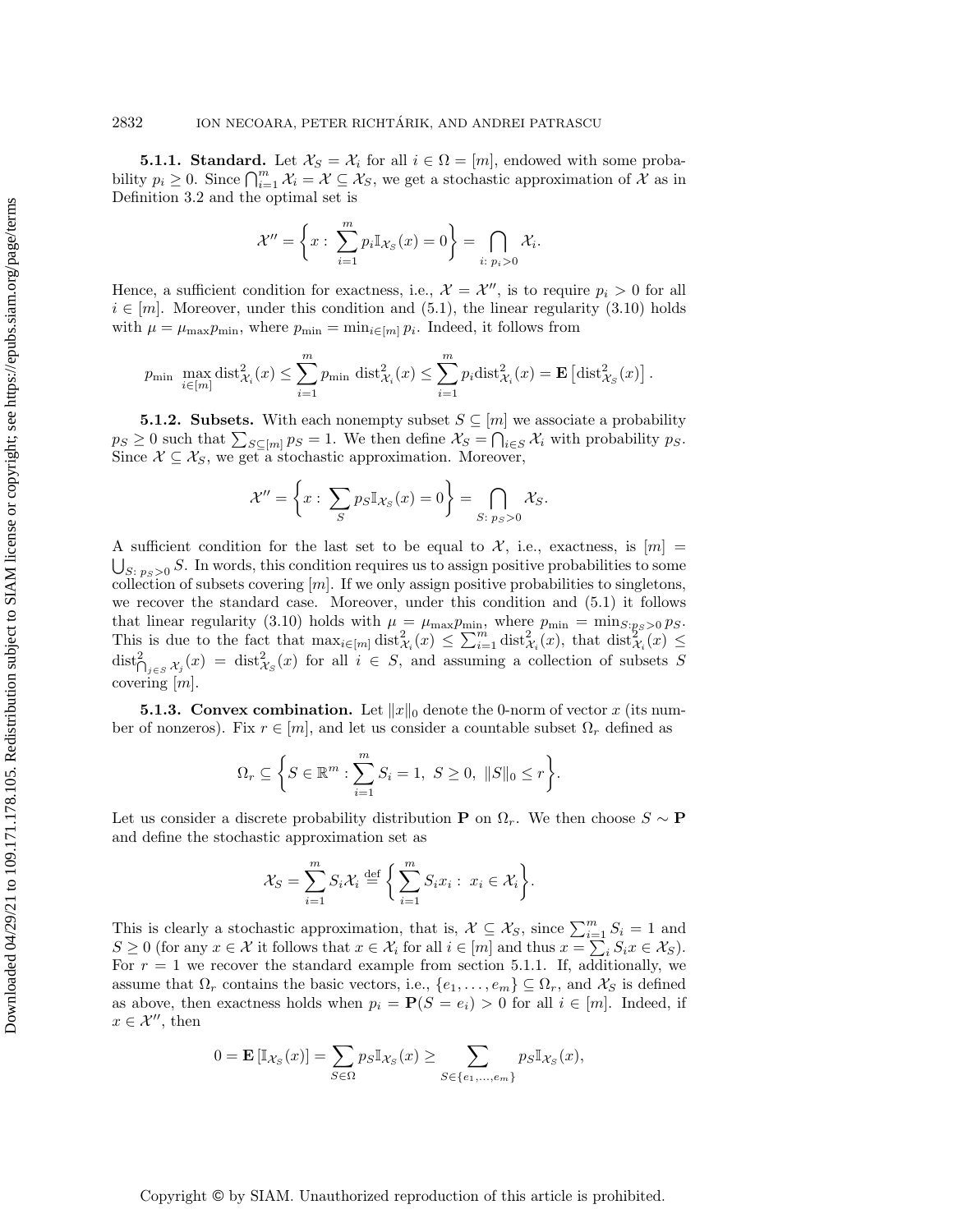which implies  $x \in \mathcal{X}_i$ , provided that  $p_i > 0$ , for all  $i \in [m]$ . Moreover, under this condition and [\(5.1\)](#page-17-0) it follows that linear regularity [\(3.10\)](#page-10-1) holds with  $\mu = \mu_{\text{max}} p_{\text{min}}$ , where  $p_{\min} = \min_{i \in [m]} p_i$ . This is due to the fact that  $\mathcal{X}_{e_i} = \mathcal{X}_i$  and that

$$
p_{\min} \max_{i \in [m]} \text{dist}_{\mathcal{X}_i}^2(x) \le \sum_{i=1}^m p_i \text{dist}_{\mathcal{X}_i}^2(x) \le \sum_{S \in \Omega} p_S \text{dist}_{\mathcal{X}_S}^2(x) = \mathbf{E} \left[ \text{dist}_{\mathcal{X}_S}^2(x) \right].
$$

**5.1.4.** Equality constraints. Assume a linear representation for the set  $\mathcal{X}$ , that is,  $\mathcal{X} = \{x \in \mathbb{R}^n : Ax = b\}$ , where the matrix  $A \in \mathbb{R}^{m \times n}$ . Let  $q \leq m, \Omega \subseteq \mathbb{R}^{m \times q}$ , and let **P** be a probability distribution on  $\Omega$ . Thus, we define the stochastic approximation

$$
\mathcal{X}_S = \{ x \in \mathbb{R}^n : S^T A x = S^T b \} \quad \forall S \in \Omega.
$$

We notice that  $\bigcap_{S \in \Omega} \mathcal{X}_S = \{x : S A x = S b \ \forall S \in \Omega\}$ . If we can find m linearly independent columns in the family of matrices  $(S)_{S \in \Omega}$ , then  $\mathcal{X} = \bigcap_{S \in \Omega} \mathcal{X}_S$ . Next we derive sufficient conditions for exactness and an estimate for  $\mu$ .

THEOREM 5.1. Let  $\mathcal{X} = \{x \in \mathbb{R}^n : Ax = b\}$  with  $A \in \mathbb{R}^{m \times n}$  and consider the stochastic approximation  $\mathcal{X}_S = \{x \in \mathbb{R}^n : S^T A x = S^T b\}$ , where  $S \in \mathbb{R}^{m \times q}$  is a random matrix in the probability space  $(\Omega, \mathbf{P})$ . Furthermore, assume that S satisfies  $\mathbf{E}\left[ S(S^T A A^T S)^{\dagger} S^T \right] \succ 0$ . Then, we have exactness and the linear regularity property [\(3.10\)](#page-10-1) holds with constant

(5.2) 
$$
\mu = \lambda_{\min}^{\text{nz}} (A^T \mathbf{E} \left[ S (S^T A A^T S)^{\dagger} S^T \right] A) > 0.
$$

*Proof.* Notice that the projection  $\Pi_{\mathcal{X}_S}(x)$  of x onto  $\mathcal{X}_S$  can be expressed as

<span id="page-19-2"></span>
$$
\Pi_{\mathcal{X}_S}(x) = x - A^T S (S^T A A^T S)^{\dagger} S^T (Ax - b),
$$

and thus the local distance  $dist_{\mathcal{X}_S}(x)$  from x to the set  $\mathcal{X}_S$  is given by

$$
||x - \Pi_{\mathcal{X}_S}(x)|| ||A^T S (S^T A A^T S)^{\dagger} S^T (Ax - b)|| = ||A^T S (S^T A A^T S)^{\dagger} S^T A (x - \Pi_{\mathcal{X}}(x))||.
$$

Further, the matrix  $P_S = A^T S (S^T A A^T S)^{\dagger} S^T A$  is idempotent, that is,  $P_S^2 = P_S$ , which implies that  $||P_Sz||^2 = z^T P_Sz$  for any  $z \in \mathbb{R}^n$ . By squaring and taking the expectation in both sides of dist $\chi_{S}$  and also using the previous property of  $P_{S}$ , we further obtain

<span id="page-19-1"></span>
$$
\mathbf{E}\left[\text{dist}_{\mathcal{X}_S}^2(x)\right] = \mathbf{E}\left[\|P_S(x - \Pi_{\mathcal{X}}(x))\|^2\right] \mathbf{E}\left[(x - \Pi_{\mathcal{X}}(x))^T P_S(x - \Pi_{\mathcal{X}}(x))\right]
$$
\n(5.3)\n
$$
= (x - \Pi_{\mathcal{X}}(x))^T \mathbf{E}\left[P_S\right](x - \Pi_{\mathcal{X}}(x)).
$$

On the other hand, it is well known from the Courant–Fischer theorem that for any  $C \in \mathbb{R}^{m \times n}$  we have  $||Cz|| \geq \sigma_{\min}^{\text{nz}}(C)||z||$  for all  $z \in \text{Im}(C^T)$ , where we recall that  $\sigma_{\min}^{\text{nz}}$  denotes the smallest nonzero singular value of a matrix. If we define the matrix  $E = \mathbf{E} [S(S^T A A^T S)^{\dagger} S^T]$  and take  $C = E^{1/2} A$ , then the above relation leads to

<span id="page-19-0"></span>(5.4) 
$$
||E^{1/2}Az|| \ge \sigma_{\min}^{\text{nz}}(E^{1/2}A)||z|| \quad \forall z \in \text{Im}(A^T E^{1/2}).
$$

Further, since we assume  $E = \mathbf{E} [S(S^T A A^T S)^{\dagger} S^T] \succ 0$ , we have  $E^{1/2} \succ 0$  and  $\text{Im}(A^T) = \text{Im}(A^T E^{1/2})$ . Moreover, we have the fact that  $x - \Pi_{\mathcal{X}}(x) \in \text{Im}(A^T)$ .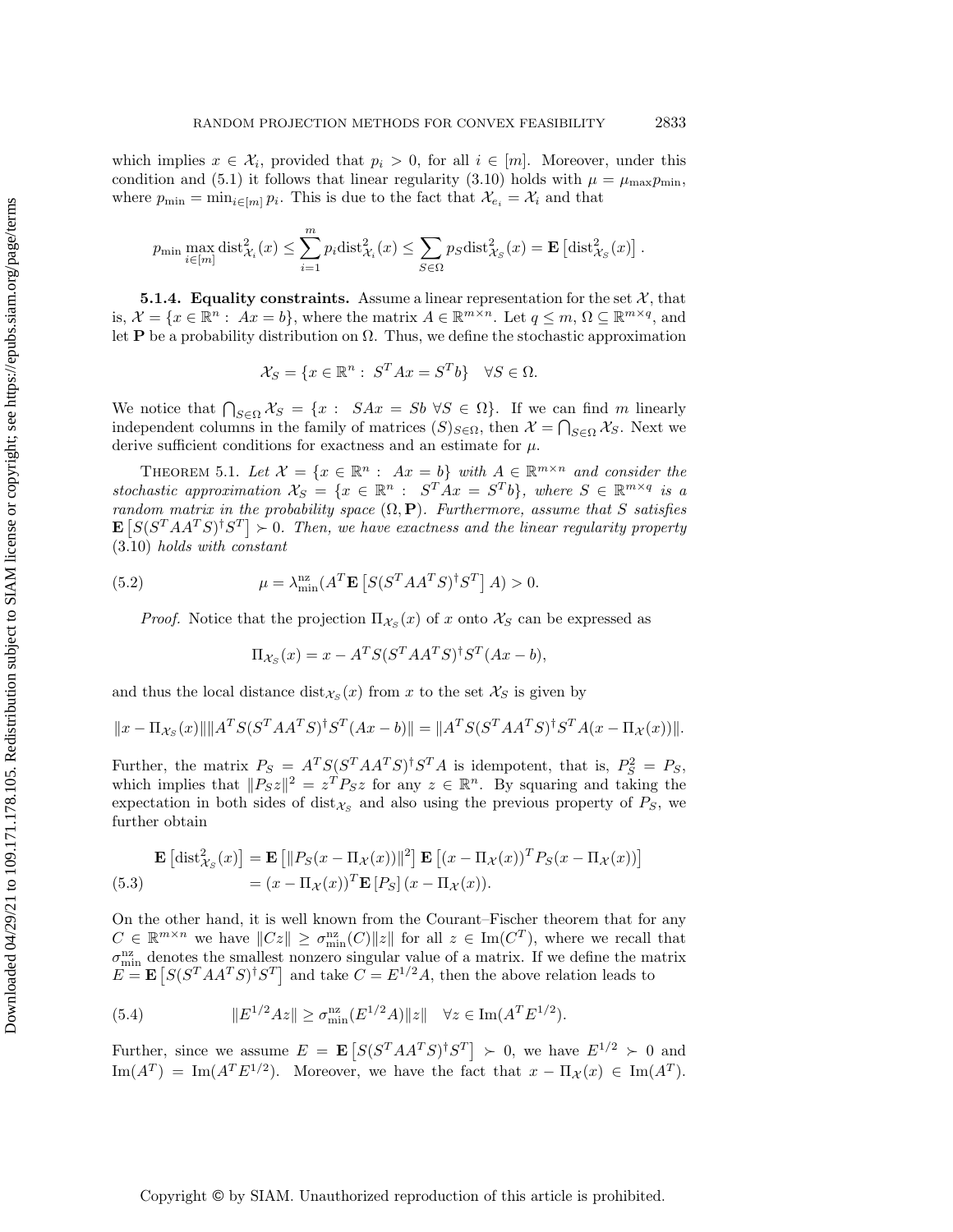Therefore, by applying the relation [\(5.4\)](#page-19-0) for  $z = x - \Pi_{\mathcal{X}}(x)$ , observing that  $\mathbf{E}[P_S] =$  $A<sup>T</sup>EA$ , and by combining relations [\(5.3\)](#page-19-1) and [\(5.4\)](#page-19-0), we have

$$
\mathbf{E}\left[\text{dist}_{\mathcal{X}_S}^2(x)\right] = \|E^{1/2}A(x - \Pi_{\mathcal{X}}(x))\|^2 \stackrel{(5.4)}{\geq} \left(\sigma_{\min}^{nz}(E^{1/2}A)\right)^2 \text{dist}_{\mathcal{X}}^2(x)
$$

$$
= \lambda_{\min}^{nz}(A^TEA)\text{dist}_{\mathcal{X}}^2(x) = \lambda_{\min}^{nz}\left(\mathbf{E}\left[P_S\right]\right) \text{dist}_{\mathcal{X}}^2(x)
$$

$$
= \lambda_{\min}^{nz}\left(\mathbf{E}\left[A^TS(S^TAA^TS)^{\dagger}S^TA\right]\right) \text{dist}_{\mathcal{X}}^2(x) \quad \forall x \in \mathbb{R}^n.
$$

This final relation implies our statement.

In [\[16\]](#page-37-12) it has been proved that, when we consider discrete samplings, such as  $S \in \Omega = \{e^1, \ldots, e^m\}$ , and full row rank matrices A, the matrix  $\mathbf{E}\left[ S(S^T A A^T S)^{\dagger} S^T \right]$ is positive definite, that is, it satisfies our assumption considered in the previous theorem. A simple consequence of the previous theorem is the following corollary.

COROLLARY 5.2. If  $\Omega = \{e_1, ..., e_m\}$  and  $D = \text{diag}(\|A_1\|^{-2}, ..., \|A_m\|^{-2}),$  then for two choices of the probability **P** on  $\Omega$  the linear regularity constant takes the form

,

 $\Box$ 

 $\Box$ 

<span id="page-20-1"></span>(5.5) 
$$
(0,1] \ni \mu = \begin{cases} \frac{\lambda_{\min}^{n} (A^{T} A)}{\|A\|_{F}^{2}} & \text{if } \mathbf{P}(S = e_{i}) = \frac{\|A_{i}\|^{2}}{\|A\|_{F}^{2}}\\ \frac{\lambda_{\min}^{n} (A^{T} D A)}{m} & \text{if } \mathbf{P}(S = e_{i}) = \frac{1}{m}.\end{cases}
$$

*Proof.* If  $\Omega = \{e_1, \ldots, e_m\}$  and the probability satisfies  $P(S = e_i) = ||A_i||^2 / ||A||_F^2$ , then the stochastic approximation set  $\mathcal{X}_{e_i}$  is given by a linear hyperplane, i.e.,  $\mathcal{X}_{e_i} =$  ${x \in \mathbb{R}^n : A_i^T x = b_i},$  and the expression in [\(5.2\)](#page-19-2) becomes

$$
\lambda_{\min}^{\mathrm{nz}}(A^T \mathbf{E} \left[ S(S^T A A^T S)^{\dagger} S^T \right] A) = \lambda_{\min}^{\mathrm{nz}} \left( A^T \mathbf{E} \left[ \frac{e_i e_i^T}{\|A_i\|^2} \right] A \right)
$$
  
= 
$$
\lambda_{\min}^{\mathrm{nz}} \left( A^T \sum_{i=1}^m \frac{\|A_i\|^2}{\|A\|_F^2} \frac{e_i e_i^T}{\|A_i\|^2} A \right) = \lambda_{\min}^{\mathrm{nz}} \left( A^T \frac{I_m}{\|A\|_F^2} A \right) = \frac{\lambda_{\min}^{\mathrm{nz}}(A^T A)}{\|A\|_F^2}.
$$

For the uniform probability  $P(S = e_i) = 1/m$ , the expression in [\(5.2\)](#page-19-2) becomes

$$
\lambda_{\min}^{\text{nz}}(A^T \mathbf{E}\left[S(S^T A A^T S)^{\dagger} S^T\right] A) = \lambda_{\min}^{\text{nz}} \left(A^T \sum_{i=1}^m \frac{1}{m} \frac{e_i e_i^T}{\|A_i\|^2} A\right) = \frac{\lambda_{\min}^{\text{nz}}(A^T D A)}{m},
$$

where  $D = \text{diag}(\Vert A_1 \Vert^{-2}, \dots, \Vert A_m \Vert^{-2})$ . These prove our statements.

**5.1.5. Inequality constraints.** Let  $q \leq m, \Omega \subseteq \mathbb{R}^{m \times q}_+$ , where  $\mathbb{R}^{m \times q}_+$  is the set of matrices with nonnegative entries, i.e.,

$$
\mathbb{R}_+^{m \times q} = \{ S \in \mathbb{R}^{m \times q} : S_{ij} \ge 0 \,\,\forall i \in [m], \,\, j \in [q] \},
$$

and let **P** be a probability distribution on  $\Omega$ . Assume a functional representation for the set X, that is,  $\mathcal{X} = \{x \in \mathbb{R}^n : \mathcal{F}(x) \leq 0\}$ , where  $\mathcal{F} : \mathbb{R}^n \to \mathbb{R}^m$  is a vector of convex closed functions, that is,  $\mathcal{F} = (\mathcal{F}_1, \ldots, \mathcal{F}_m)$ . In this case we have  $\mathcal{X}_i = \{x \in \mathbb{R}^n : \mathcal{F}_i(x) \leq 0\}.$  Thus, we define the stochastic approximation

$$
\mathcal{X}_S = \{ x \in \mathbb{R}^n : S^T \mathcal{F}(x) \le 0 \} \quad \forall S \in \Omega.
$$

<span id="page-20-0"></span>We notice that  $\bigcap_{S \in \Omega} \mathcal{X}_S = \{x : S^T \mathcal{F}(x) \leq 0 \ \forall S \in \Omega\}$ . If there exist m linearly independent columns in the family of matrices  $(S)_{S \in \Omega}$ , then  $\mathcal{X} = \bigcap_S \mathcal{X}_S$ . Next, we provide estimates for the linear regularity constant  $\mu$  for some particular sets. First, we consider finding a point in the intersection of a finite number of half-spaces  $\mathcal{X} = \{x \in \mathbb{R}^n : Ax \leq b\}.$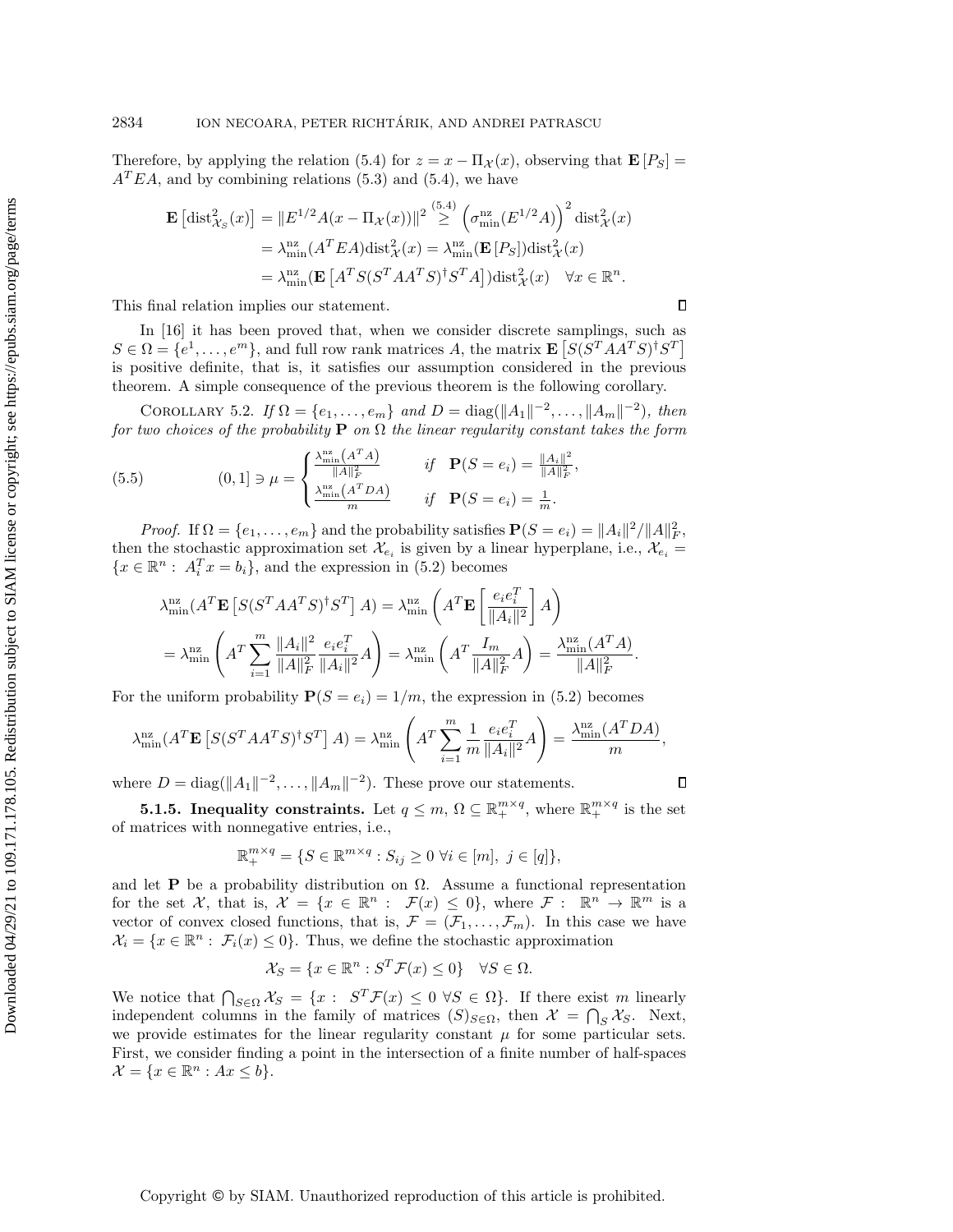THEOREM 5.3. Let  $\mathcal{X} = \{x \in \mathbb{R}^n : Ax \leq b\}$  and consider stochastic approximation half-spaces  $\mathcal{X}_S = \{x \in \mathbb{R}^n : S^T A x \leq S^T b\}$ , where S is a random vector from the finite probability space  $\Omega_r \subset \{S \in \mathbb{R}^m : S \geq 0, ||S||_0 \leq r\}$  for some given  $r \in [m]$  endowed with a probability distribution  $\mathbf{P} = (p_S)_{S \in \Omega_r}$ . We further denote the Hoffman constant for the polyhedral set  $\mathcal X$  by  $\tilde \mu$  [\[7,](#page-37-20) [22\]](#page-37-23). Then, under exactness the linear regularity property [\(3.10\)](#page-10-1) holds with constant

<span id="page-21-2"></span>(5.6) 
$$
\mu = \tilde{\mu} \left( \max_{S \in \Omega_r} \|A^T S\|^2 \right)^{-1} \left( \min_{S \in \Omega_r} p_S \right).
$$

*Proof.* Notice that in this case we have an explicit projection onto  $\mathcal{X}_S$  given by  $\Pi_{\mathcal{X}_S}(x) = x - \frac{\Pi_+(S^T A x - S^T b)}{\|A^T S\|^2} A^T S$ , which implies that

<span id="page-21-0"></span>(5.7) 
$$
\text{dist}_{\mathcal{X}_S}(x) = \frac{\Pi_+(S^T A x - S^T b)}{\|A^T S\|} \ge \frac{\Pi_+(S^T A x - S^T b)}{\max_{S \in \Omega_r} \|A^T S\|}.
$$

From the Markov inequality we have

$$
\mathbf{E}\left[\mathrm{dist}_{\mathcal{X}_S}^2(x)\right] \left(\max_{S \in \Omega_r} \mathrm{dist}_{\mathcal{X}_S}^2(x)\right)^{-1} \geq \mathbf{P}\left(\mathrm{dist}_{\mathcal{X}_S}^2(x) \geq \max_{S \in \Omega_r} \mathrm{dist}_{\mathcal{X}_S}^2(x)\right).
$$

Combining the previous inequality with [\(5.7\)](#page-21-0), we obtain

<span id="page-21-1"></span>
$$
\mathbf{E}\left[\text{dist}_{\mathcal{X}_S}^2(x)\right] \ge \mathbf{P}\left(\text{dist}_{\mathcal{X}_S}^2(x) \ge \max_{S \in \Omega_r} \text{dist}_{\mathcal{X}_S}^2(x)\right) \cdot \max_{S \in \Omega_r} \text{dist}_{\mathcal{X}_S}^2(x)
$$
\n
$$
\ge \min_{S \in \Omega_r} p_S \cdot \max_{S \in \Omega_r} \text{dist}_{\mathcal{X}_S}^2(x) \ge \min_{S \in \Omega_r} p_S \cdot \frac{\max_{S \in \Omega_r} \Pi_+^2(S^T A x - S^T b)}{\max_{S \in \Omega_r} \|A^T S\|^2}.
$$

On the other hand, for a polyhedral set the Hoffman inequality is valid (see [\[7,](#page-37-20) [22\]](#page-37-23)). Since we assume exactness and  $\Omega_r$  has a finite number of elements, there exists some positive Hoffman constant  $\tilde{\mu} > 0$  such that the Hoffman inequality holds:

$$
\tilde{\mu} \cdot \text{dist}_{\mathcal{X}}^2(x) \le \max_{S \in \Omega_r} \Pi^2_+(S^T A x - S^T b) \quad \forall x \in \mathbb{R}^n.
$$

Using the previous Hoffman inequality in [\(5.8\)](#page-21-1) leads to our statement.

However, for a specific choice of the probability we can get a better estimate for  $\mu$ .

<span id="page-21-4"></span>Corollary 5.4. Under the same assumptions as in Theorem [5.3](#page-20-0) but with the particular probability distribution  $\mathbf{P} = (p_S)_{S \in \Omega_r}$  given by

<span id="page-21-3"></span>
$$
p_S = ||A^T S||^2 / \sum_{S \in \Omega_r} ||A^T S||^2,
$$

the linear regularity property [\(3.10\)](#page-10-1) holds with constant

(5.9) 
$$
\mu = \tilde{\mu} \left( \sum_{S \in \Omega_r} ||A^T S||^2 \right)^{-1}.
$$

 $\Box$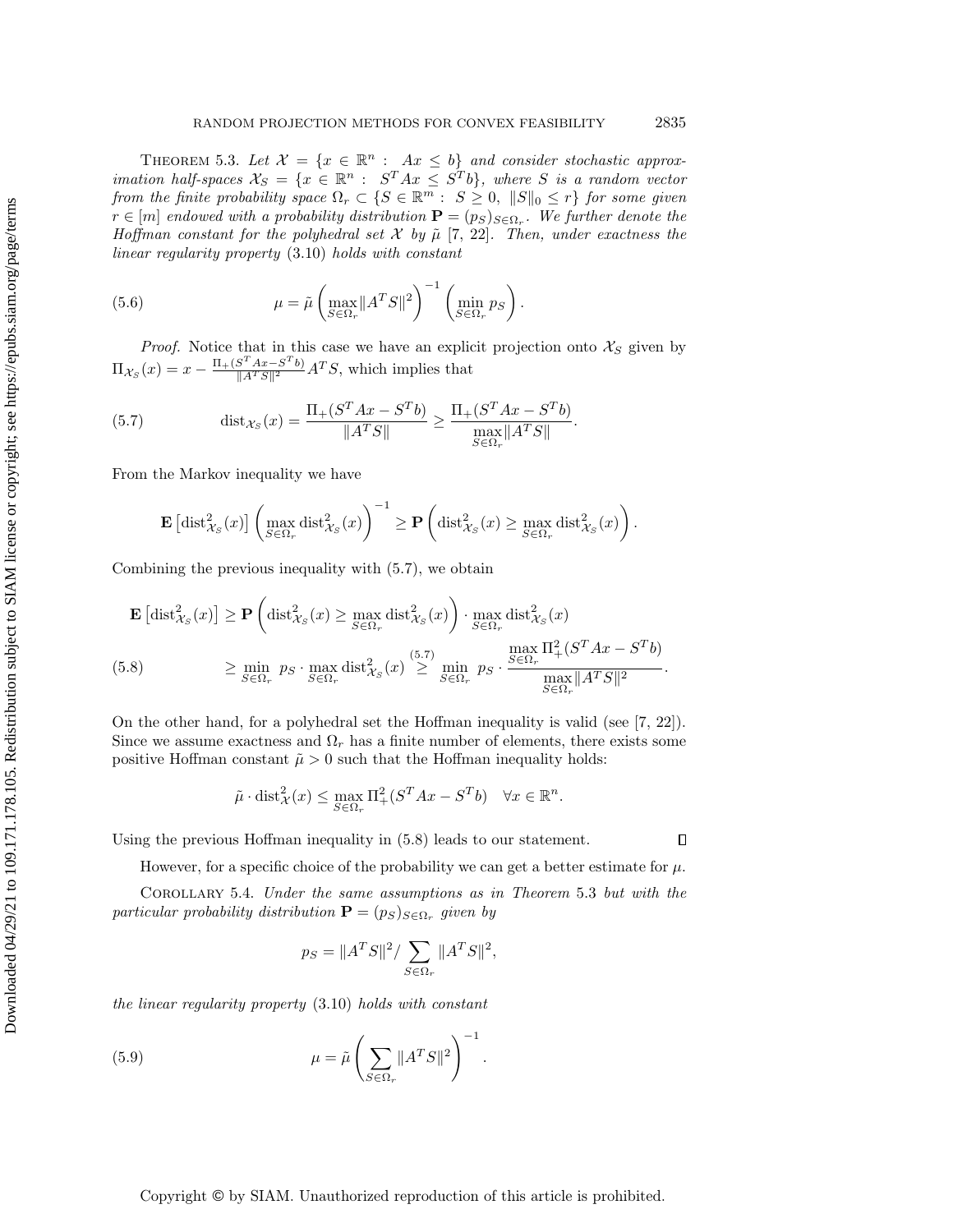2836 ION NECOARA, PETER RICHTÁRIK, AND ANDREI PATRASCU

*Proof.* Since  $\Pi_{\mathcal{X}_S}(x) = x - \frac{\Pi_+(S^T A x - S^T b)}{\|A^T S\|^2} A^T S$ , we have

$$
dist_{\mathcal{X}_S}(x) = \Pi_+(S^T A x - S^T b) \|A^T S\|^{-1}.
$$

Using the expressions for the distance and probability, we have

<span id="page-22-0"></span>
$$
\mathbf{E}\left[\text{dist}_{\mathcal{X}_{S}}^{2}(x)\right] = \sum_{S \in \Omega_{r}} p_{S} \text{dist}_{\mathcal{X}_{S}}^{2}(x) = \sum_{S \in \Omega_{r}} \frac{\|A^{T}S\|^{2}}{\sum_{S \in \Omega_{r}} \|A^{T}S\|^{2}} \cdot \frac{\Pi_{+}^{2}(S^{T}Ax - S^{T}b)}{\|A^{T}S\|^{2}}
$$
\n(5.10)\n
$$
= \frac{1}{\sum_{S \in \Omega_{r}} \|A^{T}S\|^{2}} \sum_{S \in \Omega_{r}} \Pi_{+}^{2}(S^{T}Ax - S^{T}b).
$$

On the other hand, under exactness and since  $\Omega_r$  has a finite number of elements, there exists some positive Hoffman constant  $\tilde{\mu} > 0$  such that Hoffman inequality holds:

$$
\tilde{\mu} \cdot \text{dist}_{\mathcal{X}}^2(x) \le \sum_{S \in \Omega_r} \Pi^2_+(S^T A x - S^T b) \quad \forall x \in \mathbb{R}^n.
$$

Using the previous Hoffman inequality in [\(5.10\)](#page-22-0) leads to our statement.

Finally, following similar ideas to those in [\[23,](#page-37-13) [15\]](#page-37-19), we consider the general case of a convex set X with nonempty interior, that is, there exists a ball of radius  $\delta > 0$ and center  $\bar{x} \in \mathcal{X}$  such that

 $\Box$ 

$$
\{x \in \mathbb{R}^n : \ \|\bar{x} - x\| \le \delta\} \subseteq \mathcal{X}.
$$

Consider any family of stochastic approximations  $\mathcal{X}_S$ , where S is a random variable from the finite probability space  $\Omega$  endowed with a probability distribution  $P =$  $(p_S)_{S \in \Omega}$  (e.g., a subset of matrices with nonnegative entries). Then, under exactness the linear regularity property  $(3.10)$  holds over any compact set  $Q$  with constant  $[23]$ 

<span id="page-22-1"></span>(5.11) 
$$
\mu = \delta^2 \left( \min_{S \in \Omega} p_S \right) \left( \max_{x \in Q} ||x - \bar{x}||^2 \right)^{-1} \quad \forall x \in Q.
$$

**5.2.** Examples: Infinite intersection. Assume now that  $\mathcal{X} = \bigcap_{S \in \Omega} \mathcal{X}_S$  for some (possibly infinite) index set  $\Omega$  and the sets  $\mathcal{X}_S \subseteq \mathbb{R}^n$ . Many interesting applications can be modeled as the intersection of an infinite (countable/uncountable) number of simple convex sets; see, e.g., [\[26,](#page-37-7) [27\]](#page-37-18) for some control and machine learning applications. Let **P** be a probability measure on  $\Omega$ . Then, if we choose  $S \sim \mathbf{P}$ ,  $(\mathcal{X}_S)_{S \sim \mathbf{P}}$  is a stochastic approximation of X. Recall that  $\mathcal{X}'' = \{x : \mathbf{P}(x \in \mathcal{X}_S) = 1\}.$ 

**5.2.1. Separation oracle.** Assume that we have access to a *separation oracle* for X. That is, for each  $S \in \mathbb{R}^n$ , the oracle either confirms that  $S \in \mathcal{X}$  or outputs a vector  $g = g(S) \in \mathbb{R}^n$  such that  $\langle g, z - S \rangle \leq 0$  for all  $z \in \mathcal{X}$ . If we let

$$
\mathcal{X}_S = \begin{cases} \mathbb{R}^n, & S \in \mathcal{X}, \\ \{x: \langle g, x - S \rangle \le 0 \}, & S \notin \mathcal{X}, \end{cases}
$$

then clearly  $\mathcal{X} \subseteq \mathcal{X}_S$  for all  $S \in \mathbb{R}^n$ . Given any probability **P** over  $\Omega = \mathbb{R}^n$ , we get a stochastic approximation of X. In this case we can guarantee  $X \subseteq \bigcap_{S \in \mathbb{R}^n} X_S$ .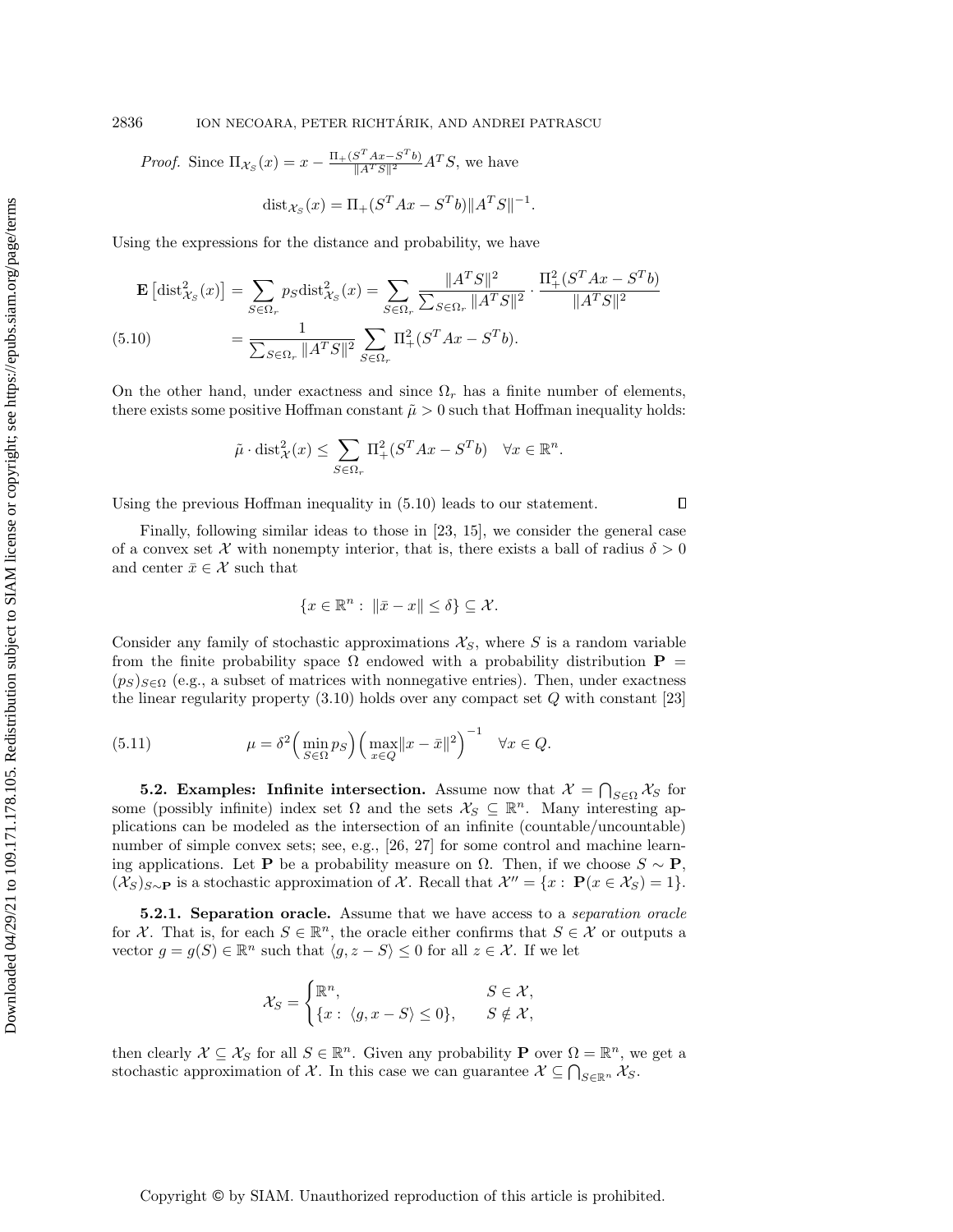5.2.2. Supporting half-spaces. A particular case of the convex feasibility problem is the so-called split feasibility problem [\[8\]](#page-37-24):

find 
$$
x \in \mathcal{X} = \{x \in \mathbb{R}^n : Ax \in \mathcal{Z}\},\
$$

i.e.,  $\mathcal X$  is defined by imposing convex constraints defined by the set  $\mathcal Z$  in the range of the matrix  $A \in \mathbb{R}^{m \times n}$ . Then, if we choose any  $S \in \mathbb{R}^n$  we can define a stochastic approximation as the entire space or the half-space

$$
\mathcal{X}_S = \begin{cases} \mathbb{R}^n, & S \in \mathcal{X}, \\ \{x: c_S^T x \le b_S\}, & S \notin \mathcal{X}, \end{cases}
$$

where  $c_S \neq 0$  and  $b_S$  are defined as follows:

$$
c_S = A^T (AS - \Pi_{\mathcal{Z}}(AS))
$$
 and  $b_S = ||AS||^2 - (\Pi_{\mathcal{Z}}(AS))^T AS - ||AS - \Pi_{\mathcal{Z}}(AS)||^2$ .

Note that the half-space  $\mathcal{X}_S = \{x : c_S^T x \leq b_S\}$  can be written equivalently as

$$
\mathcal{X}_S = \{x : \langle AS - \Pi_{\mathcal{Z}}(AS), Ax - \Pi_{\mathcal{Z}}(AS) \rangle \le 0\}.
$$

It is easy to check, using the optimality conditions for the projection onto  $\mathcal{Z}$ , that for any  $S \notin \mathcal{X}$  the hyperplane  $c_S^T x = b_S$  separates S from  $\mathcal{X}$ , that is,  $\mathcal{X} \subseteq \mathcal{X}_S$  for all  $S \in \mathbb{R}^n$ . Therefore, given any distribution **P** over  $\mathbb{R}^n$ , this construction forms a stochastic approximation of  $X$ . In fact, in this case we have  $\mathcal{X} = \bigcap_{S \in \mathbb{R}^n} \mathcal{X}_S$ . Indeed, it is straightforward that we have  $\mathcal{X} \subseteq \bigcap_{S \in \mathbb{R}^n} \mathcal{X}_S$ . For the other inclusion, let us take any  $x \in \bigcap_{S \in \mathbb{R}^n} \mathcal{X}_S$ . Then,  $x \in \mathcal{X}_S$  for any fixed S. Now, if we make the particular choice  $S = x$ , then  $x \in \mathcal{X}_{\{x\}}$ , that is, it satisfies  $\langle Ax - \Pi_{\mathcal{Z}}(Ax), Ax - \Pi_{\mathcal{Z}}(Ax)\rangle \leq 0$ , which holds if and only if  $Ax = \Pi_{\mathcal{Z}}(Ax)$ , that is,  $x \in \mathcal{X}$ .

**5.2.3.** Normal cone. Let  $\Omega \in \mathbb{R}^n$  be a closed convex set and fix  $\bar{x} \in \Omega$ . Consider X to be the normal cone of the convex set  $\Omega$  at some fixed point  $\bar{x} \in \Omega$ :

$$
\mathcal{X} = \{x : (x - \bar{x})^T (S - \bar{x}) \le 0 \text{ for all } S \in \Omega\} = \bigcap_{S \in \Omega} \mathcal{X}_S,
$$

where  $\mathcal{X}_S = \{x : (x - \bar{x})^T (S - \bar{x}) \leq 0\}$ . If **P** is a probability distribution over  $\Omega$ , and we sample  $S \sim \mathbf{P}$ , then we get a stochastic approximation of X according to our Definition [3.2.](#page-8-6) Moreover, we have the relation  $\mathcal{X} = \bigcap_{S \in \Omega} \mathcal{X}_S$ .

For feasibility problems with an infinite (uncountable) intersection of sets it is difficult to derive conditions for exactness. We leave this issue for future work. However, motivated by these finite/infinite convex feasibility examples, we introduce next a random projection algorithmic framework and provide a detailed convergence analysis for it.

<span id="page-23-0"></span>6. Randomized projection method. In this section we propose the following general randomized minibatch projection algorithm with an extrapolated step size.

Algorithm RPM (general case). Choose  $x^0 \in \mathbb{R}^n$ , minibatch size  $N \geq 1$ , and extrapolated step sizes  $\{\alpha_k\}_{k \geq 0}$ . For  $k \geq 0$  repeat: 1. Draw N independent samples,  $S_1^k, \ldots, S_N^k \sim \mathbf{P}$ . 2. Compute  $x^{k+1} = x^k + \alpha_k$  $\sqrt{1}$ N  $\sum_{i=1}^{N}$  $\sum_{i=1}^N \Pi_{\mathcal{X}_{S_i^k}}(x^k) - x^k\Bigg)$ .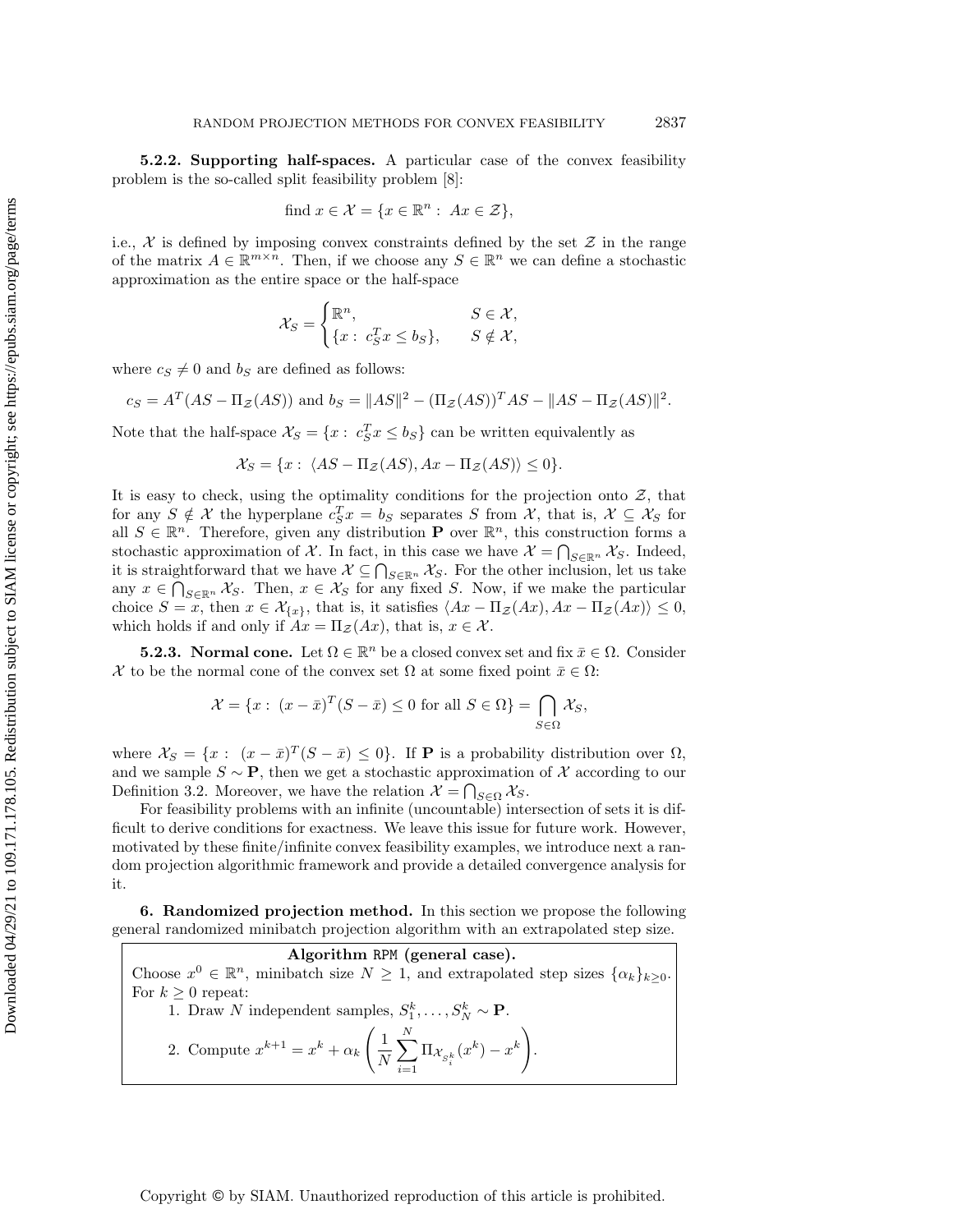### 2838 ION NECOARA, PETER RICHTÁRIK, AND ANDREI PATRASCU

Based on our new reformulations  $(3.5)-(3.8)$  $(3.5)-(3.8)$  $(3.5)-(3.8)$ , RPM can be interpreted as a minibatch stochastic proximal point, a minibatch stochastic gradient descent, a minibatch stochastic fixed point method, or a minibatch stochastic projection method followed by a relaxation (extrapolated) step. Indeed, we usually do not have explicit access to operators or functions involving expectation E[·] or stochastic intersection  $x \in \bigcap_{S \sim \mathbf{P}} \mathcal{X}_S$  (i.e.,  $\mathbf{P}(x \in \mathcal{X}_S) = 1$ ). Therefore, once we encounter one of these situations, instead of evaluation of the expectation or full stochastic intersection, we repeatedly draw at each iteration a minibatch of samples  $S_1, \ldots, S_N \sim \mathbf{P}$  and use the corresponding stochastic map with respect to the chosen samples followed by a relaxation step with relaxation parameter  $\alpha$ . For example, first, when solving the stochastic fixed point problem [\(3.5\)](#page-8-0), we use the minibatch stochastic projection map  $x \mapsto 1/N \sum_{i=1}^{N} \Pi_{\mathcal{X}_{S_i}}(x)$  for a minibatch of samples  $S_1, \ldots, S_N$  and then we perform a relaxation step  $(1 - \alpha)x + \alpha/N \sum_{i=1}^{N} \Pi_{\mathcal{X}_{S_i}}(x)$ , which leads to RPM. Second, since  $f_S = \mathbb{I}_{\mathcal{X}_S}$  is nonsmooth, we apply the minibatch stochastic proximal point method on the stochastic optimization problem [\(3.6\)](#page-8-4), i.e.,  $\Pi_{\mathcal{X}_{S_i}}(x) = \arg \min_z \mathbb{I}_{\mathcal{X}_{S_i}}(z) + \frac{1}{2} \|z - x\|^2$ , followed by a linear combination between the previous iterate and the average of minibatch projections, thus obtaining again RPM. Third, when solving the smooth sto-chastic optimization problem [\(3.7\)](#page-8-3),  $\min_x F(x) = \mathbf{E}[F_S(x)]$ , we do not have access to the gradient of F,  $\nabla F(x) = \mathbf{E}[\nabla F_S(x)] = \mathbf{E}[x - \Pi_{\mathcal{X}_S}(x)]$ , and thus we draw a minibatch  $S_1, \ldots, S_N$  to form a sample average function  $\hat{F}_N = 1/N \sum_{i=1}^N F_{S_i}$ of F, use the minibatch gradient  $\nabla \hat{F}_N(x) = 1/N \sum_{i=1}^N (x - \Pi_{\mathcal{X}_{S_i}}(x))$ , and perform a gradient update with step size  $\alpha$ , leading again to RPM. Note that we have  $\arg \min_x f(x) = \arg \min_x F(x)$  (see Theorem [3.3\)](#page-8-5). This property and the relation  $F(x) = \frac{1}{2} \mathbf{E} \left[ \|\nabla F_S(x)\|^2 \right],$  where  $\nabla F_S(x) = x - \Pi_{\mathcal{X}_S}(x)$ , will be essential in the next sections for proving linear convergence for the stochastic gradient method on this particular problem. Fourth, when solving the stochastic intersection problem [\(3.8\)](#page-8-1),  $x \in \bigcap_{S\sim P} \mathcal{X}_S$ , we typically do not have explicit access to  $\bigcap_{S\sim P} \mathcal{X}_S$ . We take a minibatch of samples  $S_1, \ldots, S_N$ , perform projection onto each  $\mathcal{X}_{S_i}$  followed by a relaxation step, leading again to RPM. One important distinction between our algorithm and other existing ones is the use of an extrapolated (also referred to as overrelaxed) step size  $\alpha_k$ , depending on the conditioning problem parameter L (see Theorem 6.2), that, in general, is much larger than the constant step size  $\alpha \in (0, 2)$  usually used in the literature. Another feature of our algorithm is that it allows one to project simultaneously onto several sets  $(N \geq 1)$ , thus providing flexibility in matching the implementation of the algorithm on the parallel architecture at hand.

6.1. Convergence analysis for RPM. The stochastic reformulations and the conditioning problem parameters play an essential role in the derivation of the extrapolated step size of our new projection scheme and in its convergence analysis. More precisely, our convergence is based on two important properties of the family of the stochastic approximation  $(\mathcal{X}_S)_{S \sim \mathbf{P}}$ . For simplicity, we recall them here again. First, for stochastic approximation  $(\mathcal{X}_S)_{S\sim P}$  there exists  $L \leq 1$  satisfying the smooth regularity inequality [\(4.2\)](#page-11-2):

<span id="page-24-0"></span>(6.1) 
$$
\|\mathbf{E}\left[x-\Pi_{\mathcal{X}_S}(x)\right]\|^2 \leq L \cdot \mathbf{E}\left[\mathrm{dist}_{\mathcal{X}_S}^2(x)\right] \quad \forall x \in \mathbb{R}^n.
$$

However, for specific sets and distributions  $P$ , we proved in section [4](#page-11-0) that  $L$  can be much smaller than 1. Second, for the stochastic approximation  $(\mathcal{X}_S)_{S\sim P}$  there exists  $\mu \geq 0$  satisfying the stochastic linear regularity property [\(3.10\)](#page-10-1):

<span id="page-24-1"></span>(6.2) 
$$
\mu \cdot \text{dist}_{\mathcal{X}}^2(x) \leq \mathbf{E} \left[ \text{dist}_{\mathcal{X}_S}^2(x) \right] \quad \forall x \in \mathbb{R}^n.
$$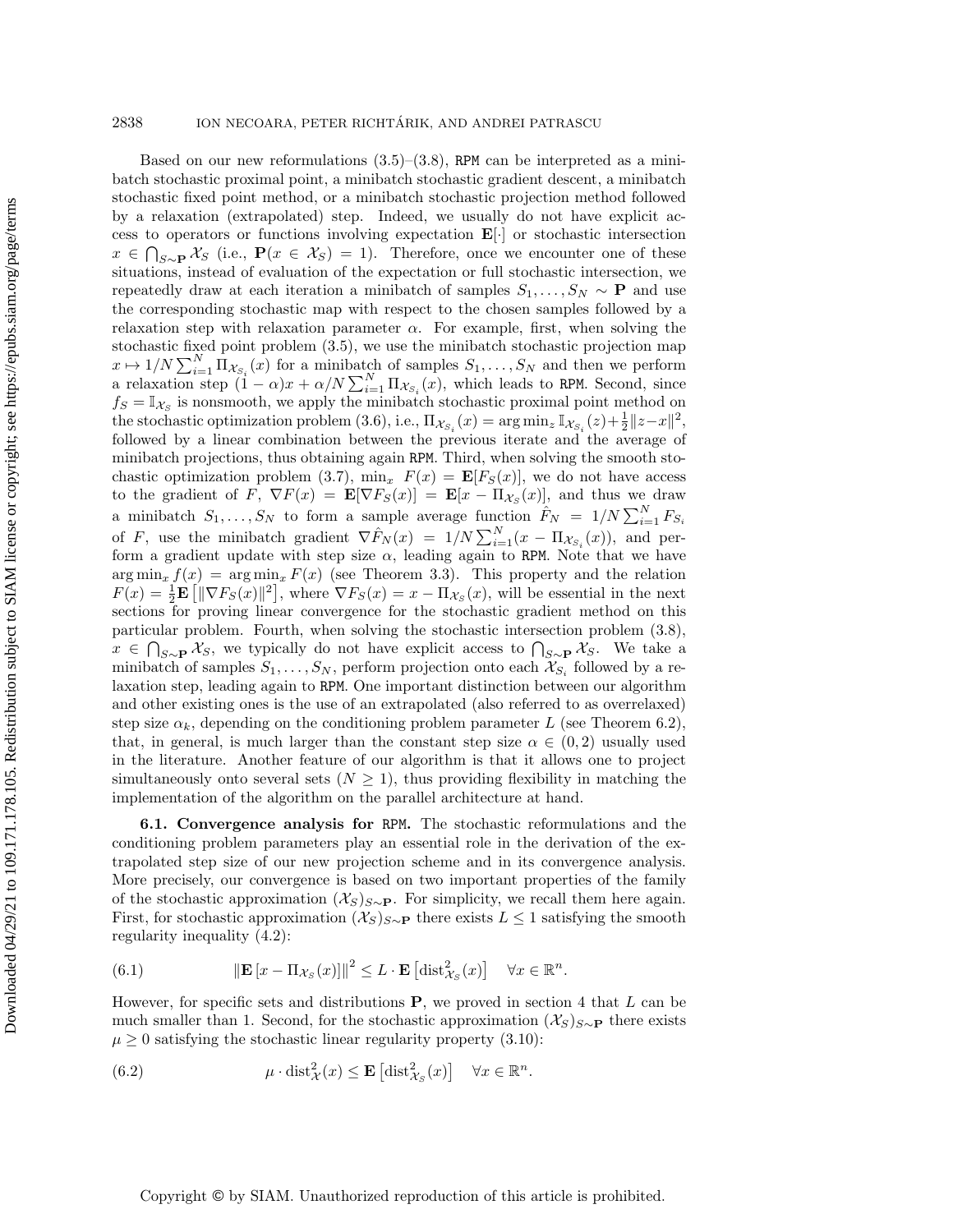However, we have proved in section 5 that for specific sets and distributions P, the constant  $\mu$  can be nonzero. Based on properties [\(6.1\)](#page-24-0) and [\(6.2\)](#page-24-1), the smooth objective function  $F$  of the stochastic optimization problem  $(3.7)$  satisfies Theorem [4.1,](#page-12-0) and in particular we have  $0 \leq \mu \leq L \leq 1$  and the inequalities

<span id="page-25-0"></span>(6.3) 
$$
\frac{\mu}{2} \|x - \Pi_{\mathcal{X}}(x)\|^2 \le F(x) - F^* \le \frac{L}{2} \|x - \Pi_{\mathcal{X}}(x)\|^2 \quad \forall x \in \mathbb{R}^n.
$$

In section [4](#page-11-0) we proved that inequality  $(6.3)$  expresses that the objective function F is strongly convex with constant  $\mu$  and has Lipschitz continuous gradient with constant  $L$ when restricted on any segment  $[x, \Pi_x(x)]$ . Thus, the ratio cond  $=\mu/L$  represents the condition number of the convex feasibility problem [\(3.4\)](#page-8-2) or its stochastic reformulation [\(3.7\)](#page-8-3). In [\[22\]](#page-37-23) it has been proved that gradient-based methods converge linearly if and only if the inequalities [\(6.3\)](#page-25-0) hold. We show below that these conditions are also sufficient for the minibatch stochastic gradient method RPM to converge linearly on problem [\(3.7\)](#page-8-3) and that the rates depend explicitly on the conditioning parameters L and  $\mu$  and the size of the minibatch N. We start with a basic result from probability theory [\[24\]](#page-37-16).

LEMMA 6.1 (supermartingale convergence lemma). Let  $v^k$  and  $u^k$  be sequences of nonnegative random variables such that  $\mathbf{E}\left[v^{k+1}|\mathcal{F}_k\right] \leq v^k - u^k$  a.s. for all  $k \geq 0$ , where  $\mathcal{F}_k$  denotes the collection  $\{v^0, \ldots, v^k, u^0, \ldots, u^k\}$ . Then,  $v^k$  converges to a random variable v a.s. and  $\sum_{k=0}^{\infty} u^k < \infty$  a.s.

Let  $x^*$  be any element of  $\mathcal X$ . Now, we are ready to derive the following asymptotic convergence result.

<span id="page-25-2"></span>THEOREM 6.2. Assume that the set  $X$  is nonempty and define

$$
L_N = \frac{1}{N} + \left(1 - \frac{1}{N}\right)L \le 1.
$$

Let  $\{x^k\}_{k\geq 0}$  be generated by algorithm RPM with extrapolated step sizes  $0 < \alpha_k < \frac{2}{L_N}$ . Then, we have the following average decrease in square distance:

<span id="page-25-1"></span>
$$
\mathbf{E}\left[\|x^{k+1} - x^*\|^2 \mid x^k\right] \le \|x^k - x^*\|^2 - 2(2\alpha_k - \alpha_k^2 L_N)F(x^k) \quad \forall k \ge 0, \ x^* \in \mathcal{X}.
$$

Moreover, the fastest decrease is given by the constant step size  $\alpha_k = 1/L_N$ . If, additionally, exactness holds and the step size satisfies  $\delta \leq \alpha_k \leq \frac{2}{L_N} - \delta$  for some  $0 < \delta \leq \frac{1}{L_N}$ , then at least one subsequence of  $x^k$  converges a.s. to a random point in the set X and  $\lim_{k\to\infty} F(x^k) = 0$  a.s.

*Proof.* For simplicity, we shall write  $\Pi_i^k = \Pi_{\mathcal{X}_{S_i^k}}(x^k)$ . Then, we have the following:

<span id="page-25-3"></span>
$$
||x^{k+1} - x^*||^2 = ||x^k - x^*||^2 - \frac{2\alpha_k}{N} \sum_{i=1}^N \langle x^k - x^*, x^k - \Pi_i^k \rangle + \frac{\alpha_k^2}{N^2} \left\| \sum_{i=1}^N (x^k - \Pi_i^k) \right\|^2
$$
  
(6.5) 
$$
\leq ||x^k - x^*||^2 - \frac{2\alpha_k}{N} \sum_{i=1}^N ||x^k - \Pi_i^k||^2 + \frac{\alpha_k^2}{N^2} \left\| \sum_{i=1}^N (x^k - \Pi_i^k) \right\|^2
$$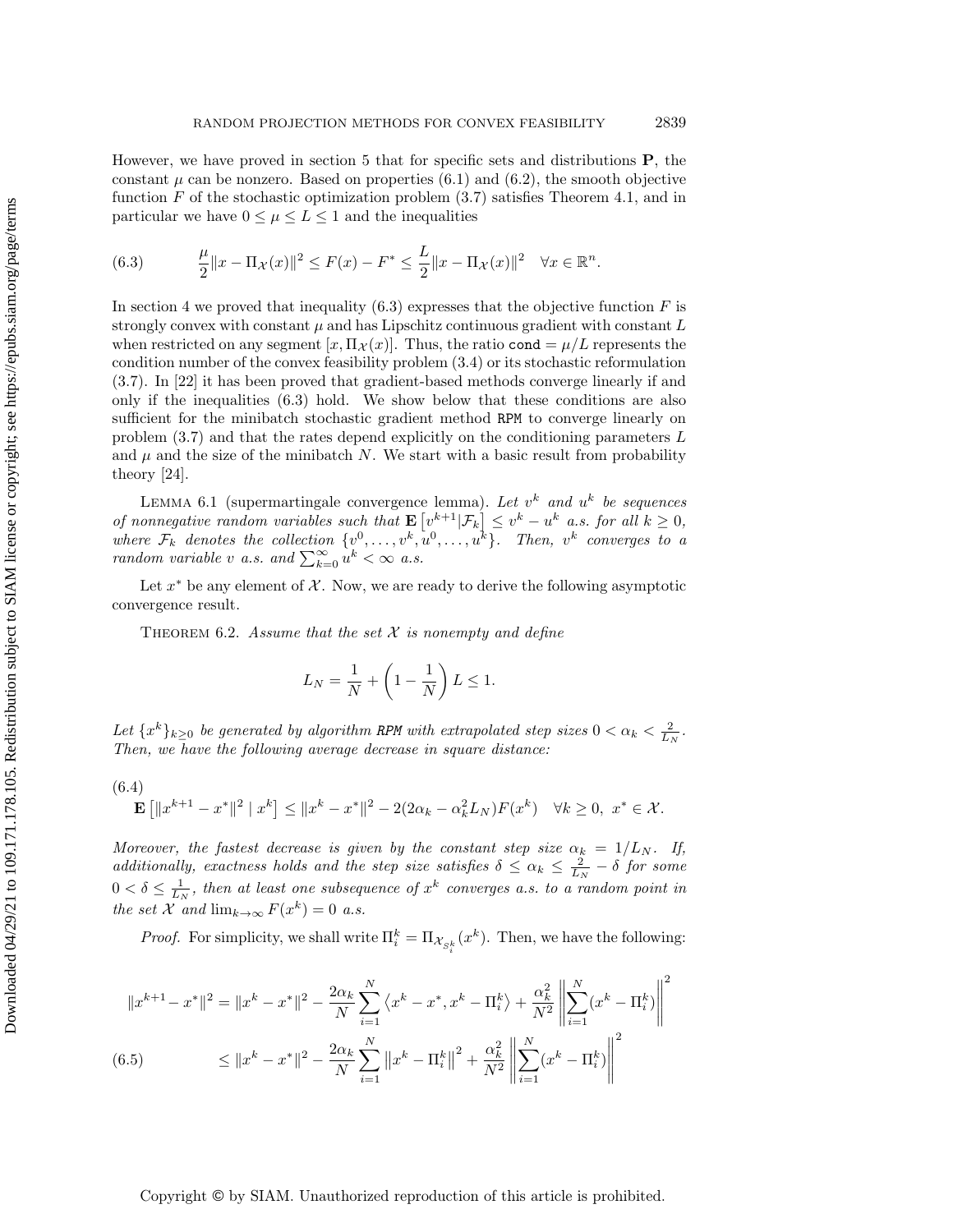$$
= \|x^{k} - x^{*}\|^{2} - \frac{2\alpha_{k}}{N} \sum_{i=1}^{N} \|x^{k} - \Pi_{i}^{k}\|^{2} + \frac{\alpha_{k}^{2}}{N^{2}} \left( \sum_{i=1}^{N} \|x^{k} - \Pi_{i}^{k}\|^{2} + \sum_{i \neq j; i, j=1}^{N} \langle x^{k} - \Pi_{i}^{k}, x^{k} - \Pi_{j}^{k} \rangle \right),
$$

where the inequality follows from the bound

$$
\langle x^k - x^*, x^k - \Pi_i^k \rangle = \langle x^k - \Pi_i^k, x^k - \Pi_i^k \rangle + \langle \Pi_i^k - x^*, x^k - \Pi_i^k \rangle \ge ||x^k - \Pi_i^k||^2
$$

since  $\langle \Pi_i^k - x^*, x^k - \Pi_i^k \rangle \ge 0$  for all  $x^* \in \mathcal{X} \subseteq \mathcal{X}_{S_i^k}$ . Taking expectations conditioned on  $x^k$ , using the definition of  $F$ ,

$$
F(x^{k}) = \frac{1}{2} \mathbf{E} [||x^{k} - \Pi_{i}^{k}||^{2} | x^{k}] = \frac{1}{2} \mathbf{E} [||x^{k} - \Pi_{\mathcal{X}_{S}}(x^{k})||^{2} | x^{k}],
$$

and invoking conditional independence of  $\prod_{i=1}^{k}$  and  $\prod_{j=1}^{k}$  for  $i \neq j$  (inherited from the independence of  $S_i^k$  and  $S_j^k$ ), we obtain

$$
\mathbf{E} \left[ \|x^{k+1} - x^*\|^2 \mid x^k \right] \n\leq \|x^k - x^*\|^2 - 4\alpha_k F(x^k) \n+ \frac{\alpha_k^2}{N^2} \left( 2NF(x^k) + \sum_{i \neq j} \left\langle \mathbf{E} \left[ x^k - \Pi_i^k \mid x^k \right], \mathbf{E} \left[ x^k - \Pi_j^k \mid x^k \right] \right\rangle \right) \n= \|x^k - x^*\|^2 + \left( \frac{2\alpha_k^2}{N} - 4\alpha_k \right) F(x^k) + \frac{\alpha_k^2 (N^2 - N)}{N^2} \left\| \mathbf{E} \left[ x^k - \Pi_{\mathcal{X}_S}(x^k) \mid x^k \right] \right\|^2 \n\leq \|x^k - x^*\|^2 + \left( \frac{2\alpha_k^2}{N} - 4\alpha_k \right) F(x^k) + \frac{\alpha_k^2 (N-1)}{N} L \mathbf{E} \left[ \|x^k - \Pi_{\mathcal{X}_S}(x^k) \|^2 \mid x^k \right] \n= \|x^k - x^*\|^2 - 2(2\alpha_k - \alpha_k^2 L_N) F(x^k).
$$

Clearly, the fastest decrease is obtained by maximizing  $2\alpha_k - \alpha_k^2 L_N$  in  $\alpha_k$ , that is, the maximum is obtained for constant step size  $\alpha_k = 1/L_N$ . Further, for the step sizes satisfying  $0 < \delta \le \alpha_k \le \frac{2}{L_N} - \delta$  we have  $2\alpha_k - \alpha_k^2 L_N \ge \delta^2 L_N > 0$ . Then, from the supermartingale convergence lemma we have that  $||x^k - x^*||^2$  converges a.s. for every  $x^* \in \mathcal{X}$  and thus the sequence  $x^k$  is bounded a.s. This implies that  $x^k$  has a limit point  $\tilde{x}^*$ . Since we also have  $\sum_{k=0}^{\infty} F(x^k) < \infty$  a.s., it follows that  $F(x^k) \to 0$  a.s. Therefore, for any accumulation point  $\tilde{x}^*$  of  $x^k$  we have, by continuity of F,  $F(\tilde{x}^*) = 0$ a.s. This leads to  $\tilde{x}^* \in \mathcal{X}''$  a.s. When exactness holds, that is,  $\mathcal{X} = \mathcal{X}''$ , then at least one subsequence of  $x^k$  converges a.s. to a random point  $\tilde{x}^*$  from the set X.  $\Box$ 

The next theorem provides rates of convergence for the sequence  $x^k$  generated by RPM that depend explicitly on the conditioning parameters  $L$  and  $\mu$  and the number of samples N.

<span id="page-26-0"></span>THEOREM 6.3. Assume that the set  $X$  is nonempty and define

$$
L_N = \frac{1}{N} + \left(1 - \frac{1}{N}\right)L.
$$

Let  $\{x^k\}_{k\geq 0}$  be generated by algorithm RPM with step size satisfying  $\delta \leq \alpha_k \leq \frac{2}{L_N} - \delta$ for some  $0 < \delta \leq \frac{1}{L_N}$ . Then we have the following.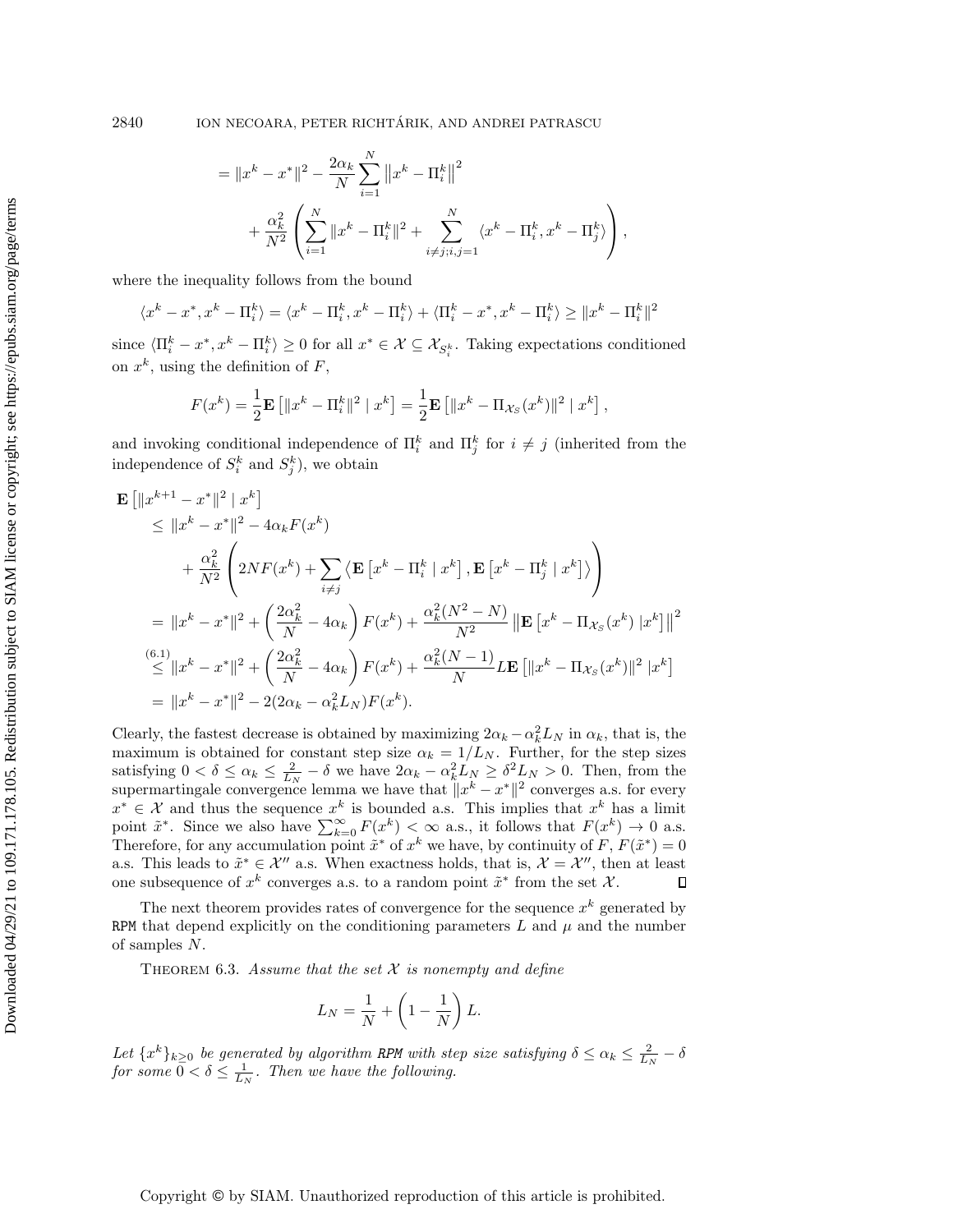(i) For the average point  $\hat{x}^k = \frac{1}{\Sigma_k} \sum_{i=0}^{k-1} \alpha_i x^i$ , where  $\Sigma_k = \sum_{i=0}^{k-1} \alpha_i$ , we have the following sublinear convergence rate in terms of function values:

$$
\mathbf{E}\left[F(\hat{x}^k)\right] - F^* = \frac{1}{2}\mathbf{E}\left[\mathrm{dist}_{\mathcal{X}_S}^2(\hat{x}^k)\right] \le \frac{\mathrm{dist}_{\mathcal{X}}^2(x^0)}{2\delta L_N \Sigma_k}.
$$

Moreover, under exactness the average sequence  $\hat{x}^k$  converges almost surely to a random point in the set  $\mathcal{X}$ .

(ii) If additionally the linear regularity property [\(6.2\)](#page-24-1) holds, then we have the following linear convergence rate for the last iterate  $x^k$ :

$$
\mathbf{E}\left[\text{dist}_{\mathcal{X}}^2(x^{k+1})\right] \leq \left(1 - \delta^2 L_N \mu\right) \mathbf{E}\left[\text{dist}_{\mathcal{X}}^2(x^k)\right],
$$
  

$$
\mathbf{E}\left[F(x^k)\right] - F^* \leq \left(1 - \delta^2 L_N \mu\right)^k \frac{L \text{dist}_{\mathcal{X}}^2(x^0)}{2}.
$$

*Proof.* (i) By taking expectation w.r.t. the entire history on both sides in  $(6.4)$ we get the following decrease in the distance to a point  $x^* \in \mathcal{X}$ :

$$
\mathbf{E}\left[\|x^{k+1}-x^*\|^2\right] \leq \mathbf{E}\left[\|x^k-x^*\|^2\right] - 2(2\alpha_k - \alpha_k^2 L_N)\mathbf{E}\left[F(x^k)\right].
$$

Further, writing  $r_k = \mathbf{E}\left[\|x^k - x^*\|^2\right]$  and noticing the lower bound  $2 - \alpha_k L_N \ge \delta L_N$ for any step size satisfying  $\delta \leq \alpha_k \leq \frac{2}{L_N} - \delta$  for some  $0 < \delta \leq \frac{1}{L_N}$ , we have

$$
2\delta L_N \alpha_k \mathbf{E}\left[F(x^k)\right] \leq 2\alpha_k (2 - \alpha_k L_N) \mathbf{E}\left[F(x^k)\right] \leq r_k - r_{k+1}.
$$

If we add the entire history from  $i = 0$  to  $i = k - 1$ , we obtain

$$
2\delta L_N \mathbf{E} \left[ \sum_{i=0}^{k-1} \alpha_i F(x^i) \right] = \sum_{i=0}^{k-1} 2\delta L_N \alpha_i \mathbf{E} \left[ F(x^i) \right] \le r_0 - r_k \le r_0 = ||x^0 - x^*||^2
$$

for all  $x^* \in \mathcal{X}$ . If we choose  $x^* = \Pi_{\mathcal{X}}(x^0)$  and use the convexity of function F, then

$$
2\Sigma_k \delta L_N \mathbf{E} \left[ F \left( \frac{1}{\Sigma_k} \sum_{i=0}^{k-1} \alpha_i x^i \right) \right] \leq 2\delta L_N \mathbf{E} \left[ \sum_{i=0}^{k-1} \alpha_i F(x^i) \right] \leq \text{dist}_{\mathcal{X}}^2(x^0).
$$

This relation and  $F^* = 0$  imply the first statement. Moreover, without loss of gener-ality, from Theorem [6.2](#page-25-2) we can assume that  $x^k$  converges almost surely to a random point in the set X. Therefore, the average sequence  $\hat{x}^k$  also converges almost surely to the same random point.

(ii) To prove linear convergence under linear regularity [\(6.2\)](#page-24-1) we again use inequal-ity [\(6.4\)](#page-25-1) and  $F^* = 0$ :

$$
\mathbf{E} \left[ \|x^{k+1} - x^*\|^2 \mid x^k \right] \le \|x^k - x^*\|^2 - 2(2\alpha_k - \alpha_k^2 L_N) \left( F(x^k) - F^* \right)
$$
  

$$
\le (6.3) |x^k - x^*|^2 - (2\alpha_k - \alpha_k^2 L_N) \mu \text{ dist}_{\mathcal{X}}^2(x^k).
$$

Taking expectations w.r.t. the entire history, we obtain

<span id="page-27-0"></span>(6.6) 
$$
\mathbf{E}\left[\|x^{k+1}-x^*\|^2\right] \leq \mathbf{E}\left[\|x^k-x^*\|^2\right] - (2\alpha_k - \alpha_k^2 L_N)\mu \mathbf{E}\left[\mathrm{dist}^2_{\mathcal{X}}(x^k)\right].
$$

Choosing  $x^* = \Pi_{\mathcal{X}}(x^k)$  and using the inequality

$$
\text{dist}_{\mathcal{X}}^2(x^{k+1}) = \|x^{k+1} - \Pi_{\mathcal{X}}(x^{k+1})\|^2 \le \|x^{k+1} - x^*\|^2
$$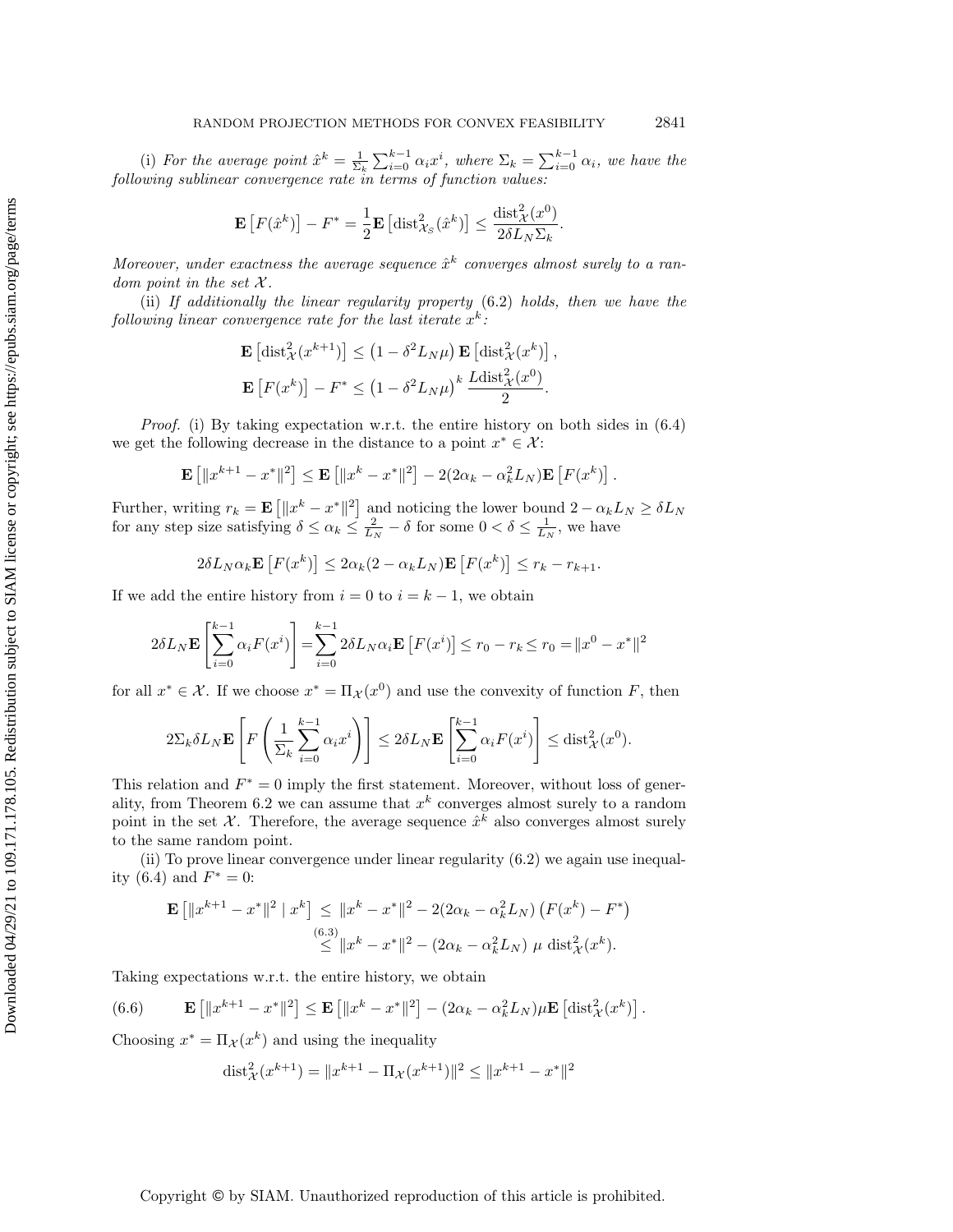together with [\(6.6\)](#page-27-0), we finally get

$$
\mathbf{E}\left[\mathrm{dist}_{\mathcal{X}}^2(x^{k+1})\right] \le \left(1 - (2\alpha_k - \alpha_k^2 L_N)\mu\right) \mathbf{E}\left[\mathrm{dist}_{\mathcal{X}}^2(x^k)\right].
$$

Since for our choice of the step size  $\delta \leq \alpha_k \leq \frac{2}{L_N} - \delta$ , for some  $0 < \delta \leq \frac{1}{L_N}$ , we have  $2\alpha_k - \alpha_k^2 L_N \ge \delta^2 L_N$ , and so the previous relation implies immediately

$$
\mathbf{E}\left[\mathrm{dist}_{\mathcal{X}}^2(x^{k+1})\right] \leq \left(1 - \delta^2 L_N \mu\right) \mathbf{E}\left[\mathrm{dist}_{\mathcal{X}}^2(x^k)\right],
$$

which proves the second statement of the theorem. Finally, combining the convergence rate in distances with the right-hand side inequality in [\(6.3\)](#page-25-0) we get the convergence rate in expectation of value function.  $\Box$ 

An immediate consequence of Theorem [6.3](#page-26-0) is the following result.

<span id="page-28-0"></span>THEOREM 6.4. Assume that  $\mathcal{X} \neq \emptyset$  and  $L_N = \frac{1}{N} + \left(1 - \frac{1}{N}\right)L$ . Let  $\{x^k\}_{k \geq 0}$  be generated by RPM with constant step size  $0 < \alpha_k \equiv \alpha < \frac{2}{L_N}$  or optimal constant step size  $\alpha_k \equiv \alpha = \frac{1}{L_N}$ . Then we have the following.

(i) For the average  $\hat{x}^k = \frac{1}{k} \sum_{i=0}^{k-1} x^i$  we have the following sublinear convergence rate:

$$
\mathbf{E}\left[F(\hat{x}^k)\right] - F^* = \frac{1}{2}\mathbf{E}\left[\text{dist}_{\mathcal{X}_S}^2(\hat{x}^k)\right] \le \frac{\text{dist}_{\mathcal{X}}^2(x^0)}{2(2\alpha - \alpha^2 L_N)k}
$$

$$
\xrightarrow{\alpha = \frac{1}{L_N}} \mathbf{E}\left[\text{dist}_{\mathcal{X}_S}^2(\hat{x}^k)\right] \le \frac{L_N \cdot \text{dist}_{\mathcal{X}}^2(x^0)}{k}.
$$

(ii) If additionally the linear regularity property [\(6.2\)](#page-24-1) holds, then we have the following linear convergence rate for the last iterate  $x^k$ :

<span id="page-28-1"></span>(6.7) 
$$
\mathbf{E}\left[\text{dist}_{\mathcal{X}}^{2}(x^{k})\right] \leq (1 - \alpha(2 - \alpha L_{N})\mu)^{k} \text{dist}_{\mathcal{X}}^{2}(x^{0})
$$

$$
\xrightarrow{\alpha = \frac{1}{L_{N}}}\mathbf{E}\left[\text{dist}_{\mathcal{X}}^{2}(x^{k})\right] \leq \left(1 - \frac{\mu}{L_{N}}\right)^{k} \text{dist}_{\mathcal{X}}^{2}(x^{0}).
$$

*Proof.* By taking expectation w.r.t. the entire history on both sides in  $(6.4)$  we get the following decrease in the distance to a point  $x^* \in \mathcal{X}$ :

$$
\mathbf{E}\left[\|x^{k+1} - x^*\|^2\right] \le \mathbf{E}\left[\|x^k - x^*\|^2\right] - 2(2\alpha_k - \alpha_k^2 L_N)\mathbf{E}\left[F(x^k)\right].
$$

The fastest decrease is obtained maximizing  $2\alpha_k - \alpha_k^2 L_N$  in  $\alpha_k$ , which leads to the optimal step size  $\alpha_k = 1/L_N$ . The rest of the proof follows the same steps as those of the proof of Theorem [6.3.](#page-26-0)  $\Box$ 

<span id="page-28-2"></span>Remark 6.5. Theorem [6.2](#page-25-2) shows that in order to have a decrease in average dis-tance [\(6.4\)](#page-25-1), the step size  $\alpha_k$  has to satisfy  $0 < \alpha_k < \frac{2}{L_N}$ , where  $L_N = \frac{1}{N} + (1 - \frac{1}{N})L$ and L satisfies the smooth regularity condition [\(4.2\)](#page-11-2). Note that if  $L < 1$ , then  $L<sub>N</sub> < 1$ and consequently  $\frac{2}{L_N} > 2$ . Thus, our method uses an extrapolated step size  $\alpha \sim \frac{2}{L_N}$ , depending on the conditioning problem parameter  $L$ , that, in general, is much larger than the constant step size  $\alpha \sim 2$  usually used in the literature (see, e.g., the B-AP method from section 2.2) [\[5\]](#page-37-17). To the best of our knowledge, the convergence rates from Theorems [6.3](#page-26-0) and [6.4](#page-28-0) are the first showing an explicit dependence on the conditioning parameters  $L$  and  $\mu$  of the general convex feasibility problem, and on the minibatch sample size N via the term  $L_N$ . For example, we have obtained for RPM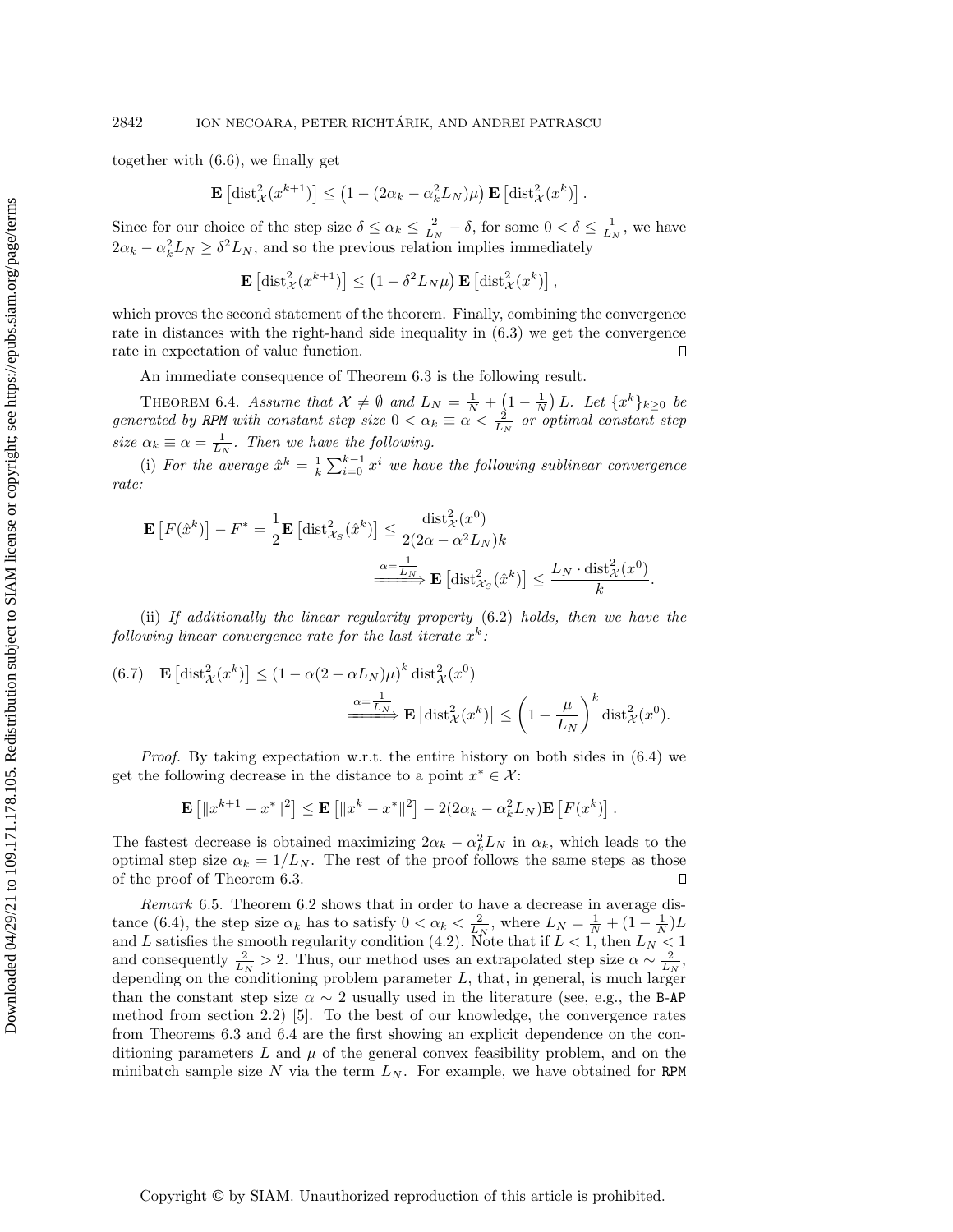a linear rate given by  $1 - \frac{N\mu}{1 + (N-1)L}$  (see Theorem [6.4\)](#page-28-0) which is definitely better for L < 1 and N > 1 than the linear rate of B-AP given by  $1 - \mu$  for  $N = 1$  (see, e.g., [\[23,](#page-37-13) [24,](#page-37-16) [27\]](#page-37-18)).

Moreover, our convergence results are the first explaining when extrapolation combined with minibatching works, that is, we can accelerate a random minibatch projection algorithm provided that there exists a parameter  $L < 1$  such that the sets describing the stochastic approximation  $(X_S)_{S\sim P}$  satisfy the smooth regularity condition [\(4.2\)](#page-11-2), work with a minibatch size  $N > 1$ , and use an *extrapolated* step size  $\alpha \sim 2/L_N$ . Note also that for several important sets we can estimate the Lipschitz constant L and consequently  $L_N$ ; see section [4.](#page-11-0) As is usual in optimization, when the Lipschitz constant  $L$  cannot be determined, search procedures [\[25\]](#page-37-22) or adaptive procedures  $[12]$  may be used. More specifically, when it is difficult to compute  $L$ , then, inspired by [\[12\]](#page-37-10), we can use the following online approximation of it:

(6.8) 
$$
L = \max_{k \geq 0} \frac{\|\mathbf{E}\left[x^k - \Pi_{\mathcal{X}_S}(x^k)\right]\|^2}{\mathbf{E}\left[\left\|x^k - \Pi_{\mathcal{X}_S}(x^k)\right\|^2\right]} \simeq L^{(k)} = \frac{\|\sum_{i=1}^N w_i^k (x^k - \Pi_{\mathcal{X}_{S_i^k}}(x^k))\|^2}{\sum_{i=1}^N w_i^k \|x^k - \Pi_{\mathcal{X}_{S_i^k}}(x^k)\|^2},
$$

where the weights  $w_i^k$  satisfy  $\sum_{i=1}^N w_i^k = 1$  and  $w_i^k \geq 0$ . The asymptotic convergence and also the effectiveness of projection algorithms based on an adaptive extrapolated step size  $0 < \alpha_k < \frac{2}{L^{(k)}}$  has been shown, e.g., in [\[5,](#page-37-17) [10,](#page-37-14) [12\]](#page-37-10). Note that  $\lim_{N \to +\infty} L_N =$  $L$  and consequently for large minibatch size  $N$  the adaptive extrapolation rule  $0 <$  $\alpha_k < \frac{2}{L^{(k)}}$  is interpreted by our theory as an online numerical approximation of our fixed extrapolation rule  $0 < \alpha_k < \frac{2}{L_N}$ .

**6.2.** Expected projection method. As  $N \to \infty$ , RPM becomes the gradient method for solving the smooth problem [\(3.7\)](#page-8-3), which we call the expected projection method.

Algorithm EPM. Choose  $x^0 \in \mathbb{R}^n$  and positive step sizes  $\{\alpha_k\}_{k \geq 0}$ . For  $k \geq 0$  repeat: Compute  $x^{k+1} = x^k - \alpha_k \nabla F(x^k)$   $\left( = x^k - \alpha_k \left( x^k - \mathbf{E} \left[ \Pi_{\mathcal{X}_S}(x^k) | x^k \right] \right) \right).$ 

For EPM we have the following convergence results.

<span id="page-29-0"></span>THEOREM 6.6. Assume that the set  $\mathcal{X} \neq \emptyset$ . Let  $\{x^k\}_{k \geq 0}$  be generated by EPM with constant step size  $0 < \alpha_k \equiv \alpha < \frac{2}{L}$  or optimal constant step size  $\alpha_k \equiv \alpha = \frac{1}{L}$ . Then we have the following.

(i) For the average  $\hat{x}^k = \frac{1}{k} \sum_{i=0}^{k-1} x^i$  we have the following sublinear convergence rate:

$$
\mathbf{E}\left[F(\hat{x}^k)\right] - F^* = \frac{1}{2}\mathbf{E}\left[\text{dist}_{\mathcal{X}_S}^2(\hat{x}^k)\right] \le \frac{\text{dist}_{\mathcal{X}}^2(x^0)}{2(2\alpha - \alpha^2 L)k}
$$

$$
\xrightarrow{\alpha = \frac{1}{L}} \mathbf{E}\left[\text{dist}_{\mathcal{X}_S}^2(\hat{x}^k)\right] \le \frac{L \cdot \text{dist}_{\mathcal{X}}^2(x^0)}{k}.
$$

(ii) If additionally the linear regularity property [\(6.2\)](#page-24-1) holds, then we have the following linear convergence rate for the last iterate  $x^k$ :

<span id="page-29-1"></span>(6.9) 
$$
\mathbf{E}\left[\text{dist}_{\mathcal{X}}^2(x^k)\right] \leq (1 - \alpha(2 - \alpha L)\mu)^k \text{dist}_{\mathcal{X}}^2(x^0)
$$

$$
\xrightarrow{\alpha = \frac{1}{L}} \mathbf{E}\left[\text{dist}_{\mathcal{X}}^2(x^k)\right] \leq \left(1 - \frac{\mu}{L}\right)^k \text{dist}_{\mathcal{X}}^2(x^0).
$$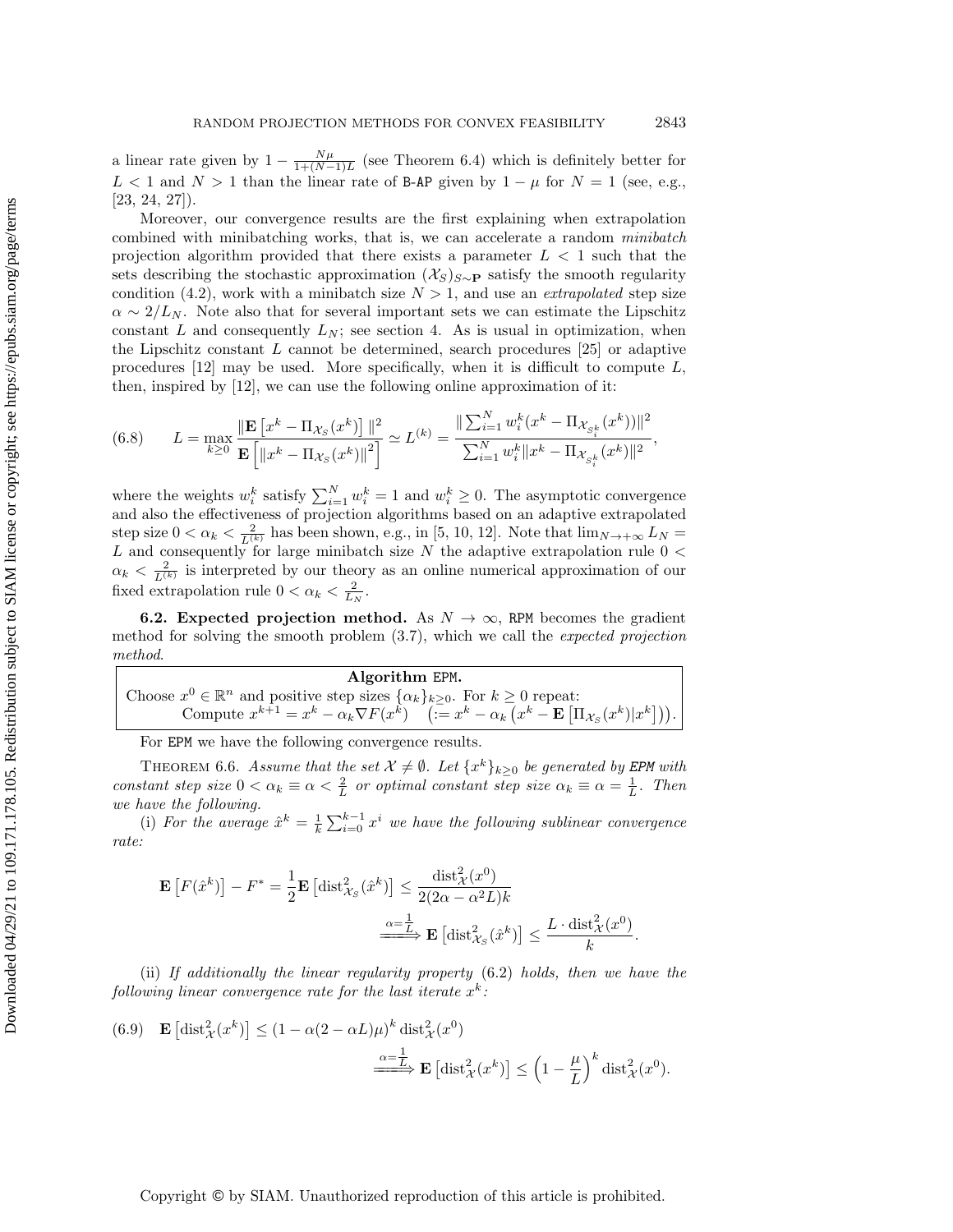*Proof.* Let  $x^*$  be any element of  $\mathcal X$ . Then, we have the following:

$$
||x^{k+1} - x^*||^2 = ||x^k - x^*||^2 - 2\alpha_k \langle x^k - x^*, x^k - \mathbf{E} [\Pi_{\mathcal{X}_S}(x^k)] \rangle
$$
  
+  $\alpha_k^2 ||x^k - \mathbf{E} [\Pi_{\mathcal{X}_S}(x^k)] ||^2$   

$$
\leq ||x^k - x^*||^2 - 2\alpha_k \langle x^k - x^*, x^k - \mathbf{E} [\Pi_{\mathcal{X}_S}(x^k)] \rangle
$$
  
+  $L\alpha_k^2 \mathbf{E} [||x^k - \Pi_{\mathcal{X}_S}(x^k)||^2]$   
=  $||x^k - x^*||^2 - 2\alpha_k \mathbf{E} [||x^k - \Pi_{\mathcal{X}_S}(x^k)||^2] + L\alpha_k^2 \mathbf{E} [||x^k - \Pi_{\mathcal{X}_S}(x^k)||^2]$   
-  $2\alpha_k \mathbf{E} [\langle \Pi_{\mathcal{X}_S}(x^k) - x^*, x^k - \Pi_{\mathcal{X}_S}(x^k) \rangle]$   

$$
\leq ||x^k - x^*||^2 - (2\alpha_k - L\alpha_k^2) \mathbf{E} [||x^k - \Pi_{\mathcal{X}_S}(x^k)||^2]
$$
  
(6.10) =  $||x^k - x^*||^2 - 2(2\alpha_k - L\alpha_k^2)F(x^k),$ 

<span id="page-30-0"></span>where the second inequality follows from  $\langle \Pi_{\mathcal{X}_S}(x^k) - x^*, x^k - \Pi_{\mathcal{X}_S}(x^k) \rangle \ge 0$  for all  $x^* \in \mathcal{X} \subseteq \mathcal{X}_S$ . From [\(6.10\)](#page-30-0) we observe that the fastest decrease is obtained from maximizing  $2\alpha_k - L\alpha_k^2$ , which leads to the optimal step size  $\alpha_k = 1/L$ . The rest of the proof follows the same steps as in the proof of Theorem [6.3.](#page-26-0)  $\Box$ 

From Theorem [6.6](#page-29-0) it follows that we can achieve linear convergence given in terms of  $1 - \mu/L$  for EPM with step size satisfying  $0 < \alpha_k < 2/L$ . Recall that cond =  $\mu/L$  represents the condition number of the convex feasibility problem [\(3.4\)](#page-8-2) or of its stochastic reformulation [\(3.7\)](#page-8-3) (see Theorem [4.1\)](#page-12-0). Let us now derive convergence rates for some particular sets. For example, let us consider finding a point in the finite intersection of convex sets  $(\mathcal{X}_i)_{i\in[m]}$ , that is,  $\mathcal{X} = \bigcap_{i=1}^m \mathcal{X}_i$ . Further, we consider a uniform probability on  $\Omega = [m]$ . Then EPM is similar to barycentric method in [\[9,](#page-37-15) [12\]](#page-37-10):

$$
\text{EPM}(1/m): \quad x^{k+1} = x^k - \alpha_k \left( x^k - \frac{1}{m} \sum_{i=1}^m \Pi_{\mathcal{X}_i}(x^k) \right).
$$

 $EPM(1/m)$  was shown to converge asymptotically to a point in the intersection of the closed convex sets  $(\mathcal{X}_i)_{i \in [m]}$ ; see, e.g., [\[9,](#page-37-15) [12\]](#page-37-10). Our convergence analysis (Theorem [6.6\)](#page-29-0) allows one to easily derive convergence rates for  $EPM(1/m)$ , as shown by the following examples.

(i) Consider finding a solution to a linear system  $Ax = b$ , where A is an  $m \times n$ matrix. In this case  $\mathcal{X}_i = \{x : A_i^T x = b_i\}$ . Then, from Theorem [6.6](#page-29-0) the sequence generated by EPM(1/m) with constant optimal step size  $\alpha = 1/L$  converges linearly:

$$
\mathbf{E}\left[\text{dist}_{\mathcal{X}}^2(x^k)\right] \stackrel{(6.9)}{\leq} \left(1-\frac{\mu}{L}\right)^k \text{dist}_{\mathcal{X}}^2(x^0) \stackrel{(4.7)\pm(5.5)}{=} \left(1-\frac{\lambda_{\min}^{\text{nz}}\left(A^TDA\right)}{\lambda_{\max}(A^TDA)}\right)^k \text{dist}_{\mathcal{X}}^2(x^0).
$$

(ii) Consider now the more general problem of finding a solution to a system of linear inequalities  $Ax \leq b$ , where  $A \in \mathbb{R}^{m \times n}$  and  $\mathcal{X}_i = \{x : A_i^T x \leq b_i\}$ . From Theorem [6.6,](#page-29-0) the sequence generated by  $EPM(1/m)$  with constant optimal step size  $\alpha = 1/L$  also converges linearly:

$$
\mathbf{E} \left[ \text{dist}_{\mathcal{X}}^2(x^k) \right] \stackrel{(6.9)}{\leq} \left( 1 - \frac{\mu}{L} \right)^k \text{dist}_{\mathcal{X}}^2(x^0)
$$
\n
$$
\xrightarrow{(4.8) \pm (5.6)} \left( 1 - \frac{\tilde{\mu}}{\max_{i=1:m} \|A_i\|^2 \lambda_{\max}(A^T DA)} \right)^k \text{dist}_{\mathcal{X}}^2(x^0).
$$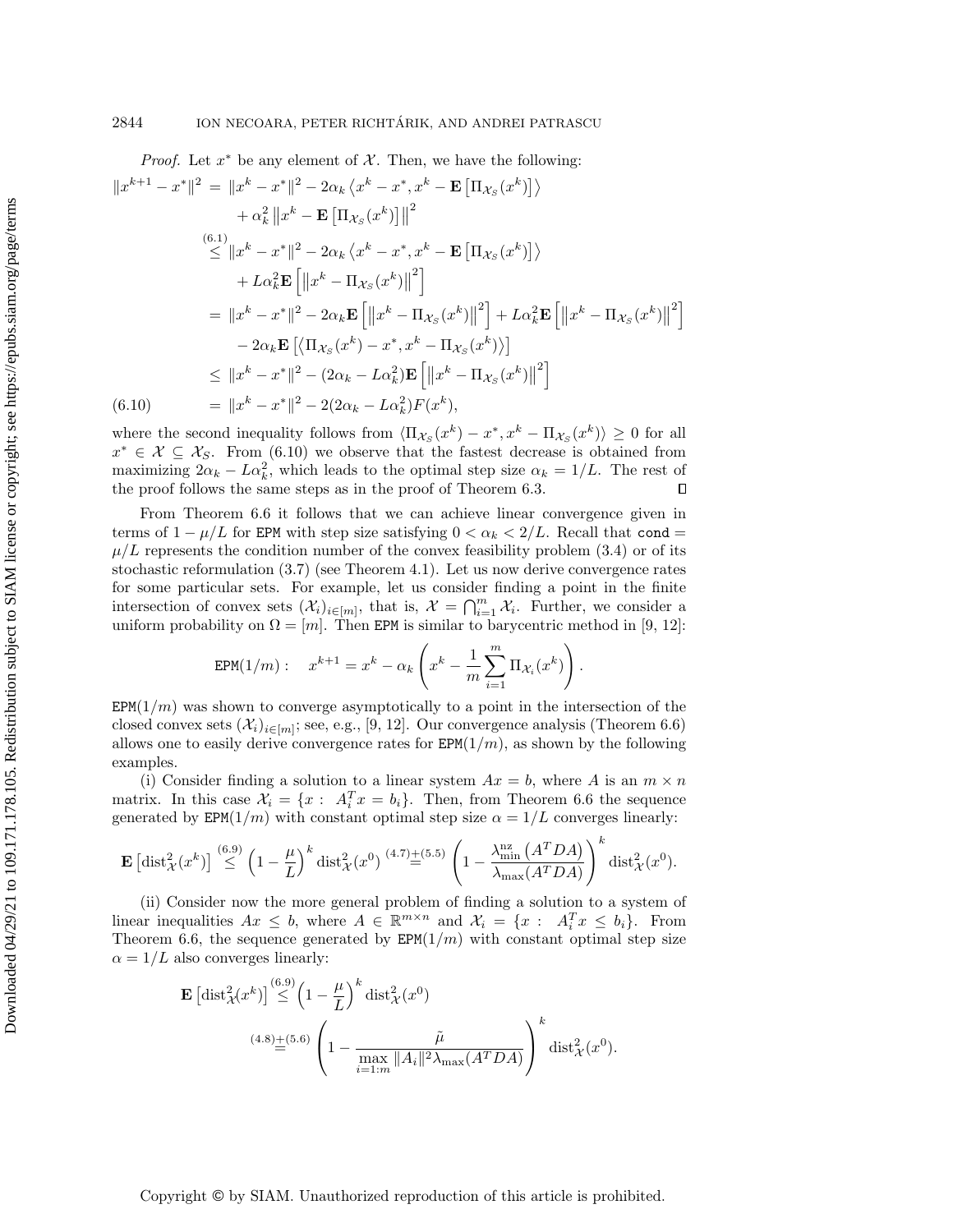Note that from Theorem [6.6](#page-29-0) it follows that the basic EPM method

$$
x^{k+1} = \frac{1}{m} \sum_{i=1}^{m} \Pi_{\mathcal{X}_i}(x^k),
$$

i.e., step size  $\alpha = 1$ , also converges linearly:

$$
\mathbf{E}\left[\mathrm{dist}_{\mathcal{X}}^2(x^k)\right] \stackrel{(6.10)}{\leq} (1-(2-L)\mu)^k \mathrm{dist}_{\mathcal{X}}^2(x^0).
$$

(iii) However, our algorithmic framework leads to new schemes with possibly better rates. For example, for a general probability distribution  $(p_i)_{i \in [m]}$  on  $\Omega = [m]$ and  $N = m$ , we get a new EPM with iteration

$$
EPM(p_i): \quad x^{k+1} = x^k - \alpha_k \left( x^k - \sum_{i=1}^m p_i \Pi_{\mathcal{X}_i}(x^k) \right).
$$

For systems of linear equalities and inequalities, choosing the probabilities  $p_i = \frac{\|A_i\|^2}{\|A\|^2}$  $\overline{\|A\|_F^2}$ the sequence generated by this method has the following convergence rates.

(iii) For a linear system  $Ax = b$ , the sequence generated by EPM( $\frac{||A_i||^2}{||A||^2}$  $\frac{\|A_i\|^{-}}{\|A\|_F^2}$ ) with the constant optimal step size  $\alpha = 1/L$  converges linearly (Theorem [6.6\)](#page-29-0):

$$
\mathbf{E}\left[\text{dist}_{\mathcal{X}}^2(x^k)\right] \stackrel{(6.9)}{\leq} \left(1-\frac{\mu}{L}\right)^k \text{dist}_{\mathcal{X}}^2(x^0) \stackrel{(4.7)\pm(5.5)}{=} \left(1-\frac{\lambda_{\min}^{\text{nz}}\left(A^T A\right)}{\lambda_{\max}(A^T A)}\right)^k \text{dist}_{\mathcal{X}}^2(x^0).
$$

(iii'') For a system of linear inequalities  $Ax \leq b$ , the sequence generated by  $EPM(\frac{||A_i||^2}{||A||^2})$  $\frac{\|A_i\|}{\|A\|_F^2}$  with optimal step size  $\alpha = 1/L$  also converges linearly:

$$
\mathbf{E}\left[\mathrm{dist}_{\mathcal{X}}^2(x^k)\right] \stackrel{(6.9)}{\leq} \left(1-\frac{\mu}{L}\right)^k \mathrm{dist}_{\mathcal{X}}^2(x^0) \stackrel{(4.8)+(5.9)}{=} \left(1-\frac{\tilde{\mu}}{\lambda_{\max}(A^T A)}\right)^k \mathrm{dist}_{\mathcal{X}}^2(x^0).
$$

In general,  $\lambda_{\max}(A^T A) \le \max_i \|A_i\|^2 \lambda_{\max}(A^T D A)$  and thus  $\text{EPM}(\|A_i\|^2 / \|A\|_F^2)$  is usually better than  $EPM(1/m)$  on linear inequalities. The reader can choose other probabilities that may lead to better rates.

<span id="page-31-0"></span>6.3. Random alternating projection method. Note that RPM is general and for  $N = 1$  we recover multiple existing projection algorithms from the literature. In this case we use a single projection per iteration, i.e.,  $N = 1$ , which results in the basic randomized alternating projection method B-AP with step size  $\alpha_k$ :

B-AP: choose random  $S_k \sim \mathbf{P}$  and update  $x^{k+1} = x^k - \alpha_k (x^k - \Pi_{\mathcal{X}_{S_k}}(x^k)).$ 

This can be viewed as a random implementation of the cyclic alternating projection method on the convex feasibility problem [\(3.4\)](#page-8-2) or as a stochastic gradient method on the equivalent stochastic reformulation [\(3.7\)](#page-8-3). The cyclic variant has been proposed by Von Neumann [\[32\]](#page-38-2) for the intersection of two subspaces in a Hilbert space, and it has many generalization and extensions [\[4,](#page-37-11) [13,](#page-37-21) [23,](#page-37-13) [24\]](#page-37-16). A detailed survey of the work in this area is given in [\[3\]](#page-36-0). The first convergence rate result for the B-AP algorithm, under the assumption that the intersection set has a nonempty interior, was given in [\[15\]](#page-37-19). The convergence rates of B-AP for  $\alpha_k = 1$  and a finite intersection of convex sets have been given recently in [\[23\]](#page-37-13). From our convergence analysis it follows that we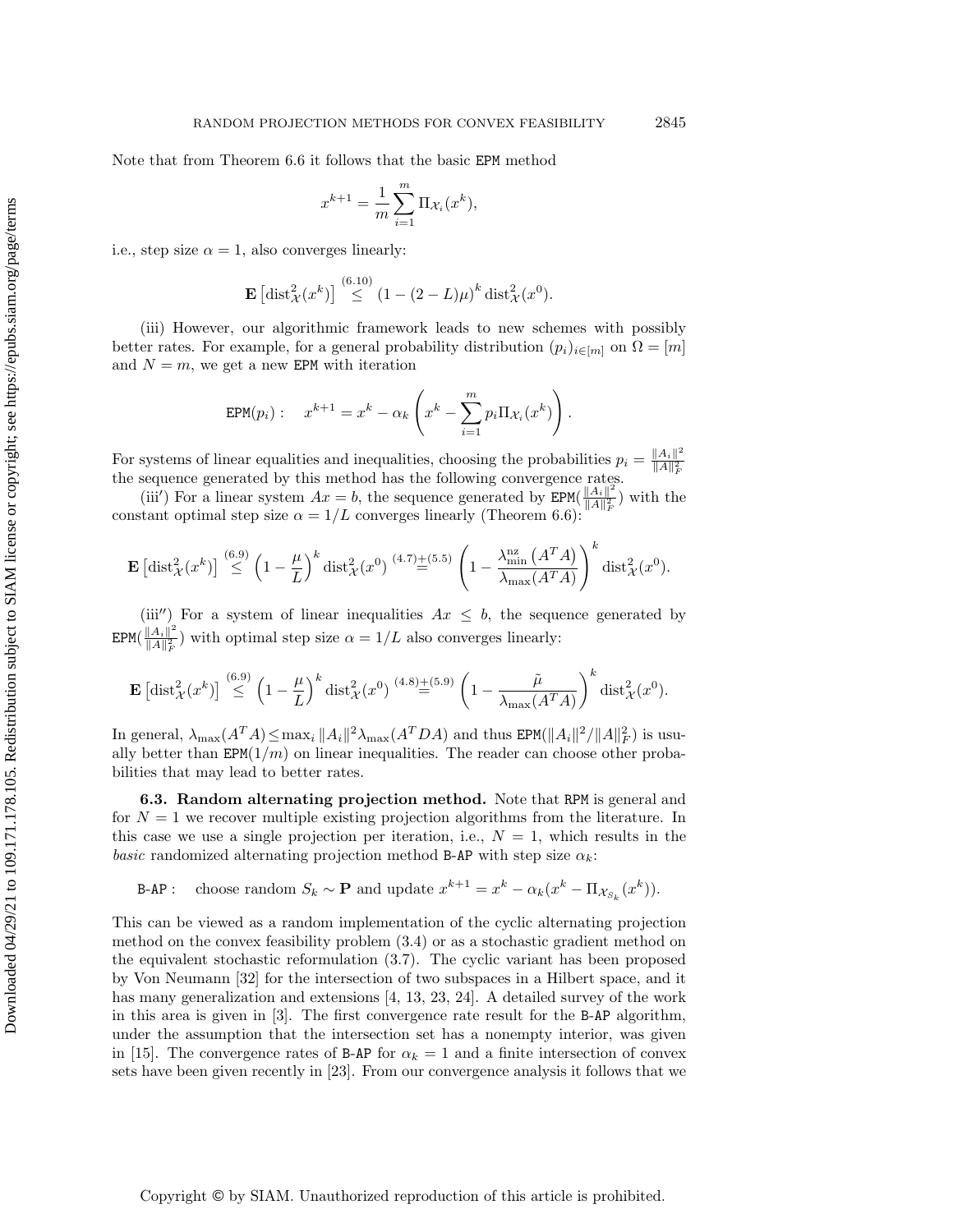can work with an infinite intersection of sets and the step size in B-AP can be chosen as  $0 < \alpha_k < 2$ , since for  $N = 1$  we have  $L_N = 1$ . Moreover, the optimal step size is  $\alpha = 1$ , for which the linear convergence rate, under linear regularity, becomes (see Theorem [6.3\)](#page-26-0)

$$
\mathbf{E}\left[\mathrm{dist}_{\mathcal{X}}^{2}(x^{k})\right] \leq \left(1-\mu\right)^{k} \mathbf{E}\left[\mathrm{dist}_{\mathcal{X}}^{2}(x^{0})\right].
$$

The same convergence rate was derived, e.g., in [\[24\]](#page-37-16). However, it was observed in practice that extrapolation, that is,  $\alpha_k \in (1, 2)$ , makes B-AP perform better. Note that from our general convergence analysis, for particular choices of sets and probabilities, we recover well-known algorithms from literature.

(i) Consider finding a solution to a linear system  $Ax = b$ , where A is an  $m \times n$ matrix. Further, assume that  $\Omega = \{e_1, \ldots, e_m\}$  and take the probability distribution  $P(S = e_i) = ||A_i||^2/||A||_F^2$ . Then, B-AP with  $\alpha_k = 1$  is the randomized Kaczmarz algorithm [\[31\]](#page-38-3):

$$
x^{k+1} = x^k - \frac{A_i^T x^k - b_i}{\|A_i\|^2} A_i.
$$

Moreover, for these choices of the probabilities and step size, our convergence analysis matches exactly the one in [\[31\]](#page-38-3), that is,

$$
\mathbf{E}\left[\mathrm{dist}_{\mathcal{X}}^2(x^k)\right] \stackrel{(6.7)}{\leq} (1-\mu)^k \mathrm{dist}_{\mathcal{X}}^2(x^0) \stackrel{(5.5)}{=} \left(1 - \frac{\lambda_{\min}^{\mathrm{nz}}\left(A^T A\right)}{\|A\|_F^2}\right)^k \mathrm{dist}_{\mathcal{X}}^2(x^0).
$$

The next example shows the possibly slow behavior of B-AP (Kaczmarz) for an illconditioned linear system.

*Example* 6.7. Given  $a > 0$ , consider two hyperplanes  $\mathcal{X}_1 = \{x \in \mathbb{R}^2 : x_2 = 0\}$ and  $\mathcal{X}_2 = \{x \in \mathbb{R}^2 : x_1 + ax_2 = 0\}$  with the intersection  $\mathcal{X} = \{0\}$ . The linear regularity constant is  $\mu = 1/(a^2 + 2 + \sqrt{(a^2 + 2)^2 - 4}) \ge 1/(2a^2 + 4)$ . Then, by choosing  $x^0 = [1 \ 0]$ , B-AP generates  $\{x^k\}_{k \geq 0}$  such that

$$
(1 - 1/(1 + a2))k \le ||xk - x*||2 \le (1 - 1/(2a2 + 4))k \quad \forall k \ge 0.
$$

Notice that for large a, the linear rate can be arbitrarily slow.

However, our B-AP generalizes the randomized Kaczmarz algorithm from [\[31\]](#page-38-3), considering for a random matrix  $S_k \in \mathbb{R}^{m \times q}$  the general iteration

$$
x^{k+1} = x^k - \alpha_k A^T S_k (S_k^T A A^T S_k)^{\dagger} S_k^T (A x^k - b).
$$

Notice that for constant step size  $\alpha_k = 1$ , the previous iteration is equivalent to the randomized iterative method of [\[16\]](#page-37-12). For this choice of the step size, our convergence analysis exactly matches the one in [\[16\]](#page-37-12):

$$
\mathbf{E} \left[ \text{dist}_{\mathcal{X}}^2(x^k) \right] \stackrel{(6.7)}{\leq} (1 - \mu)^k \text{dist}_{\mathcal{X}}^2(x^0)
$$
  

$$
\stackrel{(5.2)}{=} \left( 1 - \lambda_{\min}^{\text{nz}} (A^T \mathbf{E} \left[ S(S^T A A^T S)^{\dagger} S^T \right] A) \right)^k \text{dist}_{\mathcal{X}}^2(x^0).
$$

Clearly, for some choices of random matrix S better rates may be obtained than for basic randomized Kaczmarz [\[31\]](#page-38-3), as proved in [\[33\]](#page-38-1) (see also our numerical section below). Moreover, our convergence analysis allows one to choose an extrapolated step size  $\alpha_k \in (1, 2)$ , while in [\[16\]](#page-37-12) convergence is proved only for  $\alpha_k \leq 1$ .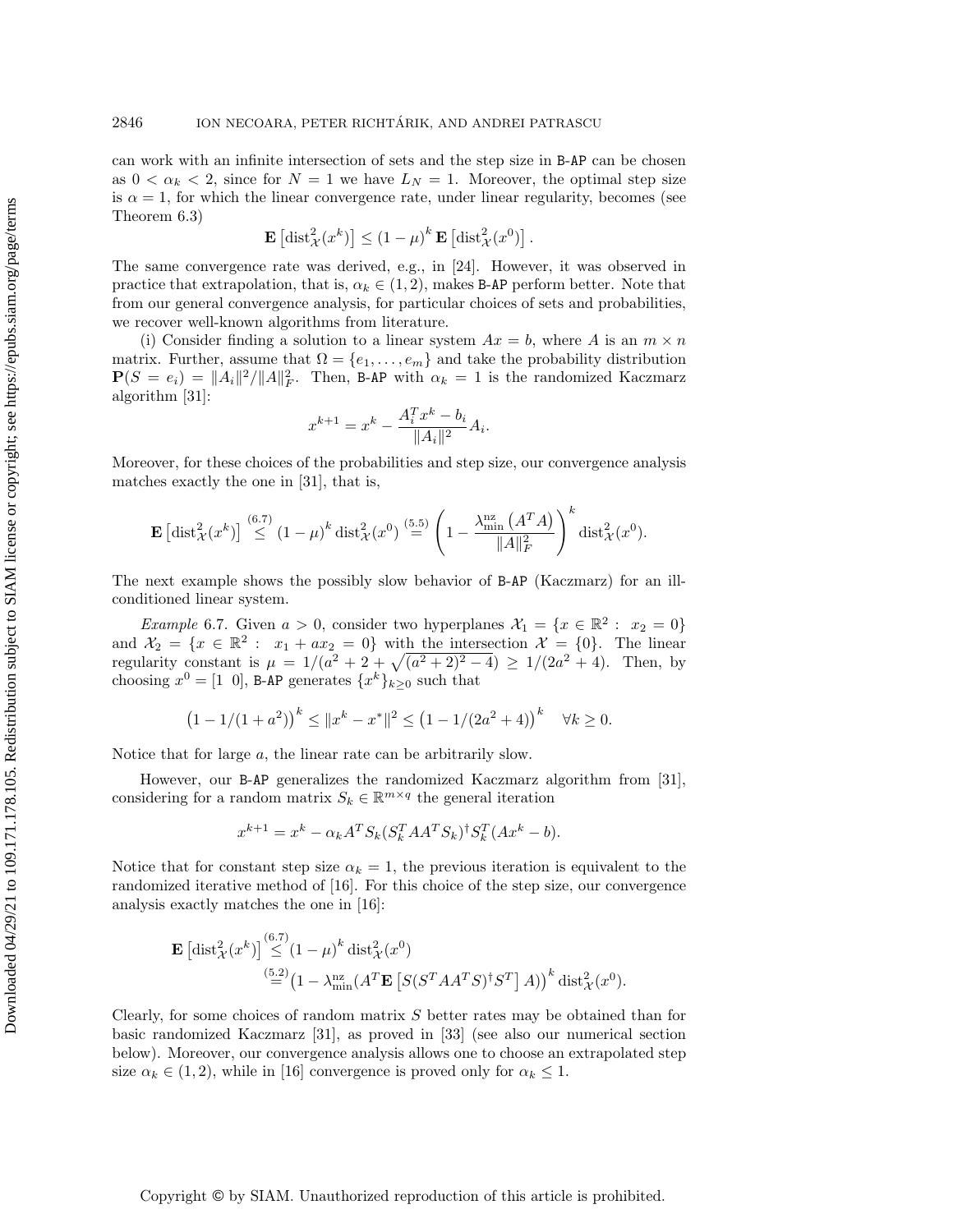(ii) Consider now the more general problem of finding a solution to a system of linear inequalities  $Ax \leq b$ , where  $A \in \mathbb{R}^{m \times n}$ . Further, assume as above  $\Omega =$  $\{e_1, \ldots, e_m\}$  and take the probability distribution  $\mathbf{P}(S = e_i) = ||A_i||^2 / ||A||_F^2$ . Then, **B-AP** with  $\alpha_k = 1$  is Algorithm 4.6 from [\[19\]](#page-37-25):

$$
x^{k+1} = x^k - \frac{\Pi_+(A_i^T x^k - b_i)}{\|A_i\|^2} A_i.
$$

For these choices of the probabilities and step size, our convergence analysis exactly matches the one in [\[19\]](#page-37-25):

$$
\mathbf{E}\left[\mathrm{dist}_{\mathcal{X}}^2(x^k)\right] \stackrel{(6.7)}{\leq} (1-\mu)^k \mathrm{dist}_{\mathcal{X}}^2(x^0) \stackrel{(5.9)}{=} \left(1 - \frac{\tilde{\mu}}{\|A\|_F^2}\right)^k \mathrm{dist}_{\mathcal{X}}^2(x^0).
$$

However, B-AP generalizes Algorithm 4.6 from [\[19\]](#page-37-25), considering for a random vector  $S_k \in \mathbb{R}^m_+$  the general iteration

$$
x^{k+1} = x^k - \alpha_k \frac{\Pi_+(S_k^T A x^k - S_k^T b)}{\|A^T S_k\|^2} A^T S_k.
$$

Thus, we obtained a new algorithm for solving linear inequalities. Following a similar reasoning to that in [\[33\]](#page-38-1) (where systems of linear equalities were considered), we believe that this update may lead to better convergence rates for certain choices of the random vector S than the one corresponding to the simple choice  $S = e_i$ . However, this analysis is beyond the scope of this paper. In particular, from Corollary [5.4,](#page-21-4) we get

$$
\mathbf{E}\left[\mathrm{dist}_{\mathcal{X}}^{2}(x^{k})\right] \stackrel{(6.7)}{\leq} (1-\mu)^{k} \mathrm{dist}_{\mathcal{X}}^{2}(x^{0}) \stackrel{(5.9)}{=} \left(1-\frac{\tilde{\mu}}{\sum_{S \in \Omega_{r}} \|A^{T}S\|^{2}}\right)^{k} \mathrm{dist}_{\mathcal{X}}^{2}(x^{0}).
$$

(iii) Finally, we can consider the convex feasibility problem where the intersection set has a nonempty interior. First, let us investigate the case when the sequence  $||x^k - x^*||$  is decreasing. For  $N = 1$  and  $\alpha_k \in (0, 2)$  it follows from [\(6.5\)](#page-25-3) that

$$
||x^{k+1} - x^*||^2 \le ||x^k - x^*||^2 - (2\alpha_k - \alpha_k^2)||x^k - \Pi_{\mathcal{X}_{S^k}}(x^k)|| \quad \forall k \ge 0,
$$

that is, the sequence  $||x^k - x^*||$  is nonincreasing. For  $N \geq 1$  and  $\alpha_k \in (0, 1]$  we have for all  $k \geq 0$ ,

$$
||x^{k+1} - x^*||^2 = \left\| (1 - \alpha_k)(x^k - x^*) + \alpha_k \left( \frac{1}{N} \sum_{i=1}^N \Pi_{\mathcal{X}_{S_i^k}} (x^k) - x^* \right) \right\|^2
$$
  

$$
\leq (1 - \alpha_k) ||x^k - x^*||^2 + \alpha_k \left\| \frac{1}{N} \sum_{i=1}^N \Pi_{\mathcal{X}_{S_i^k}} (x^k) - x^* \right\|^2
$$
  

$$
\leq ||x^k - x^*||^2 - \frac{\alpha_k}{N} \sum_{i=1}^N ||x^k - \Pi_{\mathcal{X}_{S_i^k}} (x^k)||^2.
$$

The last inequality follows from the bound

$$
\|x^k - \Pi_{\mathcal{X}_{S^k_i}}(x^k)\|^2 + \|\Pi_{\mathcal{X}_{S^k_i}}(x^k) - x^*\|^2 \leq \|x^k - x^*\|^2
$$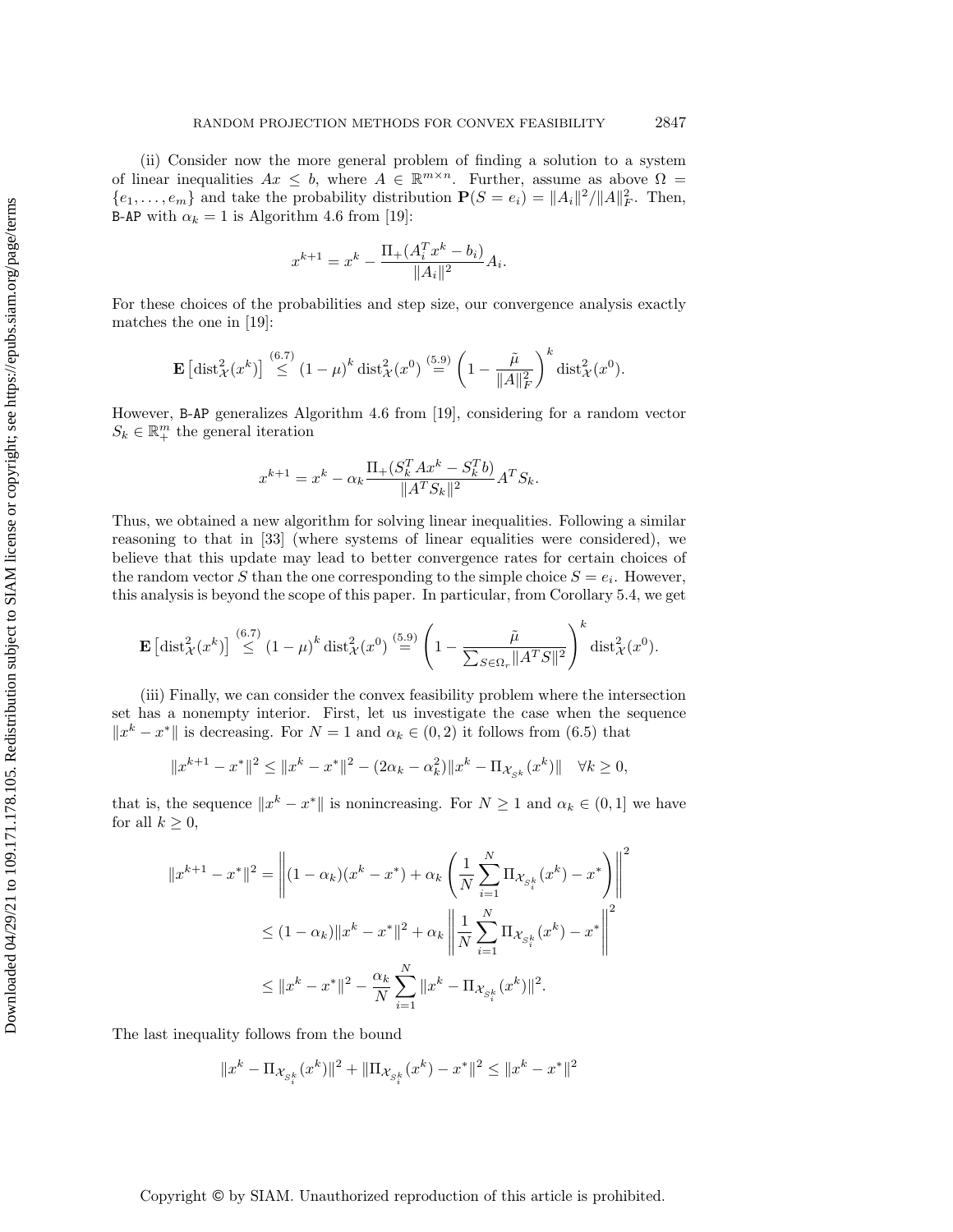for all  $x^* \in \mathcal{X} \subseteq \mathcal{X}_{S^k_i}$ . Therefore, for  $N \geq 1$  and  $\alpha_k \in (0,1]$  we also have a nonincreasing sequence  $\|\bar{x}^k - x^*\|$ . In conclusion, for the two choices of N and  $\alpha_k$  given above we have  $||x^k - x^*|| \le ||x^0 - x^*||$  for all  $x^* \in \mathcal{X}$  and  $k \ge 0$ . An important application of the previous inequality is that when the set X contains a ball with radius  $\delta$  centered on  $\bar{x}$ . By taking  $x^* = \bar{x}$  in the previous relation, we have  $||x^k - \bar{x}|| \le ||x^0 - \bar{x}||$  for all  $k \geq 0$ . This implies that under the settings of [\(5.11\)](#page-22-1), one should choose the compact set  $Q = \{x : ||x - \bar{x}|| \le ||x^0 - \bar{x}||\}$  such that the linear regularity constant given in  $(5.11)$  becomes

<span id="page-34-0"></span>(6.11) 
$$
\mu = \delta^2 \left( \min_{S \in \Omega} p_S \right) ||x^0 - \bar{x}||^{-2}
$$

since all the points of interest for which the linear regularity property has to hold are the iterates  $\{x^k\}_{k\geq 0}$ . Hence, for step size  $\alpha_k = 1$  the sequence generated by B-AP attains the following linear rate:

$$
\mathbf{E}\left[\text{dist}_{\mathcal{X}}^{2}(x^{k})\right] \stackrel{(6.7)}{\leq} (1-\mu)^{k} \text{dist}_{\mathcal{X}}^{2}(x^{0}) \stackrel{(5.11)}{=}{(1-\frac{p_{\min}\delta^{2}}{R^{2}})}^{k} \text{dist}_{\mathcal{X}}^{2}(x^{0}),
$$

where  $p_{\min} = \min_{S \in \Omega} p_S$  and  $R = ||x^0 - \bar{x}||$ . Under the same settings, a similar rate was derived in [\[23\]](#page-37-13).

7. Numerical simulations. The practical performance of projection algorithms has been investigated in many papers; see, e.g., [\[6,](#page-37-5) [8,](#page-37-24) [10,](#page-37-14) [11,](#page-37-2) [14,](#page-37-4) [17,](#page-37-0) [20,](#page-37-6) [28,](#page-37-1) [29,](#page-37-3) [30\]](#page-38-0). In this section we present some preliminary numerical results for our extrapolated randomized projection algorithms RPM and EPM. In all tests we consider the accuracy  $\epsilon = 0.01$  and for data generated randomly the entries of the matrix  $A \in \mathbb{R}^{m \times n}$  and vector  $b \in \mathbb{R}^m$  are taken in  $[-2, 2]$ . For all the implementations we consider full iterations for EPM and for RPM  $(1 \leq N \leq m)$  we plot only trajectory points at  $kN/m$ . Moreover, we use either extrapolated step size  $\alpha = 1.9/L_N$  or constant step size  $\alpha = 1.9 < 2$ .

In the first numerical test we consider random linear systems of equalities  $Ax = b$ with  $X_{e_i} = \{x : A_i^T x = b_i\}$ . In Figure 1, the left plot presents the growth of our extrapolated (also referred to as *overrelaxed*) step size  $\alpha = 2/L_N$ , where recall that  $L_N = 1/N + (1 - 1/N)L$  and  $L = \lambda_{\text{max}}(A^T A) / ||A||_F^2$ , for several randomly generated matrices A of dimension  $m \in \{20, 40, 60, 80, 100\}$  and  $n \in \{30, 60, 90, 120, 150\}$  over the values  $N \in \{1, \ldots, m\}$  $N \in \{1, \ldots, m\}$  $N \in \{1, \ldots, m\}$ <sup>1</sup>. Since for these matrices rank $(A) \geq 2$ , from Corollary [4.3](#page-14-0) it follows that  $L = \lambda_{\text{max}}(A^T A) / ||A||_F^2 < 1$  and consequently  $L_N < 1$ . The red line indicates the constant value  $\alpha = 2$  usually considered in the literature. We clearly see that our extrapolated step size  $\alpha = 2/L_N$  is much larger than the step size  $\alpha = 2$ , as is also predicted by our Corollary [4.3.](#page-14-0) This extrapolation leads to an acceleration of our algorithm RPM, which is confirmed in numerical tests; see the middle and the right-hand plots of Figure 1. More precisely, the plot in the middle compares the full iterations of our RPM algorithm with the overrelaxed step size  $\alpha = 1.9/L_N$  versus constant step size  $\alpha = 1.9$  implementation for different values of N. We clearly see that RPM with  $\alpha = 1.9/L_N$  is even 10 times faster than its corresponding constant counterpart  $\alpha = 1.9$ . The right-hand plot displays the behavior of the extrapolated RPM and EPM for different values of N, including  $N = 1$ , which corresponds to  $L<sub>N</sub> = 1$ and consequently  $\alpha = 1.9$ . We observe that it is beneficial for the RPM scheme to

<span id="page-34-1"></span> $1$ See online version for color figures.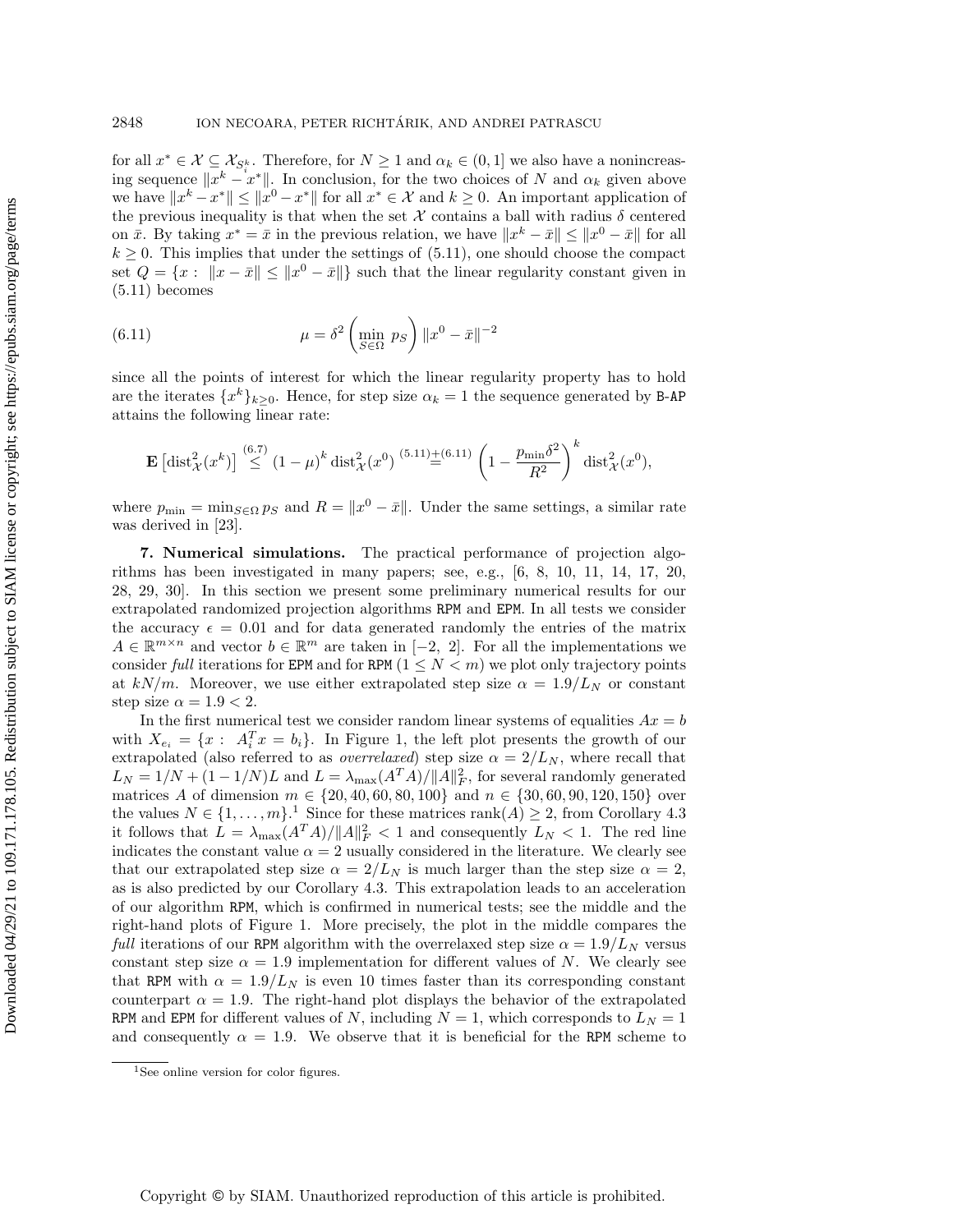

FIG. 1. Random linear systems. Left: growth of step size  $\alpha = 2/L_N$ . Middle: behavior of extrapolated (overrelaxed) RPM vs. constant RPM for various N. Right: behavior of extrapolated RPM for various N. The  $N = m$  case corresponds to EPM.

perform more than one projection at each iteration  $(N > 1)$ , and EPM is not necessarily the most efficient one—we found that usually an  $N \sim \mathcal{O}(m/2)$  produces the best performance in terms of the total computational cost.

In the second test we analyze the behavior of extrapolated RPM and EPM on solving linear systems  $Ax = b$  with either an ill-conditioned matrix  $A = \alpha I_n + \beta ee^T$  for some choice of the parameters  $\alpha$  and  $\beta$  as in [\[33\]](#page-38-1), or using a real data minibatch CIFAR-10 (from an image classification dataset; see [https://www.cs.toronto.edu/](https://www.cs.toronto.edu/~kriz/cifar.html)∼kriz/cifar. [html\)](https://www.cs.toronto.edu/~kriz/cifar.html) and consider a kernel ridge regression task using Gaussian kernel. That is, given the training set  $\{z_i, y_i\}_{i=1}^m$  we form the Gaussian kernel matrix  $K \in \mathbb{R}^{m \times m}$ , described by  $K_{ij} = e^{-\zeta ||z_i - z_j||^2}$  for some  $\zeta > 0$ , and the labels vector  $y \in \mathbb{R}^m$ , and then the regression task requires the solution of a linear system with  $A = \lambda I_n + K$ and  $b = y$  (in our tests we used  $\lambda = 0.01$  and  $\zeta = 1$ ). In Figure 2, the left- and right-hand plots present the behavior of extrapolated RPM and EPM (corresponding to  $N = m$ ) for the matrix  $A = \alpha I_n + \beta ee^T$  having the condition number 50 and the matrix  $A = \lambda I_n + K$  using CIFAR-10, for various choices of N. For both cases we found that usually RPM with  $N \sim \mathcal{O}(m/2)$  produces the best performance in terms of the total computational cost. Finally, the plot in the middle presents the behavior of RPM when the matrix  $A = \alpha I_n + \beta ee^T$  has a large condition number (10<sup>3</sup>). In this case we consider two representations for sets: either  $X_{e_i} = \{x : A_i^T x = b_i\}$  or  $X_S = \{x : S^T A x = S^T b\}$  with S chosen with uniform probability from the simplex  $\{S \in \mathbb{R}^m : S \geq 0, \sum_{i=1}^m S_i = 1\}$ . For ill-conditioned systems, we observe that RPM using random sets  $X_S$  produces better results than using deterministic sets  $X_{e_i}$ ; see also results in [\[33\]](#page-38-1).

Finally, in the third set of experiments we consider solving either linear inequalities  $Ax \leq b$  or linear programs (LPs)  $\min_x c^T x \mid Ax = b, x \geq 0$ . For LPs we consider the equivalent reformulation of finding a point in the intersection of two sets  $X_1 = \{x \in \mathbb{R}^{2n+m} : Ax = b\}$  and  $X_2 = \mathbb{R}^n_+ \times \mathbb{R}^m \times \mathbb{R}^n_+$ , where

$$
A = \begin{bmatrix} 0 & A^T & -I_n \\ A & 0 & 0 \\ c^T & b^T & 0 \end{bmatrix}, \qquad b = \begin{bmatrix} -c \\ b \\ 0 \end{bmatrix}, \qquad x = \begin{bmatrix} x \\ \lambda \\ \mu \end{bmatrix}.
$$

In Figure [3,](#page-36-3) the plot on the left-hand side presents the performance of extrapolated RPM/EPM when the matrix A describing the linear inequalities is random and  $X_{e_i} = \{x: A_i^T x \leq b_i\}$  for various N. As for linear systems, we observe that by increasing N up to a certain threshold accelerates the RPM algorithm, and for  $N = 1$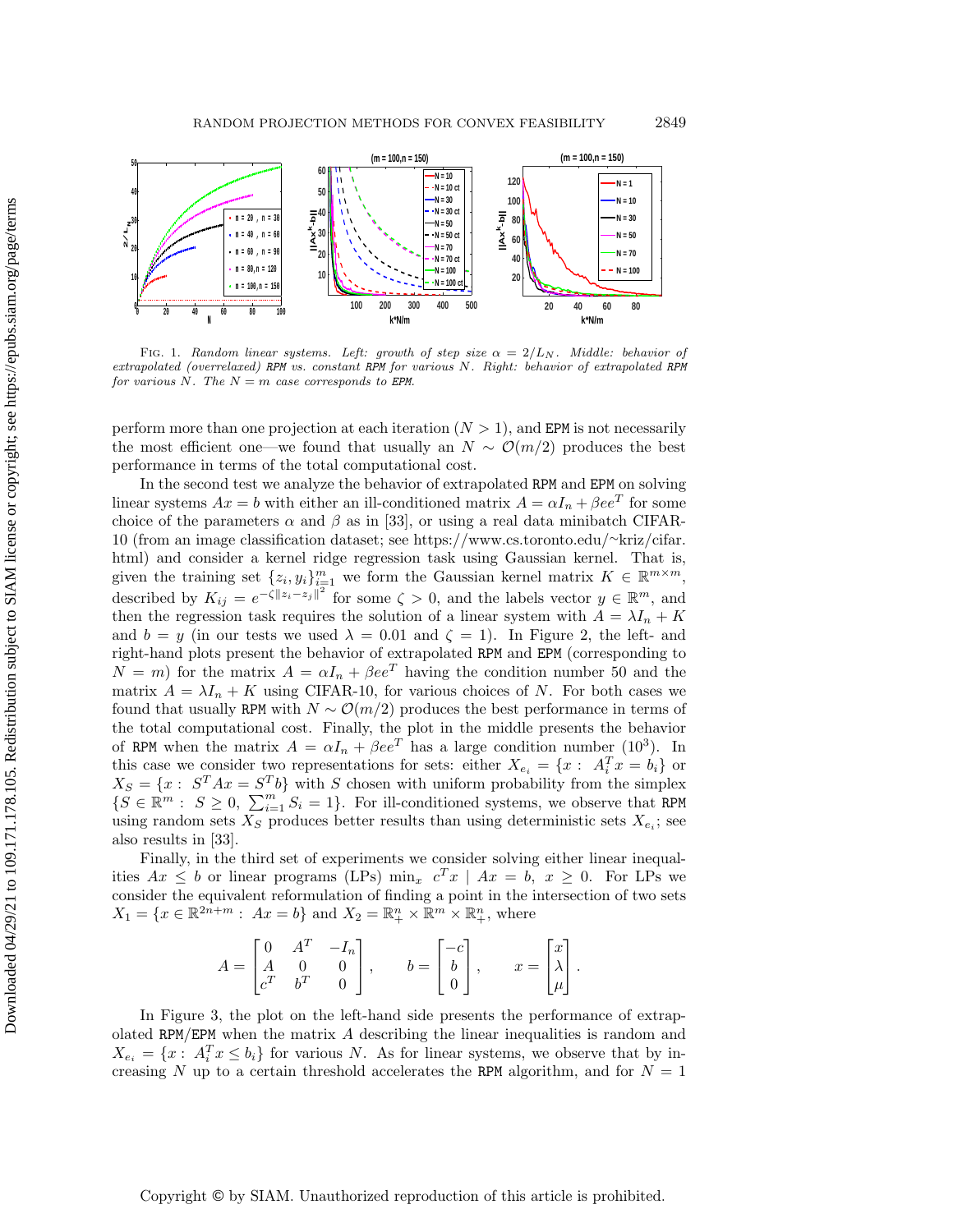

FIG. 2. Performance of extrapolated (overrelaxed) RPM on linear systems with  $A = \alpha I_n +$  $\beta ee^T$ . Left: condition number 50. Middle: condition number  $10^3$ . Right: kernel ridge regression using CIFAR-10. The  $N = m$  case corresponds to EPM.

<span id="page-36-3"></span>

Fig. 3. Performance of extrapolated (overrelaxed) RPM and EPM on linear inequalities and LPs. Left: randomly generated linear inequalities  $Ax \leq b$ . Middle: random LP. Right: LP with A taken from kernel K.

and consequently step size  $\alpha = 1.9$  we get the worst performance. The  $N = m$ case corresponds to extrapolated EPM. Finally, we consider linear programs where matrix  $A$  is generated randomly (middle plot) or a block taken from the kernel  $K$  of CIFAR-10 (right-hand plot). For finding a point in the intersection of the sets  $X_1$  and  $X_2$  described above we implement EPM with constant step size  $\alpha = 1.9$  and adaptive extrapolated step size  $\alpha_k = 1.9/(1/2 + L^{(k)}/2)$ , where

$$
L^{(k)} = ||(x^{k} - \Pi_{X_1}(x^{k})) + (x^{k} - \Pi_{X_2}(x^{k}))||^{2} / (2||x^{k} - \Pi_{X_1}(x^{k})||^{2} + 2||x^{k} - \Pi_{X_2}(x^{k})||^{2})
$$

(see [\[5,](#page-37-17) [10,](#page-37-14) [12\]](#page-37-10) and Remark [6.5\)](#page-28-2). Note that EPM with adaptive step size has a better performance than its constant step-size counterpart. In conclusion, from the numerical results we see a better performance of the extrapolated ( $\alpha \sim 2/L_N$ ) RPM over the constant step size ( $\alpha \sim 2$ ) implementation.

#### REFERENCES

- <span id="page-36-2"></span>[1] A. BECK AND M. TEBOULLE, A linearly convergent algorithm for solving a class of nonconvex/affine feasibility problems, in Fixed-Point Algorithms for Inverse Problems in Science and Engineering, Springer Optim. Appl. 49, Springer, New York, 2011, pp. 33–48.
- <span id="page-36-1"></span>[2] A. Beck and M. Teboulle, Convergence rate analysis and error bounds for projection algorithms in convex feasibility problems, Optim. Methods Softw., 18 (2003), pp. 377–394.
- <span id="page-36-0"></span>[3] H. BAUSCHKE AND J. BORWEIN, On projection algorithms for solving convex feasibility problems, SIAM Rev., 38 (1996), pp. 367–426.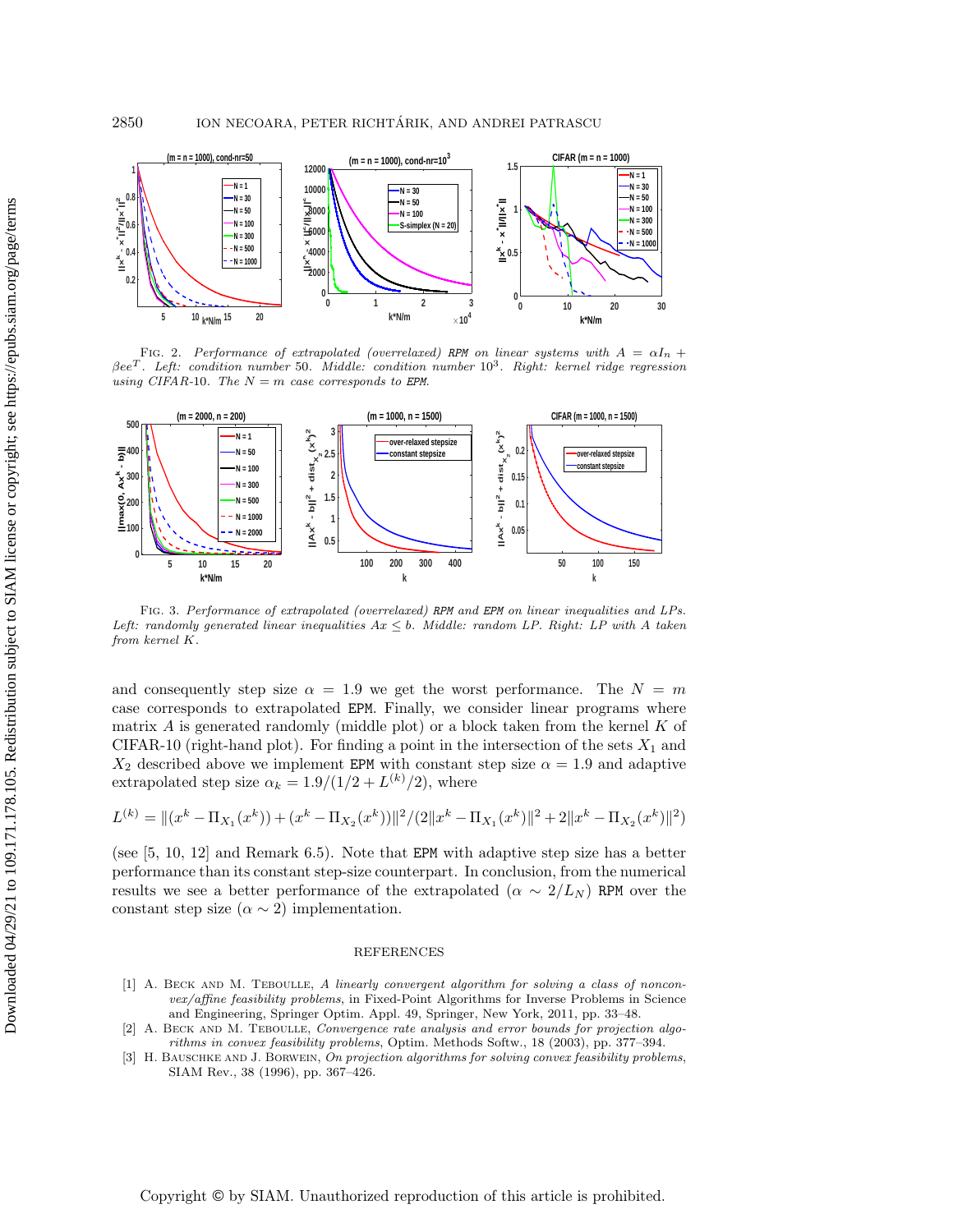- <span id="page-37-11"></span>[4] H. BAUSCHKE AND D. NOLL, On cluster points of alternating projections, Serdica Math. J., 39 (2013), pp. 355–364.
- <span id="page-37-17"></span>[5] H. BAUSCHKE, P. COMBETTES, AND S. KRUK, Extrapolation algorithm for affine-convex feasibility problems, Numer. Algorithms, 41 (2006), pp. 239–274.
- <span id="page-37-5"></span>[6] D. Blatt and A. Hero, Energy based sensor network source localization via projection onto convex sets, IEEE Trans. Signal Process., 54 (2006), pp. 3614–3619.
- <span id="page-37-20"></span>J. BURKE AND M. FERRIS, Weak sharp minima in mathematical programming, SIAM J. Control Optim., 31 (1993), pp. 1340–1359.
- <span id="page-37-24"></span>[8] C. Byrne and Y. Censor, Proximity function minimization using multiple Bregman projections, with applications to split feasibility and Kullback–Leibler distance minimization, Ann. Oper. Res., 105 (2001), pp. 77–98.
- <span id="page-37-15"></span>[9] Y. Censor, T. Elfving, and G. T. Herman, Averaging strings of sequential iterations for convex feasibility problems, in Inherently Parallel Algorithms in Feasibility and Optimization and Their Applications, Stud. Comput. Math. 8, D. Butnariu, S. Reich, and Y. Censor, eds., Elsevier, Amsterdam, 2001, pp. 101–114.
- <span id="page-37-14"></span>[10] Y. CENSOR, W. CHEN, P. L. COMBETTES, R. DAVIDI, AND G. T. HERMAN, On the effectiveness of projection methods for convex feasibility problems with linear inequality constraints, Comput. Optim. Appl., 51 (2012), pp. 1065–1088.
- <span id="page-37-2"></span>[11] H. CHOI AND R. BARANIUK, Multiple wavelet basis image denoising using Besov ball projections, IEEE Signal Process. Lett., 11 (2004), pp. 717–720.
- <span id="page-37-10"></span>[12] P. L. COMBETTES, Hilbertian convex feasibility problem: Convergence of projection methods, Appl. Math. Optim., 35 (1997), pp. 311–330.
- <span id="page-37-21"></span>[13] F. DEUTSCH AND H. HUNDAL, The rate of convergence for the cyclic projections algorithm I: Angles between convex sets, J. Approx. Theory, 142 (2006), pp. 36–55.
- <span id="page-37-4"></span>[14] J. GU, H. STARK, AND Y. YANG, Wide-band smart antenna design using vector space projection methods, IEEE Trans. Antennas Propag., 52 (2004), pp. 3228–3236.
- <span id="page-37-19"></span>[15] L. GUBIN, B. POLYAK, AND E. RAIK, The method of projections for finding the common point of convex sets, Comput. Math. Math. Phys.,  $7$  (1967), pp. 1–24.
- <span id="page-37-12"></span>[16] R. M. GOWER AND P. RICHTARIK, Randomized iterative methods for linear systems, SIAM J. Matrix Anal. Appl., 36 (2015), pp. 1660–1690.
- <span id="page-37-0"></span>[17] G. Herman and W. Chen, A fast algorithm for solving a linear feasibility problem with application to intensity-modulated radiation therapy, Linear Algebra Appl., 428 (2008), pp. 1207– 1217.
- <span id="page-37-8"></span>[18] S. Kaczmarz, Angenaherte Auflosung von Systemen linearer Gleichungen, Bull. Intern. Acad. Polonaise Sci. Lett., 35 (1937), pp. 355–357 (in Polish); Approximate solution of systems of linear equations, Internat. J. Control, 57 (1993), pp. 1269–1271 (in English).
- <span id="page-37-25"></span>[19] D. Leventhal and A. Lewis, Randomized methods for linear constraints: Convergence rates and conditioning, Math. Oper. Res., 35 (2010), pp. 641–654.
- <span id="page-37-6"></span>[20] A. Liew, H. Yan, and N. Law, POCS-based blocking artifacts suppression using a smoothness constraint set with explicit region modeling, IEEE Trans. Circuits Syst. Video Technol., 15 (2005), pp. 795–800.
- <span id="page-37-9"></span>[21] T. MOTZKIN AND I. SCHOENBERG, The relaxation method for linear inequalities, Canad. J. Math., 6 (1954), pp. 393–404.
- <span id="page-37-23"></span>[22] I. Necoara, Y. Nesterov, and F. Glineur, Linear convergence of first order methods for non-strongly convex optimization, Math. Program., 175 (2019), pp. 69–107.
- <span id="page-37-13"></span>[23] A. NEDIC, Random projection algorithms for convex set intersection problems, in Proceedings of the 49th IEEE Conference on Decision and Control, IEEE Press, Piscataway, NJ, 2010, pp. 7655–7660.
- <span id="page-37-16"></span>[24] A. NEDIC, Random algorithms for convex minimization problems, Math. Program., 129 (2011). pp. 225–253.
- <span id="page-37-22"></span>[25] Y. Nesterov, Gradient methods for minimizing composite functions, Math. Program., 140 (2013), pp. 125–161.
- <span id="page-37-7"></span>[26] A. Patrascu and I. Necoara, Nonasymptotic convergence of stochastic proximal point algorithms for constrained convex optimization, J. Mach. Learn. Res., 18 (2018), pp. 1–42.
- <span id="page-37-18"></span>[27] B. Polyak, Random algorithms for solving convex inequalities, in Inherently Parallel Algorithms in Feasibility and Optimization and Their Applications, Stud. Comput. Math. 8, D. Butnariu, S. Reich, and Y. Censor, eds., Elsevier, Amsterdam, 2001, pp. 409–422.
- <span id="page-37-1"></span>[28] A. Samsonov, E. Kholmovski, D. Parker, and C. Johnson, POCS-based reconstruction for sensitivity encoded magnetic resonance imaging, Magn. Reson. Med., 52 (2004), pp. 1397– 1406.
- <span id="page-37-3"></span>[29] G. Sharma, Set theoretic estimation for problems in subtractive color, Color Res. Appl., 25 (2000), pp. 333–348.